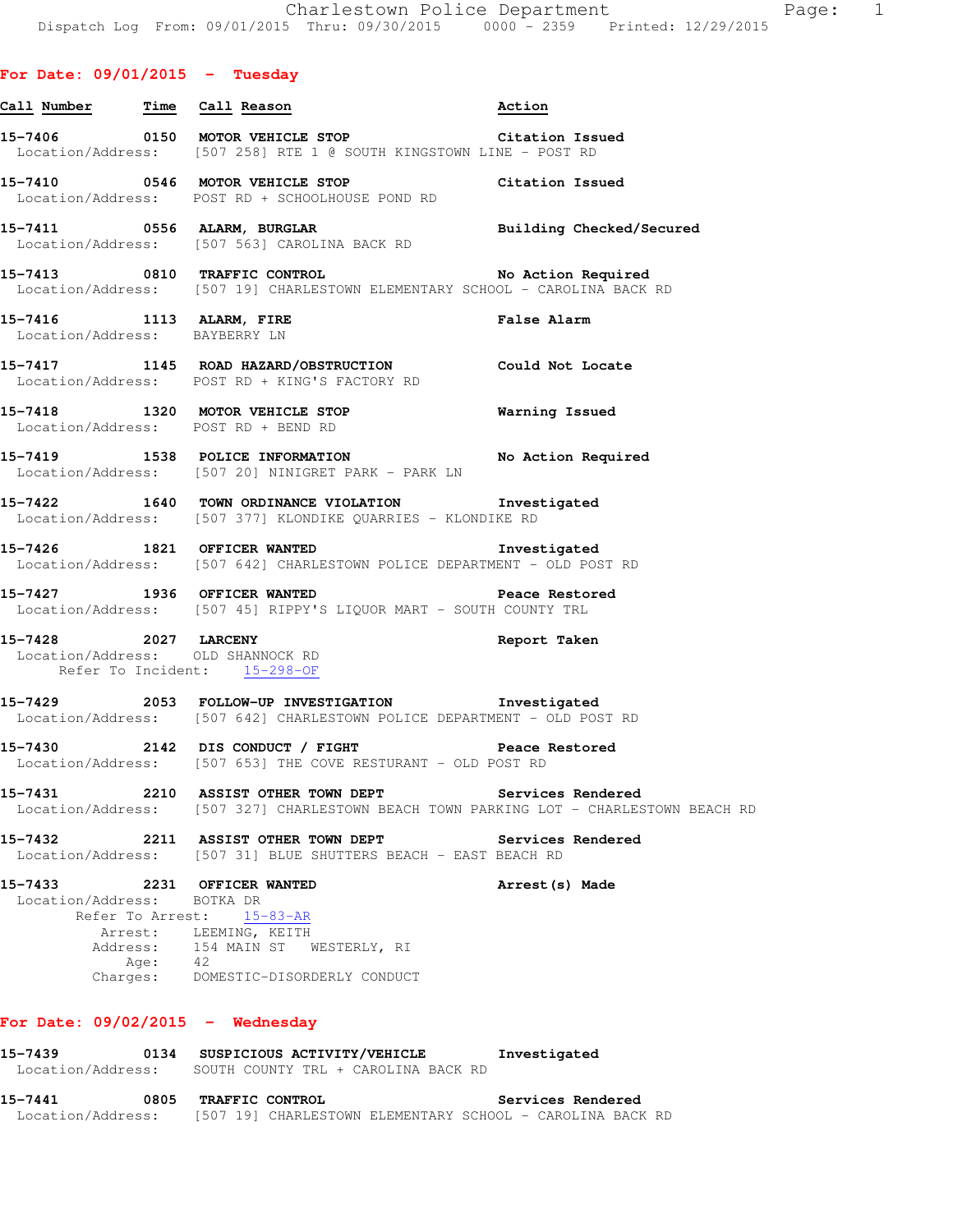| 15-7443<br>0902<br>Location/Address: | ASSIST OTHER POLICE DEPT<br>BOTKA DR                                       | Investigated      |
|--------------------------------------|----------------------------------------------------------------------------|-------------------|
| 0941<br>15-7445<br>Location/Address: | POLICE INFORMATION<br>PECKHAM HOLLOW RD                                    | Investigated      |
| 15-7446<br>0943                      | ALARM, FIRE<br>Location/Address: [507 453] EAST CENTRAL AVE                | Investigated      |
| 15-7450<br>1207                      | MOTOR VEHICLE STOP<br>Location/Address: [507 100] RTE 1 @ FIORES - POST RD | Citation Issued   |
| 15-7451<br>1359                      | DISABLED MV                                                                | Services Rendered |

**15-7452 1524 TRAFFIC CONTROL Services Rendered**  Location/Address: [507 19] CHARLESTOWN ELEMENTARY SCHOOL - CAROLINA BACK RD

**15-7453 1536 TOWN ORDINANCE VIOLATION Services Rendered**  Location/Address: [507 377] KLONDIKE QUARRIES - KLONDIKE RD

**15-7454 1554 DOMESTIC/Assault/Diso/Other Investigated**  Location/Address: KING'S FACTORY RD

**15-7455 1609 POLICE INFORMATION Report Taken**  Location/Address: [507 642] CHARLESTOWN POLICE DEPARTMENT - OLD POST RD Refer To Incident: 15-299-OF

**15-7456 1614 WELL BEING CHECK Investigated**  Location/Address: KING'S FACTORY RD

Location/Address: OLD POST RD + CROSS MILLS RD

**15-7458 1728 ESCORT Services Rendered**  Location/Address: ELM RD

**15-7459 1819 DIRECTIONS Services Rendered**  Location/Address: NINIGRET AVE

**15-7460 1936 MVA - Minor Services Rendered**  Location/Address: POST RD + SOUTH COUNTY TRL Refer To Accident: 15-125-AC

**15-7462 2058 ASSIST OTHER TOWN DEPT Services Rendered**  Location/Address: [507 327] CHARLESTOWN BEACH TOWN PARKING LOT - CHARLESTOWN BEACH RD

**15-7464 2154 ASSIST OTHER TOWN DEPT Services Rendered**  Location/Address: [507 31] BLUE SHUTTERS BEACH - EAST BEACH RD

#### **For Date: 09/03/2015 - Thursday**

**15-7467 0013 MOTOR VEHICLE STOP Warning Issued**  Location/Address: POST RD + SOUTH COUNTY TRL

**15-7468 0105 DISTURBANCE/Music/Noise Peace Restored**  Location/Address: [507 862] NINIGRET PARK (RHYTHM AND ROOTS) - PARK LN

**15-7470 0141 TRAFFIC CONTROL Services Rendered**  Location/Address: [507 100] RTE 1 @ FIORES - POST RD

**15-7471 0157 MOTOR VEHICLE STOP Warning Issued**  Location/Address: [507 261] RTE 1 @ STATE GARAGE - POST RD

**15-7474 0237 MOTOR VEHICLE STOP Warning Issued**  Location/Address: [507 362] RTE 2 @ SUNOCO - SOUTH COUNTY TRL

**15-7481 0616 TRAFFIC CONTROL No Action Required**  Location/Address: [507 257] DUNNS CORNERS FIRE STATION (STATION TWO) - POST RD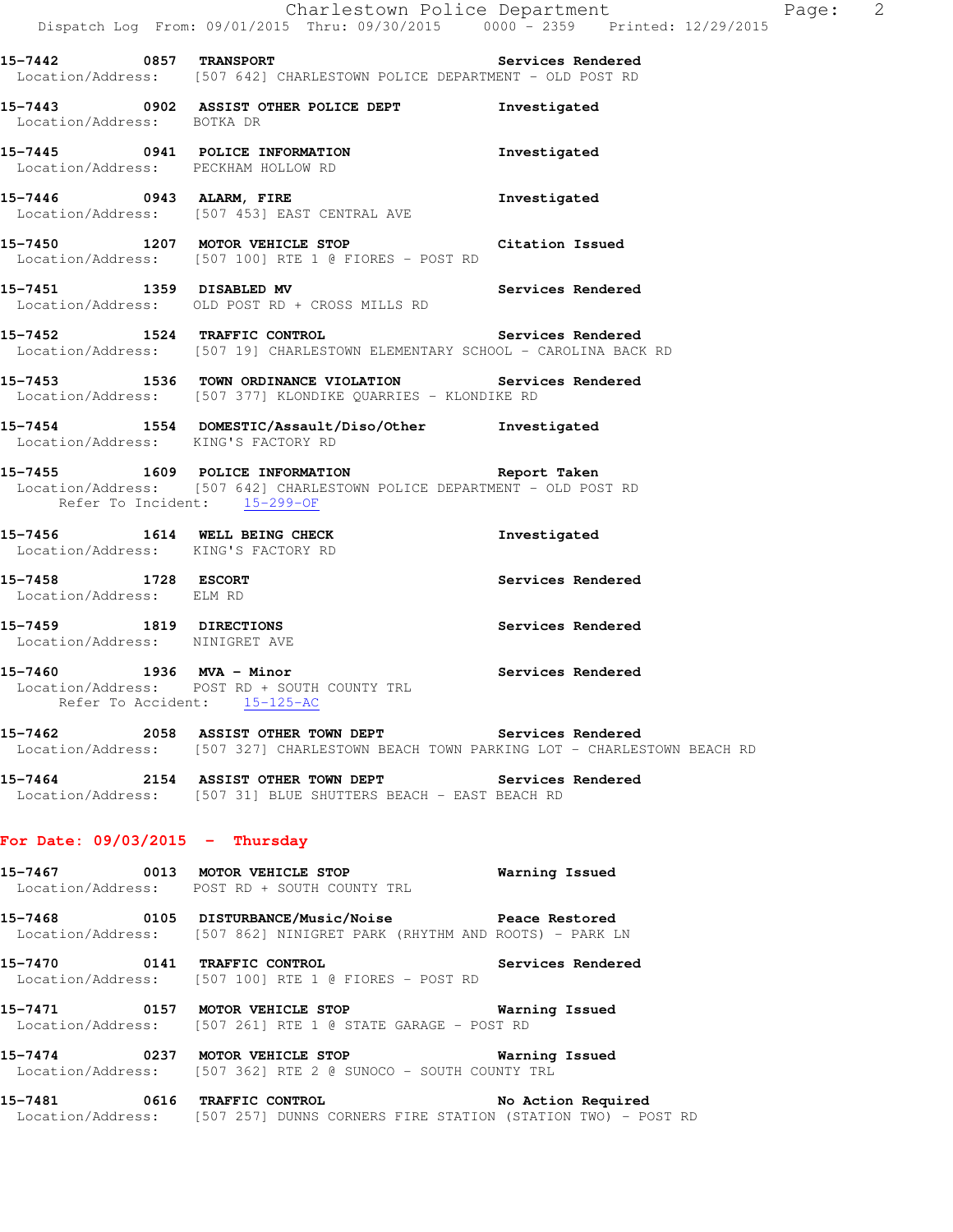|                                                                  | Dispatch Log From: 09/01/2015 Thru: 09/30/2015 0000 - 2359 Printed: 12/29/2015                                                               |                          |
|------------------------------------------------------------------|----------------------------------------------------------------------------------------------------------------------------------------------|--------------------------|
|                                                                  | 15-7483 0821 MOTOR VEHICLE COMPLAINT 1nvestigated<br>Location/Address: [507 275] RTE 1 @ WESTERLY LINE - POST RD                             |                          |
|                                                                  | 15-7485 0912 TRAFFIC CONTROL<br>Location/Address: [507 19] CHARLESTOWN ELEMENTARY SCHOOL - CAROLINA BACK RD                                  | Services Rendered        |
| 15-7486 1033 TRAFFIC CONTROL<br>Location/Address: SSMH - POST RD |                                                                                                                                              | Warning Issued           |
| 15-7487 1048 SERVE WARRANT<br>Location/Address: OLD SHANNOCK RD  |                                                                                                                                              | Services Rendered        |
| Location/Address: PECKHAM HOLLOW RD                              | 15-7489 1052 OFFICER WANTED                                                                                                                  | No Action Required       |
| 15-7490 1100 LARCENY<br>Location/Address: PECKHAM HOLLOW RD      |                                                                                                                                              | No Action Required       |
|                                                                  | 15-7492 1245 TRAFFIC CONTROL<br>Location/Address: WEST BEACH RD + SUNSET DR                                                                  | No Action Required       |
| Location/Address: WINTERGREEN WAY                                | 15-7493 1326 ALARM, CO DETECTOR CONSERVATION Services Rendered                                                                               |                          |
|                                                                  | 15-7494 1332 MOTOR VEHICLE COMPLAINT<br>Location/Address: SOUTH COUNTY TRL + WIITALA DR                                                      | Citation Issued          |
|                                                                  | 15-7496 1431 SUSPICIOUS ACTIVITY/VEHICLE Investigated<br>Location/Address: [507 20] NINIGRET PARK - PARK LN                                  |                          |
| Location/Address: HOWARD DR                                      | 15-7497 1521 ALARM, BURGLAR                                                                                                                  | Building Checked/Secured |
|                                                                  | 15-7498 1603 SUSPICIOUS ACTIVITY/VEHICLE<br>Location/Address: POST RD + KING'S FACTORY RD                                                    | Investigated             |
|                                                                  | 15-7499 1624 TRAFFIC CONTROL<br>Location/Address: POST RD + NARROW LN                                                                        | No Action Required       |
|                                                                  | 15-7501 1632 MOTOR VEHICLE STOP<br>Location/Address: POST RD + SOUTH COUNTY TRL                                                              | Warning Issued           |
| 15-7502 1723 MVA - Minor                                         | Location/Address: POST RD + SOUTH COUNTY TRL<br>Refer To Accident: 15-126-AC                                                                 | Report Taken             |
| Location/Address: CHARLES AVE                                    | 15-7503 1933 ASSIST OTHER POLICE DEPT Services Rendered                                                                                      |                          |
|                                                                  | 15-7504 2011 SUSPICIOUS ACTIVITY/VEHICLE Investigated<br>Location/Address: [507 231] OCEAN HOUSE MARINA (MAIN FACILITY) - TOWN DOCK RD       |                          |
|                                                                  | 15-7505 2042 FIREWORKS/Possession/Use/Other Unfounded<br>Location/Address: [507 471] SHELTER HARBOR GOLF MAINTANANCE FACILITY - ROSS HILL RD |                          |
|                                                                  | 15-7508 2120 ASSIST OTHER TOWN DEPT Services Rendered<br>Location/Address: [507 31] BLUE SHUTTERS BEACH - EAST BEACH RD                      |                          |
|                                                                  | 15-7510 2155 ROAD HAZARD/OBSTRUCTION<br>Location/Address: POST RD + PROSSER TRL                                                              | Services Rendered        |

**15-7511 2237 MOTOR VEHICLE COMPLAINT Investigated**  Location/Address: POST RD + KING'S FACTORY RD

**15-7512 2344 MOTOR VEHICLE STOP Warning Issued**  Location/Address: POST RD + PROSSER TRL

**15-7513 2349 MOTOR VEHICLE COMPLAINT Unfounded**  Vicinity of: ROSS HILL RD

**15-7514 2357 TRAFFIC CONTROL Warning Issued** 

Charlestown Police Department Page: 3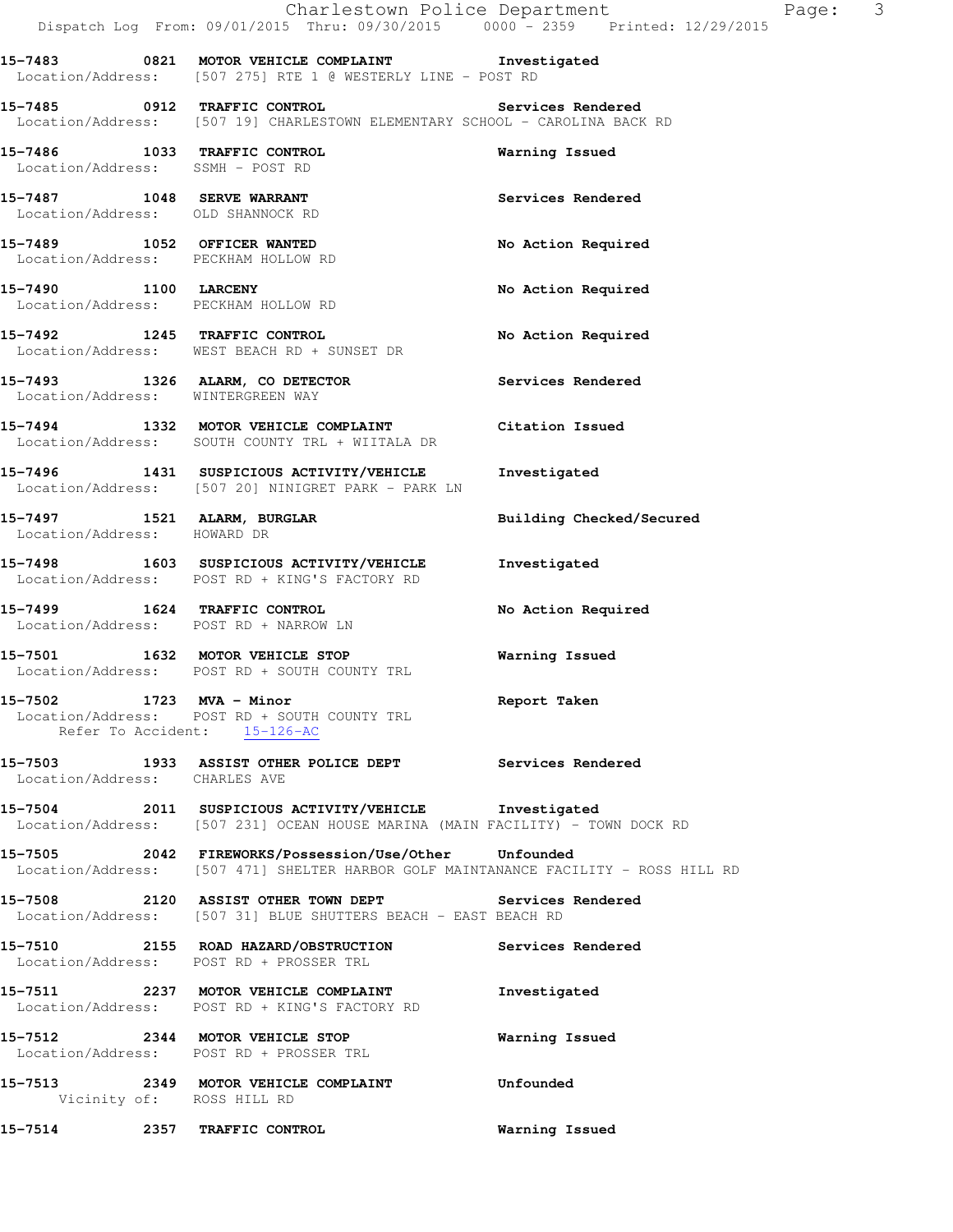Location/Address: ROSS HILL RD

## **For Date: 09/04/2015 - Friday**

|                                                                | 15-7516 0011 MOTOR VEHICLE STOP <b>120 Marning Issued</b><br>Location/Address: [507 55] BRADFORD SPORTSMEN'S CLUB - ROSS HILL RD |                          |
|----------------------------------------------------------------|----------------------------------------------------------------------------------------------------------------------------------|--------------------------|
|                                                                | 15-7517 0012 MOTOR VEHICLE STOP Warning Issued<br>Location/Address: [507 258] RTE 1 @ SOUTH KINGSTOWN LINE - POST RD             |                          |
|                                                                | 15-7519 0033 MOTOR VEHICLE STOP <b>Warning Issued</b><br>Location/Address: [507 303] RTE 1 @ SOUTH SHORE MENTAL HEALTH - POST RD |                          |
|                                                                | 15-7529 0403 MOTOR VEHICLE STOP Warning Issued<br>Location/Address: POST RD + TAMANACO DR                                        |                          |
|                                                                | 15-7531 0524 PARKING VIOLATIONS Services Rendered<br>Location/Address: [507 862] NINIGRET PARK (RHYTHM AND ROOTS) - PARK LN      |                          |
|                                                                | 15-7532 0606 MOTOR VEHICLE STOP Citation Issued<br>Location/Address: FIORES SAND AND GRAVEL - OLD POST RD                        |                          |
|                                                                | 15-7535 0842 TRAFFIC CONTROL No Action Required<br>Location/Address: [507 19] CHARLESTOWN ELEMENTARY SCHOOL - CAROLINA BACK RD   |                          |
|                                                                | 15-7538 1003 TRAFFIC CONTROL Services Rendered<br>Location/Address: [507 19] CHARLESTOWN ELEMENTARY SCHOOL - CAROLINA BACK RD    |                          |
|                                                                | 15-7539 1022 NOTIFICATION 1000 Investigated<br>Location/Address: [507 862] NINIGRET PARK (RHYTHM AND ROOTS) - PARK LN            |                          |
| Location/Address: SHEILA DR                                    |                                                                                                                                  |                          |
|                                                                | 15-7542 1206 MOTOR VEHICLE STOP Warning Issued<br>Location/Address: CHARLESTOWN SCHOOL - CAROLINA BACK RD                        |                          |
| Location/Address: BUCKEYE BROOK RD                             | <br>15-7544                1251    SUSPICIOUS ACTIVITY/VEHICLE              Investigated                                         |                          |
| Location/Address: SAND HILL RD<br>Refer To Incident: 15-300-OF | 15-7545 1255 OFFICER WANTED                                                                                                      | Investigated             |
|                                                                | 15-7549 1708 ROAD HAZARD/OBSTRUCTION Removed Hazard<br>Vicinity of: GORDON FABRICATING - KING'S FACTORY RD                       |                          |
|                                                                | 15-7550 1851 MOTOR VEHICLE COMPLAINT Could Not Locate<br>Vicinity of: [507 275] RTE 1 @ WESTERLY LINE - POST RD                  |                          |
| 15-7555 2041 FIRE, OTHER                                       | Location/Address: EAST BURDICK ST                                                                                                | Investigated             |
|                                                                | 15-7556 2114 ASSIST OTHER TOWN DEPT Services Rendered<br>Location/Address: [507 31] BLUE SHUTTERS BEACH - EAST BEACH RD          |                          |
| 15-7557 2215 ASSIST CITIZEN                                    | Location/Address: [507 862] NINIGRET PARK (RHYTHM AND ROOTS) - PARK LN                                                           | Taken/Refered to Other A |
| 15-7558                                                        | 2215 TRANSPORT<br>Location/Address: [507 526] OLD POST RD                                                                        | Services Rendered        |
| 15-7559 2258 ALARM, FIRE<br>Location/Address: SOUTH ARNOLDA RD |                                                                                                                                  | <b>False Alarm</b>       |
|                                                                | 15-7560 2258 SUSPICIOUS ACTIVITY/VEHICLE Unfounded<br>Location/Address: [507 642] CHARLESTOWN POLICE DEPARTMENT - OLD POST RD    |                          |
| 15-7562 2351 WELL BEING CHECK<br>Location/Address: OLD POST RD |                                                                                                                                  | Investigated             |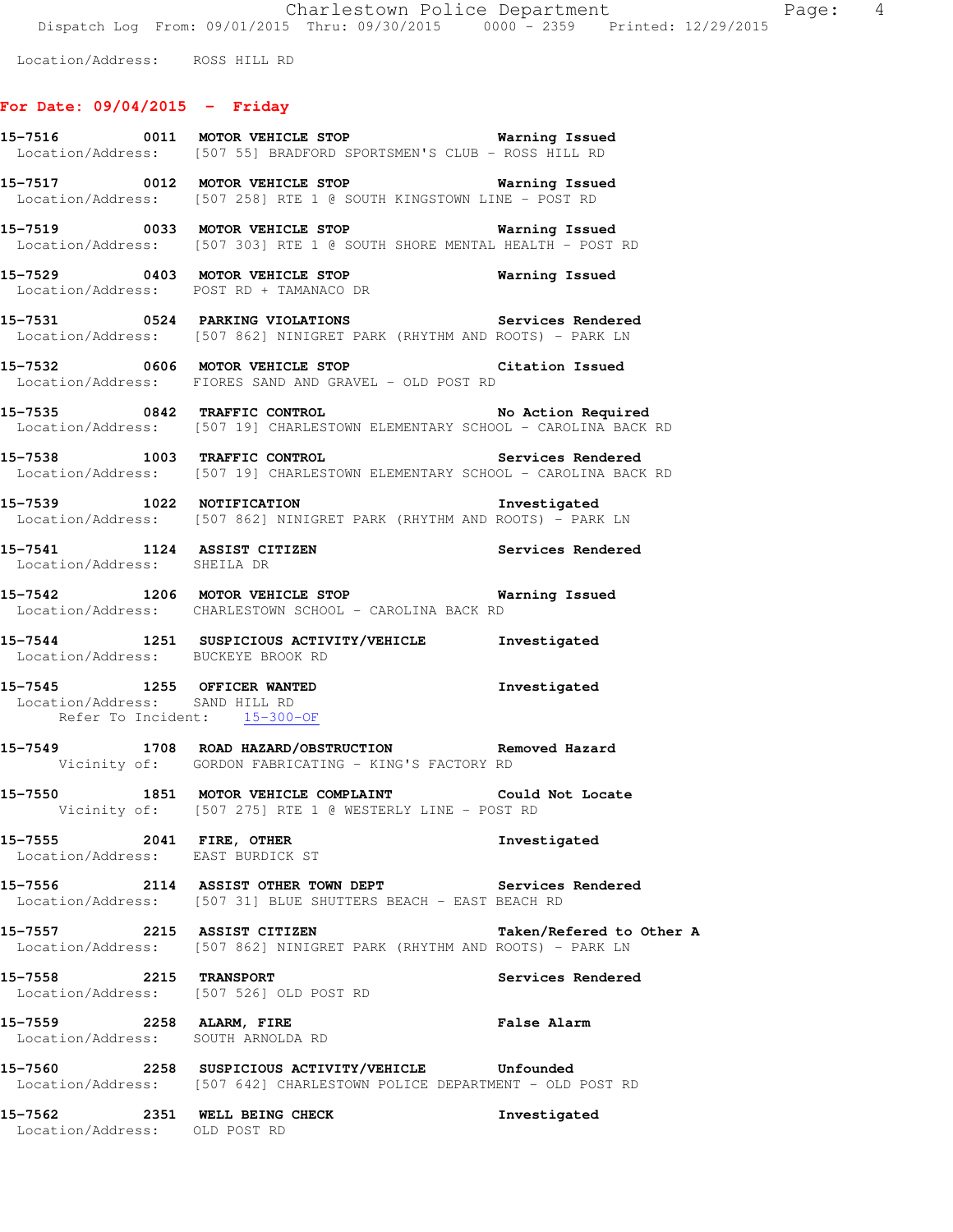|                                           |         | 15-7563 0007 TRANSPORT<br>Location/Address: [507 46] WASHINGTON TRUST COMPANY - OLD POST RD                                                                                        | Services Rendered  |
|-------------------------------------------|---------|------------------------------------------------------------------------------------------------------------------------------------------------------------------------------------|--------------------|
| Location/Address: OLD POST RD             |         | 15-7564 0012 FOLLOW-UP INVESTIGATION Investigated                                                                                                                                  |                    |
|                                           |         | 15-7565 0018 TRAFFIC CONTROL<br>Location/Address: [507 226] QUONOCHONTAUG GRANGE - POST RD                                                                                         | Services Rendered  |
|                                           |         | 15-7569 0049 MOTOR VEHICLE STOP Warning Issued<br>Location/Address: [507 100] RTE 1 @ FIORES - POST RD                                                                             |                    |
|                                           |         | 15-7572 0225 FOLLOW-UP INVESTIGATION Could Not Locate Location/Address: OLD POST RD                                                                                                |                    |
|                                           |         | 15-7574 0852 TRAFFIC CONTROL No Action Required Location/Address: WEST BEACH RD                                                                                                    |                    |
|                                           |         | 15-7575 1159 PARKING VIOLATIONS Warning Issued<br>Vicinity of: [507 320] QUONOCHONTAUG BREACHWAY - WEST BEACH RD                                                                   |                    |
|                                           |         | 15-7576 1217 ANIMAL COMPLAINT<br>Location/Address: SAND PLAIN RD                                                                                                                   | Investigated       |
|                                           |         | 15-7577 1226 MVA - Minor<br>Location/Address: PROSSER TRL<br>Refer To Incident: 15-301-OF                                                                                          | Report Taken       |
|                                           |         | 15-7579 1357 BOATING - VESSEL VIOLATION Warning Issued<br>Vicinity of: [507 26] CHARLESTOWN BREACHWAY - CHARLESTOWN BEACH RD                                                       |                    |
|                                           |         | 15-7580 1418 FIRE, OTHER<br>Location/Address: SOUTH COUNTY TRL                                                                                                                     | Extinquished       |
|                                           |         | 15-7581 1428 MVA - Minor<br>Location/Address: POST RD + EAST BEACH RD<br>Refer To Accident: 15-127-AC                                                                              | Report Taken       |
|                                           |         | 15-7584 1430 BOATING - VESSEL VIOLATION Warning Issued<br>Location: NINIGRET POND EAT, TOCKWOTTEN COVE                                                                             |                    |
|                                           |         | 15-7582 1440 ALARM, BURGLAR BURGER Building Checked/Secured<br>Location/Address: KING'S FACTORY RD                                                                                 |                    |
| 15-7585 1513 DISABLED MV                  |         | Vicinity of: POST RD + NARROW LN                                                                                                                                                   | Services Rendered  |
| 15-7587<br>Location/Address: WILLOW RD    |         | 1550 LARCENY                                                                                                                                                                       | Investigated       |
|                                           |         | 15-7589 1642 TRAFFIC CONTROL<br>Location/Address: POST RD + KING'S FACTORY RD                                                                                                      | Services Rendered  |
| 15-7590                                   |         | 1726 FOUND/LOST PROPERTY<br>Location/Address: [507 642] CHARLESTOWN POLICE DEPARTMENT - OLD POST RD                                                                                | No Action Required |
| Location/Address: OLD POST RD<br>Address: | Age: 55 | 15-7591 1825 MOTOR VEHICLE STOP<br>Refer To Arrest: 15-84-AR<br>Arrest: OROURKE, MAURICE<br>64 TOMAQUAG RD BRADFORD, RI<br>Charges: RECK. DRIVE/DRAG RACING/ELUDING POLICE-1ST OFF | Arrest (s) Made    |
| 15-7593                                   |         | 1923 DIS CONDUCT / FIGHT<br>Vicinity of: [507 862] NINIGRET PARK (RHYTHM AND ROOTS) - PARK LN                                                                                      | Investigated       |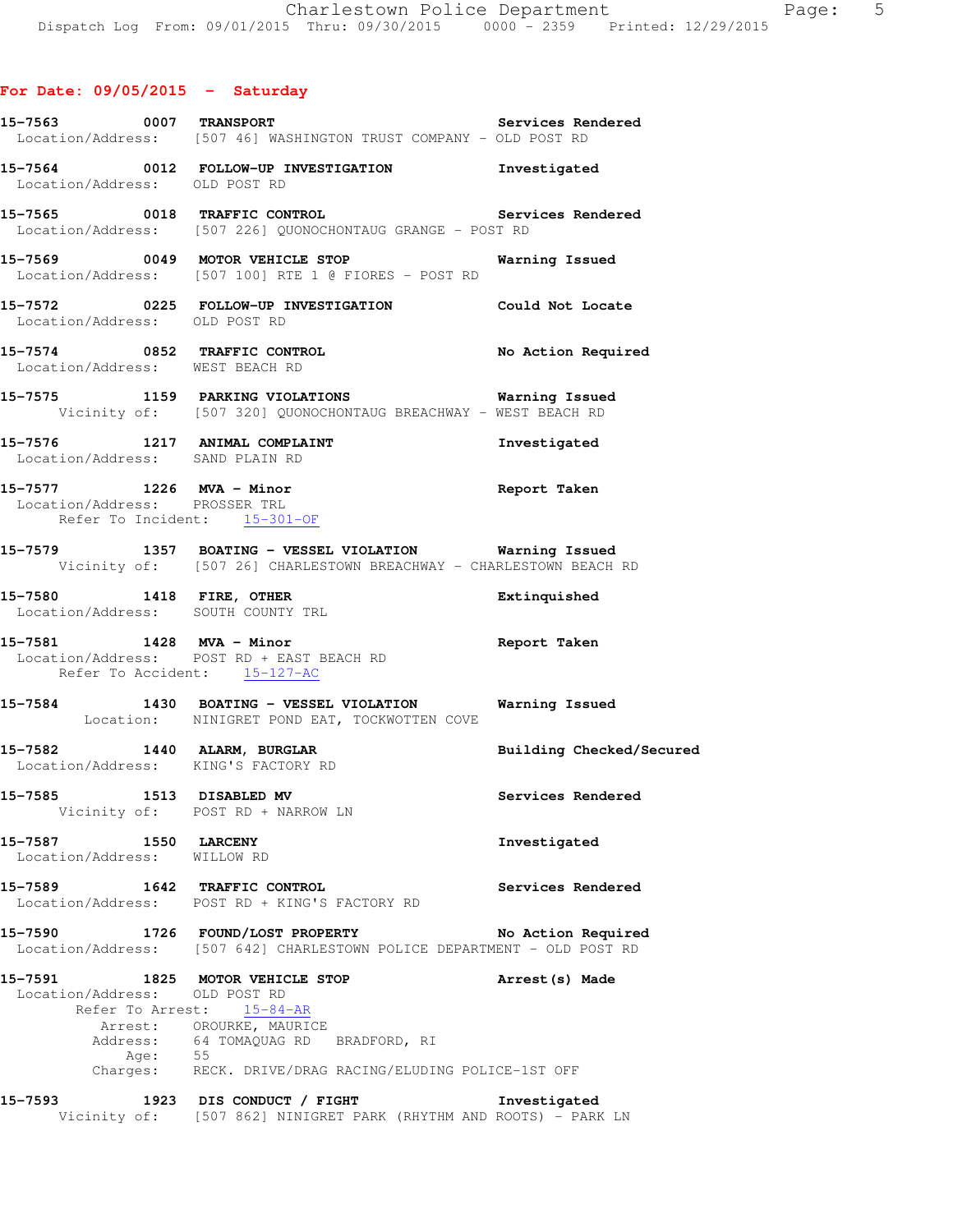**15-7594 1940 FOUND/LOST PROPERTY Investigated**  Location/Address: [507 20] NINIGRET PARK - PARK LN Refer To Incident: 15-302-OF

**15-7595 2048 FIRE, OTHER Extinquished**  Location/Address: RAM ISLAND RD

**15-7596 2107 FIRE, OTHER Investigated**  Location/Address: CHARLESTOWN BEACH RD

**15-7597 2111 ASSIST OTHER TOWN DEPT Services Rendered**  Location/Address: [507 327] CHARLESTOWN BEACH TOWN PARKING LOT - CHARLESTOWN BEACH RD

**15-7598 2116 DISABLED MV Services Rendered**  Location/Address: SOUTH COUNTY TRL

**15-7601 2314 TRAFFIC CONTROL Services Rendered**  Location/Address: PARK LN

**15-7602 2330 MISSING PERSON Services Rendered**  Location/Address: [507 862] NINIGRET PARK (RHYTHM AND ROOTS) - PARK LN

**15-7603 2358 MOTOR VEHICLE STOP No Action Required**  Location/Address: [507 243] KRYSTAL PENQUIN MOTEL - POST RD

#### **For Date: 09/06/2015 - Sunday**

**15-7604 0005 ASSIST OTHER TOWN DEPT Services Rendered**  Location/Address: [507 31] BLUE SHUTTERS BEACH - EAST BEACH RD

**15-7607 0932 TRAFFIC CONTROL No Action Required**  Location/Address: POST RD

**15-7611 1038 ASSIST CITIZEN Services Rendered**  Location/Address: [507 327] CHARLESTOWN BEACH TOWN PARKING LOT - CHARLESTOWN BEACH RD

**15-7612 1055 ASSIST OTHER AGENCY Services Rendered**  Location/Address: GOLF CLUB DR

**15-7615 1133 MVA - Minor Report Taken**  Location/Address: ALTON CAROLINA RD + CAROLINA BACK RD Refer To Accident: 15-128-AC

**15-7616 1211 BOATING - VESSEL VIOLATION Warning Issued**  Location/Address: [507 26] CHARLESTOWN BREACHWAY - CHARLESTOWN BEACH RD

**15-7617 1413 BOATING - VESSEL VIOLATION Warning Issued**  Location/Address: [507 26] CHARLESTOWN BREACHWAY - CHARLESTOWN BEACH RD

**15-7618 1532 ANIMAL COMPLAINT Services Rendered**  Location/Address: NORTH NIANTIC DR

**15-7619 1601 MOTOR VEHICLE STOP Investigated**  Location/Address: [507 264] RTE 1 @ WINDSWEPT INN - POST RD

**15-7620 1630 ANIMAL COMPLAINT Investigated**  Location/Address: QUAIL LN

**15-7621 1649 ANIMAL COMPLAINT Services Rendered**  Location/Address: [507 862] NINIGRET PARK (RHYTHM AND ROOTS) - PARK LN

**15-7622 1702 MOTOR VEHICLE STOP Warning Issued**  Location/Address: NARROW LN

**15-7623 1725 LARCENY Report Taken**  Location/Address: [507 862] NINIGRET PARK (RHYTHM AND ROOTS) - PARK LN Refer To Incident: 15-303-OF

**15-7624 1738 ASSIST OTHER AGENCY Investigated**  Location/Address: [507 257] DUNNS CORNERS FIRE STATION (STATION TWO) - POST RD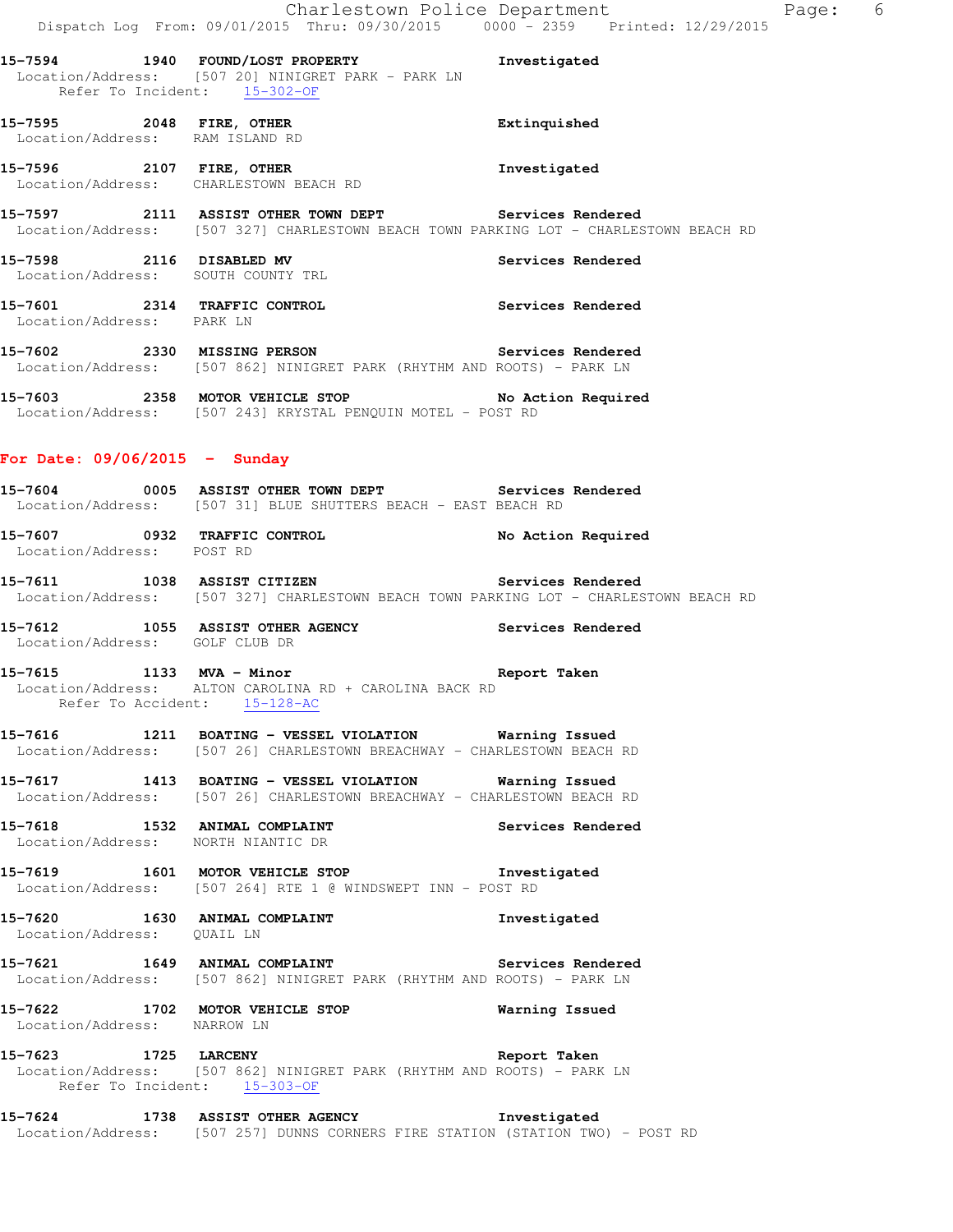**15-7625 1750 ANIMAL COMPLAINT No Action Required**  Location/Address: ENNIS LN **15-7631 2006 ASSIST OTHER POLICE DEPT Services Rendered**  Location/Address: [507 21] BURLINGAME STATE PARK - CHECK IN STATION - BURLINGAME STATE PARK RD **15-7632 2017 FIREWORKS/Possession/Use/Other Investigated**  Location/Address: [507 322] WATCHAUG POND STATE BOAT LAUNCH - SANCTUARY RD **15-7633 2047 SUSPICIOUS ACTIVITY/VEHICLE Investigated**  Location/Address: [507 862] NINIGRET PARK (RHYTHM AND ROOTS) - PARK LN **15-7635 2143 FIREWORKS/Possession/Use/Other Investigated**  Location/Address: ROSE CT **15-7636 2159 ASSIST OTHER TOWN DEPT Services Rendered**  Location/Address: [507 327] CHARLESTOWN BEACH TOWN PARKING LOT - CHARLESTOWN BEACH RD **15-7637 2205 MOTOR VEHICLE STOP No Action Required**  Location/Address: SOUTH COUNTY TRL + BOTKA DR **15-7639 2230 MOTOR VEHICLE COMPLAINT Investigated**  Location/Address: ALTON CAROLINA RD **15-7641 2246 MOTOR VEHICLE STOP Services Rendered**  Location/Address: POST RD + OLD POST RD

**15-7642 2353 MOTOR VEHICLE COMPLAINT Taken/Refered to Other A**  Location/Address: POST RD

#### **For Date: 09/07/2015 - Monday**

| 15-7645           |  |  | 0057 ASSIST OTHER TOWN DEPT                  |  |  | No Action Required |
|-------------------|--|--|----------------------------------------------|--|--|--------------------|
| Location/Address: |  |  | [507 31] BLUE SHUTTERS BEACH - EAST BEACH RD |  |  |                    |

**15-7648 0220 MOTOR VEHICLE STOP Warning Issued**  Location/Address: [507 364] CROTTY AND SONS AUTO BODY - SOUTH COUNTY TRL

**15-7653 0558 TRAFFIC CONTROL No Action Required**  Location/Address: [507 311] RTE 1A @ GENERAL STANTON INN - OLD POST RD

**15-7654 0806 MOTOR VEHICLE COMPLAINT Warning Issued**  Location/Address: [507 263] RTE 1 @ TOURIST INFO - POST RD

**15-7655 0823 MOTOR VEHICLE STOP Warning Issued**  Location/Address: CROSS MILLS RD

**15-7657 1055 TRAFFIC CONTROL Services Rendered**  Location/Address: KING'S FACTORY RD - POST RD

**15-7658 1057 TRAFFIC CONTROL Services Rendered**  Location/Address: POST RD

**15-7660 1102 TRAFFIC CONTROL No Action Required**  Location/Address: POST RD

**15-7661 1107 ROAD HAZARD/OBSTRUCTION Could Not Locate**  Vicinity of: POST RD + NARROW LN

**15-7663 1125 TRAFFIC CONTROL No Action Required**  Location/Address: POST RD

**15-7664 1203 MOTOR VEHICLE COMPLAINT Warning Issued**  Location/Address: [507 72] CUMBERLAND FARMS - OLD POST RD

**15-7665 1213 ALARM, BURGLAR False Alarm**  Location/Address: WORDEN'S POND RD

15-7667 **1238** Boating - Assistance **Services Rendered**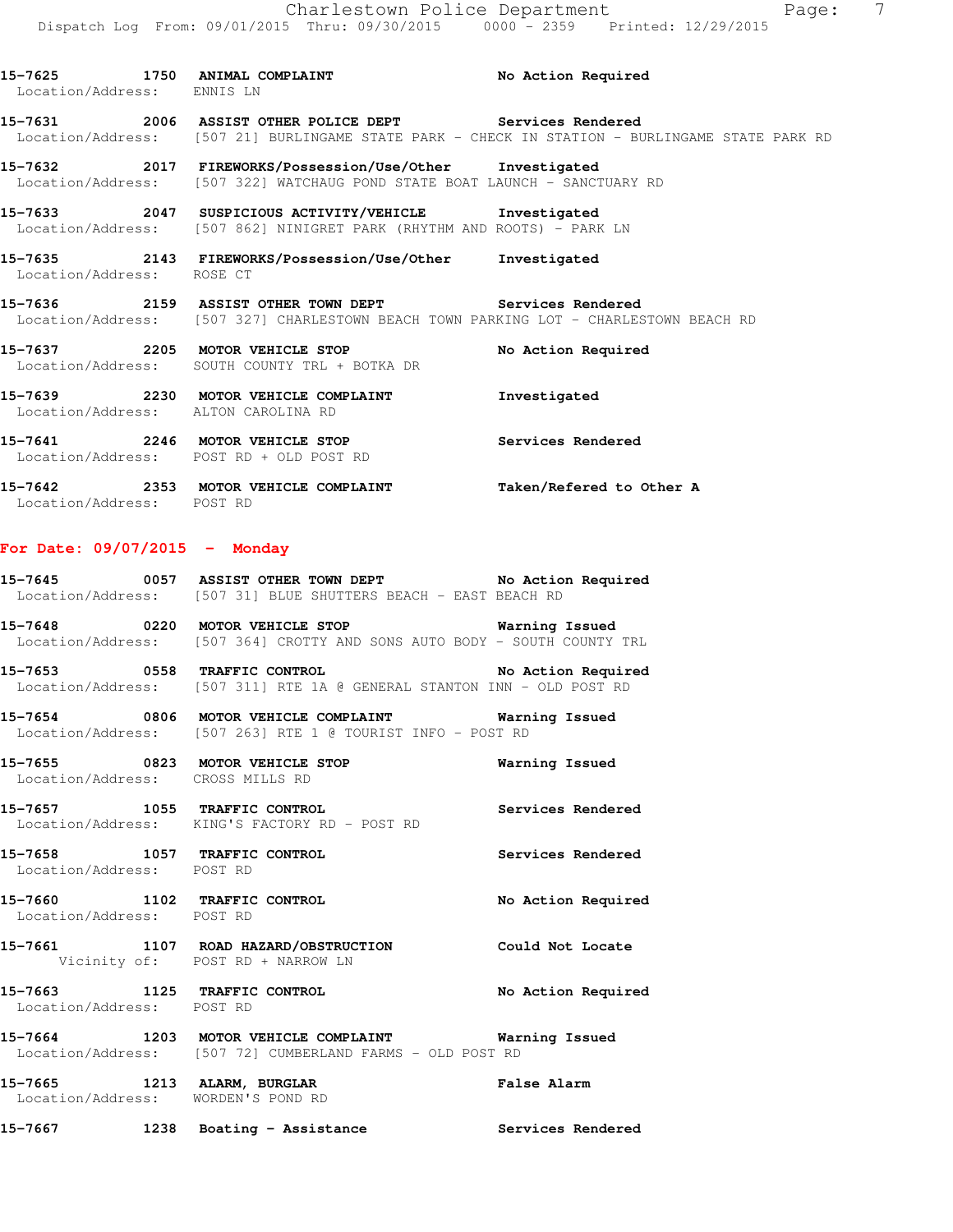|                                                      | Dispatch Log From: 09/01/2015 Thru: 09/30/2015 0000 - 2359 Printed: 12/29/2015                                                    | Charlestown Police Department | Page: 8 |  |
|------------------------------------------------------|-----------------------------------------------------------------------------------------------------------------------------------|-------------------------------|---------|--|
|                                                      | Location/Address: [507 26] CHARLESTOWN BREACHWAY - CHARLESTOWN BEACH RD                                                           |                               |         |  |
|                                                      | 15-7668 1320 BOATING - VESSEL VIOLATION Warning Issued<br>Location/Address: [507 26] CHARLESTOWN BREACHWAY - CHARLESTOWN BEACH RD |                               |         |  |
|                                                      | 15-7669 1323 TRAFFIC CONTROL Services Rendered<br>Location/Address: [507 31] BLUE SHUTTERS BEACH - EAST BEACH RD                  |                               |         |  |
|                                                      | 15-7670 1324 BOATING - VESSEL VIOLATION Warning Issued<br>Location/Address: [507 26] CHARLESTOWN BREACHWAY - CHARLESTOWN BEACH RD |                               |         |  |
|                                                      | 15-7673 1359 POLICE INFORMATION No Action Required<br>Location/Address: [507 862] NINIGRET PARK (RHYTHM AND ROOTS) - PARK LN      |                               |         |  |
|                                                      | 15-7674 1619 MOTOR VEHICLE STOP<br>Location/Address: SHANNOCK RD + ASHLEY LN                                                      | Citation Issued               |         |  |
|                                                      | 15-7675 1621 ASSIST CITIZEN 5ervices Rendered<br>Location/Address: [507 321] CHARLESTOWN BEACH - CHARLESTOWN BEACH RD             |                               |         |  |
| Refer To Accident: 15-129-AC                         | 15-7676 1629 MVA - Minor<br>Location/Address: KLONDIKE RD                                                                         | Services Rendered             |         |  |
|                                                      | 15-7677 1641 BOATING - VESSEL VIOLATION Warning Issued<br>Location/Address: [507 320] QUONOCHONTAUG BREACHWAY - WEST BEACH RD     |                               |         |  |
| Location/Address: POST RD + PROSSER TRL              | 15-7678 1704 MOTOR VEHICLE STOP                                                                                                   | Warning Issued                |         |  |
|                                                      | 15-7679 1707 MOTOR VEHICLE COMPLAINT Unfounded<br>Location/Address: SOUTH COUNTY TRL + CAROLINA BACK RD                           |                               |         |  |
|                                                      | 15-7682 1939 DISABLED MV<br>Location/Address: [507 219] SHELTER COVE MARINA - CHARLESTOWN BEACH RD                                | Services Rendered             |         |  |
|                                                      | 15-7683 1940 MOTOR VEHICLE COMPLAINT<br>Location/Address: POST RD + CROSS MILLS RD                                                | Investigated                  |         |  |
|                                                      | 15-7684 1941 MOTOR VEHICLE COMPLAINT No Action Required<br>Location/Address: [507 45] RIPPY'S LIQUOR MART - SOUTH COUNTY TRL      |                               |         |  |
|                                                      | 15-7685 1945 ASSIST CITIZEN Services Rendered<br>Location/Address: [507 318] EAST BEACH STATE PARKING LOT - EAST BEACH RD         |                               |         |  |
|                                                      | 15-7686 1949 ANIMAL COMPLAINT<br>Location/Address: [507 462] ROCKY'S TREE SERVICE - KLONDIKE RD                                   | Unfounded                     |         |  |
| 15-7687 2008 ASSAULT<br>Refer To Incident: 15-304-OF | Location/Address: [507 362] RTE 2 @ SUNOCO - SOUTH COUNTY TRL                                                                     | Report Taken                  |         |  |
| Location/Address: OLD POST RD                        | 15-7688 2027 WELL BEING CHECK Transported to Hospital                                                                             |                               |         |  |
|                                                      | 15-7690 2315 TRAFFIC CONTROL <b>National Properties Control</b><br>Location/Address: [507 100] RTE 1 @ FIORES - POST RD           |                               |         |  |
|                                                      | 15-7692 2332 MOTOR VEHICLE STOP 6 Warning Issued<br>Location/Address: [507 266] RTE 1 @ WILLOWS - POST RD                         |                               |         |  |
| For Date: $09/08/2015$ - Tuesday                     |                                                                                                                                   |                               |         |  |
|                                                      | 15-7698 0603 TRAFFIC CONTROL No Action Required<br>Location/Address: [507 257] DUNNS CORNERS FIRE STATION (STATION TWO) - POST RD |                               |         |  |
|                                                      |                                                                                                                                   |                               |         |  |

**15-7699 0718 TRAFFIC CONTROL No Action Required**  Location/Address: ALTON CAROLINA RD

**15-7701 0809 TRAFFIC CONTROL Services Rendered**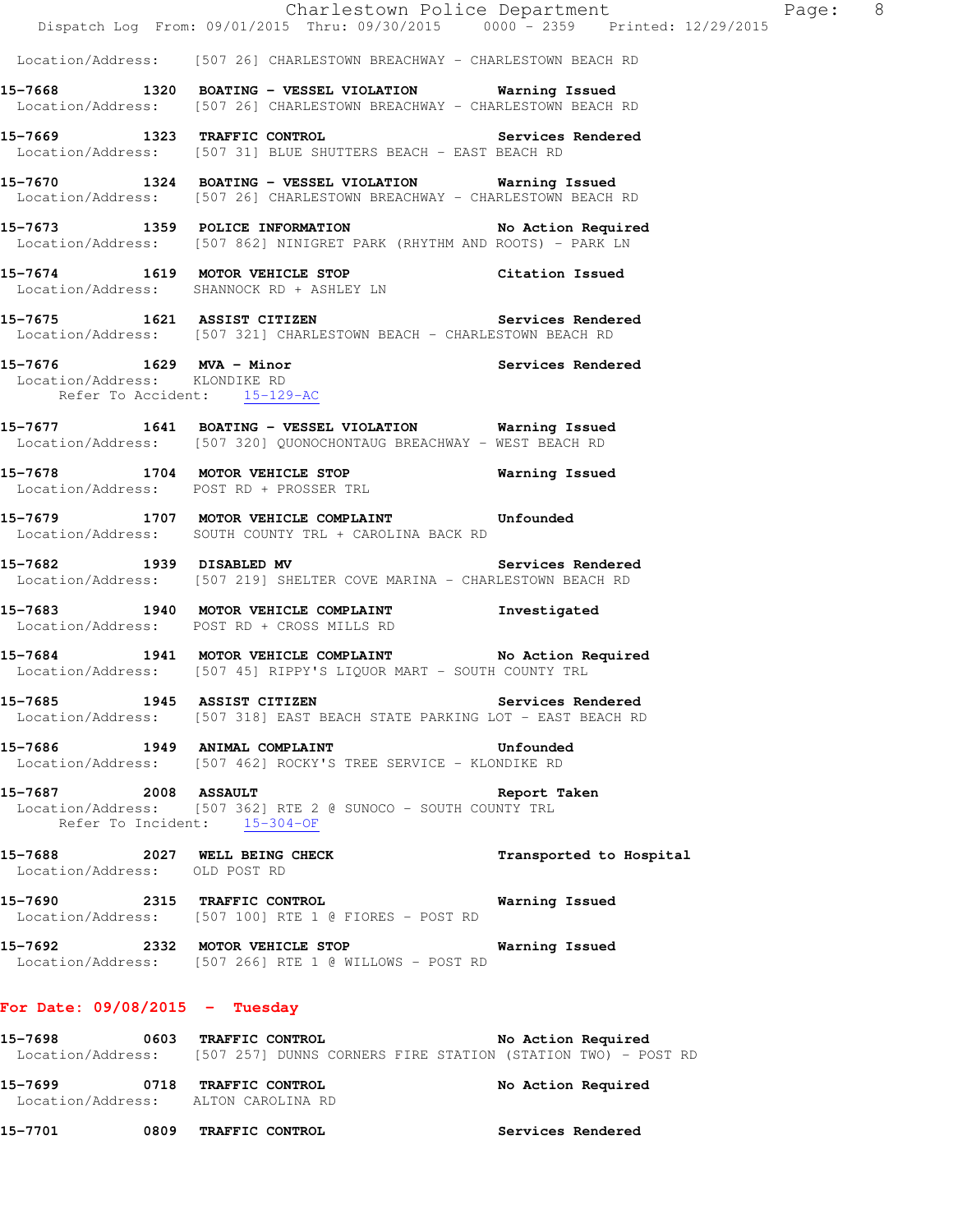|                                   | Dispatch Log From: 09/01/2015 Thru: 09/30/2015 0000 - 2359 Printed: 12/29/2015                                                      | Charlestown Police Department | $\overline{9}$<br>Page: |
|-----------------------------------|-------------------------------------------------------------------------------------------------------------------------------------|-------------------------------|-------------------------|
|                                   | Location/Address: [507 19] CHARLESTOWN ELEMENTARY SCHOOL - CAROLINA BACK RD                                                         |                               |                         |
|                                   | 15-7702 0811 TRAFFIC CONTROL Services Rendered<br>Location/Address: [507 226] QUONOCHONTAUG GRANGE - POST RD                        |                               |                         |
| Location/Address: WALSH RD        | 15-7705 1105 FIRE, OTHER                                                                                                            | Investigated                  |                         |
| Location/Address: ROSS HILL RD    | 15-7707 1541 WELL BEING CHECK Could Not Locate                                                                                      |                               |                         |
|                                   | 15-7708 1545 OFFICER WANTED 15-7708<br>Location/Address: [507 642] CHARLESTOWN POLICE DEPARTMENT - OLD POST RD                      |                               |                         |
|                                   | 15-7709 1557 SERVE SUMMONS<br>Location/Address: [507 777] WIITALA DR                                                                | Services Rendered             |                         |
| Location/Address: SEA VIEW DR     | 15-7710 1613 WELL BEING CHECK Services Rendered                                                                                     |                               |                         |
| Location/Address: BURDICKVILLE RD | 15-7711 1618 MOTOR VEHICLE COMPLAINT No Action Required                                                                             |                               |                         |
|                                   | 15-7713 1717 ALARM, BURGLAR 2008 Building Checked/Secured<br>Location/Address: [507 23] U.S. FISH & WILDLIFE HEADQUARTERS - BEND RD |                               |                         |
|                                   | 15-7714 1722 Boating - Assistance 1nvestigated<br>Location/Address: [507 642] CHARLESTOWN POLICE DEPARTMENT - OLD POST RD           |                               |                         |
|                                   | 15-7715 1736 ROAD HAZARD/OBSTRUCTION Removed Hazard<br>Location/Address: [507 66] WILLOWS RESORT - POST RD                          |                               |                         |
|                                   | 15-7716 1819 MOTOR VEHICLE COMPLAINT 1nvestigated<br>Location/Address: SOUTH COUNTY TRL + CAROLINA BACK RD                          |                               |                         |
| Location/Address: SHORE DR        | 15-7717 1922 OFFICER WANTED                                                                                                         | No Action Required            |                         |
| Location/Address: CROSSPATCH RD   | 15-7719 1942 OFFICER WANTED                                                                                                         | Taken to Family/Guardian      |                         |
| Location/Address: KLONDIKE RD     | 15-7720 2210 SUSPICIOUS ACTIVITY/VEHICLE Investigated                                                                               |                               |                         |

## **For Date: 09/09/2015 - Wednesday**

| Location/Address: OLD SHANNOCK RD                           | 15-7722 		 0142 ASSIST OTHER POLICE DEPT Services Rendered<br>Refer To Incident: 15-305-OF                                        |                   |
|-------------------------------------------------------------|-----------------------------------------------------------------------------------------------------------------------------------|-------------------|
| Location/Address: OLD SHANNOCK RD                           | 15-7723 6307 ASSIST OTHER POLICE DEPT Services Rendered                                                                           |                   |
| Location/Address: OLD SHANNOCK RD                           | 15-7724 0350 ASSIST OTHER POLICE DEPT Services Rendered<br>Refer To Incident: 15-306-OF                                           |                   |
|                                                             | 15-7726 0816 SUSPICIOUS ACTIVITY/VEHICLE No Action Required<br>Location/Address: [507 889] STONEY HILL FARM - SHUMANKANUC HILL RD |                   |
| Location/Address: CAROLINA BACK RD                          | 15-7728 1047 WELL BEING CHECK                                                                                                     | Services Rendered |
| Location/Address: CAROLINA BACK RD                          | 15-7729 1114 MOTOR VEHICLE STOP                                                                                                   | Warning Issued    |
| 15-7730 1141 NOTIFICATION<br>Location/Address: CROSSLAND ST |                                                                                                                                   | Services Rendered |
| 15-7733 1338 TRAFFIC CONTROL                                |                                                                                                                                   | Services Rendered |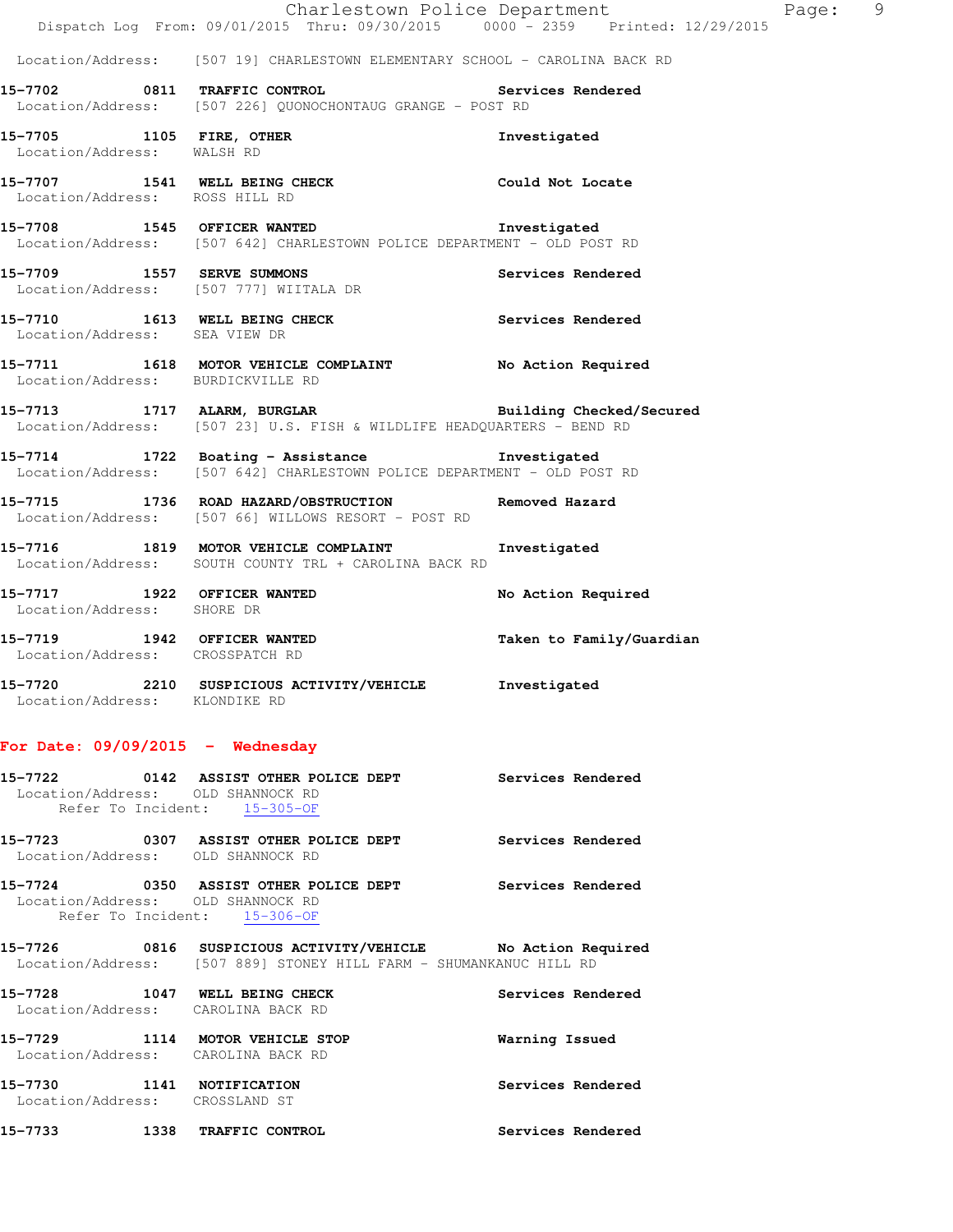|                                                               | Dispatch Log From: 09/01/2015 Thru: 09/30/2015   0000 - 2359   Printed: 12/29/2015                                                        | Charlestown Police Department Page: 10 |  |
|---------------------------------------------------------------|-------------------------------------------------------------------------------------------------------------------------------------------|----------------------------------------|--|
|                                                               | Location/Address: [507 19] CHARLESTOWN ELEMENTARY SCHOOL - CAROLINA BACK RD                                                               |                                        |  |
|                                                               | 15-7734 1343 MOTOR VEHICLE STOP Warning Issued<br>Location/Address: [507 410] DUNKIN DONUTS - OLD POST RD                                 |                                        |  |
|                                                               | 15-7737 1625 MOTOR VEHICLE COMPLAINT No Action Required<br>Location/Address: WORDEN'S POND RD + SHANNOCK RD                               |                                        |  |
|                                                               | 15-7738 1630 MOTOR VEHICLE COMPLAINT Threstigated<br>Location/Address: [507 642] CHARLESTOWN POLICE DEPARTMENT - OLD POST RD              |                                        |  |
|                                                               | 15-7739 1637 MOTOR VEHICLE STOP 6 Warning Issued<br>Location/Address: [507 100] RTE 1 @ FIORES - POST RD                                  |                                        |  |
|                                                               | 15-7742 1754 ALARM, BURGLAR BURGER Building Checked/Secured<br>Location/Address: [507 23] U.S. FISH & WILDLIFE HEADQUARTERS - BEND RD     |                                        |  |
| Location/Address: POST RD                                     | 15-7743 1836 DISABLED MV                                                                                                                  | Services Rendered                      |  |
|                                                               | 15-7744 1839 MOTOR VEHICLE STOP Citation Issued<br>Location/Address: POST RD + NARROW LN                                                  |                                        |  |
|                                                               | 15-7745 1917 ASSIST OTHER POLICE DEPT Services Rendered<br>Location/Address: [507 854] WINDSWEPT INN - PROSSER TRL                        |                                        |  |
| Location/Address: BUCKEYE BROOK RD                            | 15-7746 1937 ASSIST OTHER POLICE DEPT 1nvestigated                                                                                        |                                        |  |
|                                                               | 15-7747 2038 MOTOR VEHICLE COMPLAINT No Action Required<br>Location/Address: [507 258] RTE 1 @ SOUTH KINGSTOWN LINE - POST RD             |                                        |  |
|                                                               | 15-7749 2126 SUSPICIOUS ACTIVITY/VEHICLE Services Rendered<br>Location/Address: [507 373] CROSS MILLS LIBRARY - OLD POST RD               |                                        |  |
|                                                               | 15-7750 2209 SUSPICIOUS ACTIVITY/VEHICLE Investigated<br>Location/Address: MATUNUCK SCHOOLHOUSE RD + CHARLESTOWN BEACH RD                 |                                        |  |
|                                                               | 15-7751 2315 TRAFFIC CONTROL<br>Location/Address: [507 100] RTE 1 @ FIORES - POST RD                                                      | Warning Issued                         |  |
| 15-7752 2339 ALARM, FIRE                                      | Location/Address: [507 36] CHARLESTOWN MINI-SUPER - OLD POST RD                                                                           | <b>False Alarm</b>                     |  |
|                                                               | 15-7753 2345 MOTOR VEHICLE STOP 6 Warning Issued<br>Location/Address: [507 300] RTE 1 @ KRYSTAL PENGUIN - POST RD                         |                                        |  |
| For Date: $09/10/2015$ - Thursday                             |                                                                                                                                           |                                        |  |
|                                                               | 15-7754 0005 ALARM, BURGLAR Building Checked/Secured<br>Location/Address: [507 45] RIPPY'S LIQUOR MART - SOUTH COUNTY TRL                 |                                        |  |
| Location/Address: SONQUIPAUG RD                               | 15-7766 0653 ALARM, CO DETECTOR                                                                                                           | Investigated                           |  |
|                                                               | 15-7767 0730 ALARM, FIRE<br>Location/Address: [507 201] KENYON INDUSTRIES - SHERMAN AVE                                                   | Investigated                           |  |
|                                                               | 15-7768 0814 TRAFFIC CONTROL <b>15-7768</b> Warning Issued<br>Location/Address: [507 19] CHARLESTOWN ELEMENTARY SCHOOL - CAROLINA BACK RD |                                        |  |
|                                                               | 15-7769 0859 MOTOR VEHICLE STOP<br>Location/Address: POST RD + WEST BEACH RD                                                              | Warning Issued                         |  |
|                                                               | 15-7770 1134 MOTOR VEHICLE COMPLAINT Could Not Locate<br>Location/Address: POST RD + EAST BEACH RD                                        |                                        |  |
| 15-7771 1502 ALARM, BURGLAR<br>Location/Address: OLD COACH RD |                                                                                                                                           | Building Checked/Secured               |  |
|                                                               |                                                                                                                                           |                                        |  |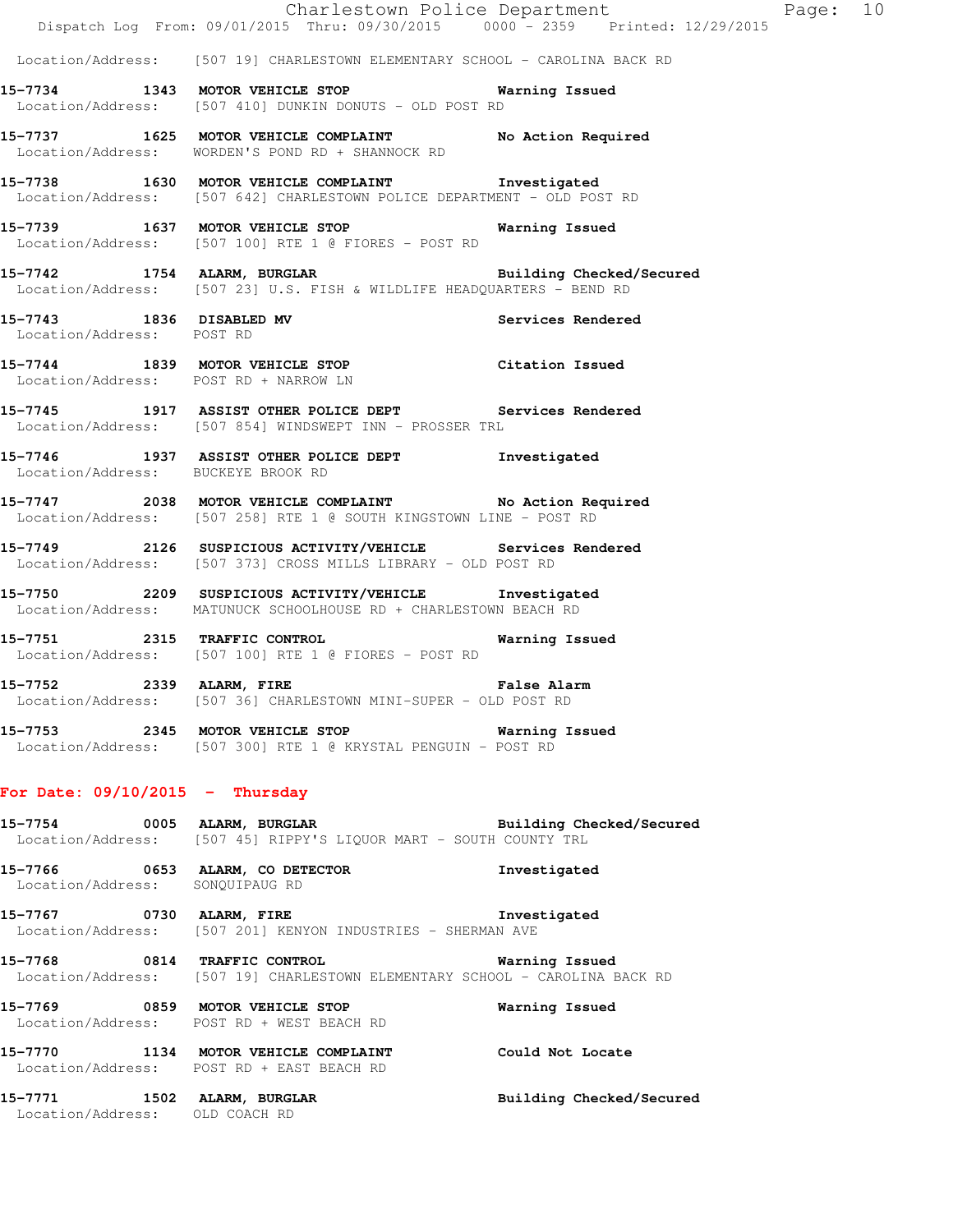Location/Address: [507 642] CHARLESTOWN POLICE DEPARTMENT - OLD POST RD Refer To Arrest: 15-85-AR Arrest: MAGLIO, NICOLE J Address: 44 AUBURN DR CHARLESTOWN, RI Age: 20 Charges: SIMPLE ASSAULT OR BATTERY

**15-7775 2145 ASSIST CITIZEN Services Rendered**  Location/Address: [507 642] CHARLESTOWN POLICE DEPARTMENT - OLD POST RD

**15-7776 2344 ANIMAL COMPLAINT Services Rendered**  Location/Address: KLONDIKE RD

#### **For Date: 09/11/2015 - Friday**

| Location/Address: POST RD         | 15-7780 0617 MOTOR VEHICLE STOP Warning Issued                                                                                                                  |                   |
|-----------------------------------|-----------------------------------------------------------------------------------------------------------------------------------------------------------------|-------------------|
|                                   | 15-7781 0701 MVA - Minor<br>Location/Address: [507 72] CUMBERLAND FARMS - OLD POST RD<br>Refer To Accident: 15-130-AC                                           | Report Taken      |
|                                   | 15-7784 0855 TRANSPORT TRADESTOWN POLICE DEPARTMENT - OLD POST RD<br>Location/Address: [507 642] CHARLESTOWN POLICE DEPARTMENT - OLD POST RD                    |                   |
|                                   | 15-7787 1049 MOTOR VEHICLE COMPLAINT Citation Issued<br>Location/Address: POST RD + LAKESIDE DR                                                                 |                   |
|                                   | 15-7788 1145 ALARM, BURGLAR BURGLAR Building Checked/Secured<br>Location/Address: BOTKA DR                                                                      |                   |
|                                   | 15-7791 1601 LOST/STOLEN LICENSE PLATES Report Taken<br>Location/Address: [507 642] CHARLESTOWN POLICE DEPARTMENT - OLD POST RD<br>Refer To Incident: 15-307-OF |                   |
| Location/Address: NIANTIC HWY     | 15-7792 1606 TOWN COUNCIL DOCKET DELIVERY Services Rendered                                                                                                     |                   |
|                                   | 15-7793 1623 DISABLED MV Servic<br>Location/Address: [507 275] RTE 1 @ WESTERLY LINE - POST RD                                                                  | Services Rendered |
|                                   | 15-7794 1627 MOTOR VEHICLE STOP <b>WATNING</b> Issued<br>Location/Address: SOUTH COUNTY TRL + CROSSLAND ST                                                      |                   |
| 15-7795 1658 DISABLED MV          | Location/Address: [507 260] RTE 1 @ GENERAL STANTON - POST RD                                                                                                   | Services Rendered |
| Location/Address: OLD COACH RD    | 15-7796 1717 SUSPICIOUS ACTIVITY/VEHICLE Investigated                                                                                                           |                   |
|                                   | 15-7797 1734 MOTOR VEHICLE STOP 6 Warning Issued<br>Location/Address: POST RD + FALCONE LN                                                                      |                   |
|                                   | 15-7798 2117 SUSPICIOUS ACTIVITY/VEHICLE Investigated<br>Vicinity of: BUCKEYE BROOK RD                                                                          |                   |
| For Date: $09/12/2015$ - Saturday |                                                                                                                                                                 |                   |

| 15-7803           | 0029 | <b>TRAFFIC CONTROL</b>                   | Building Checked/Secured |
|-------------------|------|------------------------------------------|--------------------------|
| Location/Address: |      | POST RD + FALCONE LN                     |                          |
| 15-7804           | 0043 | MOTOR VEHICLE STOP                       | Warning Issued           |
| Location/Address: |      | [507 261] RTE 1 @ STATE GARAGE - POST RD |                          |

**15-7807 0226 OFFICER WANTED Investigated**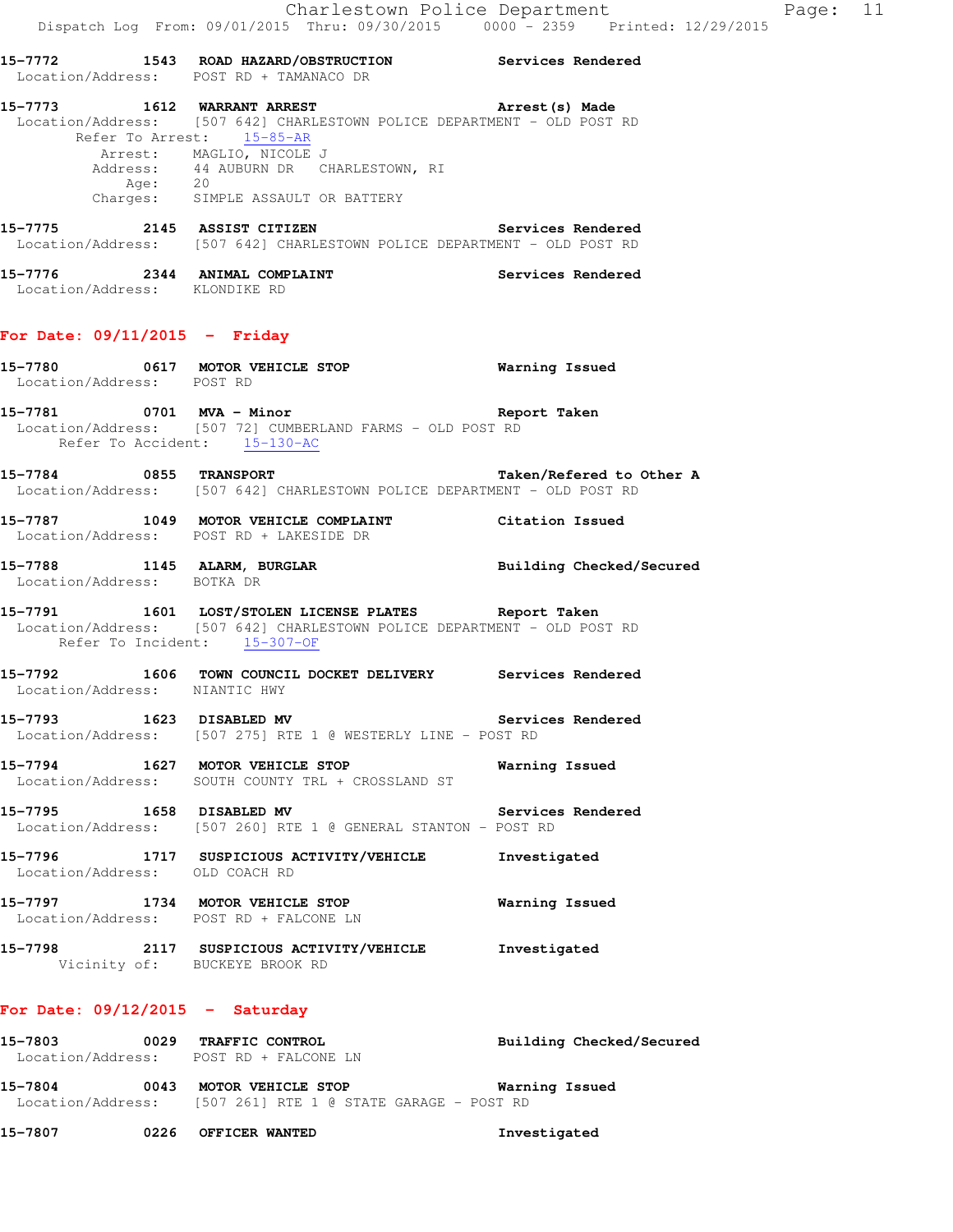| Location/Address: | CAROLINA BACK RD |  |  |
|-------------------|------------------|--|--|
|-------------------|------------------|--|--|

| 15-7809           | 0606 ALARM, BURGLAR | Building Checked/Secured |
|-------------------|---------------------|--------------------------|
| Location/Address: | NINIGRET AVE        |                          |

**15-7812 1037 ANIMAL COMPLAINT Investigated**  Location/Address: [507 841] BREACHWAY GRILL - CHARLESTOWN BEACH RD

15-7813 1103 TRAFFIC CONTROL **No Action Required** Location/Address: EAST BEACH RD + PARADISE LN

**15-7814 1107 SUSPICIOUS ACTIVITY/VEHICLE Investigated**  Location/Address: [507 875] NINIGRET PARK - DOG PARK - PARK LN

**15-7815 1141 COMPLAINT Could Not Locate**  Location/Address: ALTON CAROLINA RD + CAROLINA BACK RD

**15-7816 1208 BOATING - SAFETY CHECK Warning Issued**  Location/Address: [507 26] CHARLESTOWN BREACHWAY - CHARLESTOWN BEACH RD

**15-7817 1336 SUSPICIOUS ACTIVITY/VEHICLE Services Rendered**  Location/Address: AUBURN DR

**15-7818 1421 BOATING - VESSEL VIOLATION Warning Issued**  Location/Address: [507 26] CHARLESTOWN BREACHWAY - CHARLESTOWN BEACH RD

**15-7819 1600 Boating - Fishing Viol Warning Issued**  Location/Address: [507 26] CHARLESTOWN BREACHWAY - CHARLESTOWN BEACH RD

**15-7820 1631 MOTOR VEHICLE STOP Citation Issued**  Location/Address: POST RD + SOUTH COUNTY TRL

**15-7821 1852 MOTOR VEHICLE STOP Warning Issued**  Location/Address: [507 66] WILLOWS RESORT - POST RD

**15-7822 2033 FIREWORKS/Possession/Use/Other Unfounded**  Location/Address: SOUTH COUNTY TRL

**15-7823 2040 SUSPICIOUS ACTIVITY/VEHICLE Services Rendered**  Location/Address: [507 31] BLUE SHUTTERS BEACH - EAST BEACH RD

**15-7825 2057 FIREWORKS/Possession/Use/Other Warning Issued**  Location/Address: SOUTH COUNTY TRL

### **For Date: 09/13/2015 - Sunday**

| 15-7828 0013 DIRECTIONS                                     | <b>Services Rendered</b><br>Location/Address: TO 95 S - POST RD + ROSS HILL RD                                                             |                          |
|-------------------------------------------------------------|--------------------------------------------------------------------------------------------------------------------------------------------|--------------------------|
|                                                             | 15-7831 6802 ALARM, BURGLAR 1999 (Palse Alarm<br>Location/Address: [507 216] SOUTH SHORE FAMILY PRACTICE - OLD POST RD                     |                          |
|                                                             | 15-7832 0939 TRAFFIC CONTROL <b>15-7832</b> Services Rendered<br>Location/Address: POST RD + WILDFLOWER RD                                 |                          |
| Location/Address: OLD SHANNOCK RD                           | 15-7833 0947 MISSING PERSON                                                                                                                | Taken to Family/Guardian |
|                                                             | 15-7836 1641 TRAFFIC CONTROL<br>Location/Address: POST RD + EAST BEACH RD                                                                  | Services Rendered        |
| 15-7837 1656 MVA - Minor<br>Location/Address: WILDFLOWER RD |                                                                                                                                            | Investigated             |
|                                                             | 15-7838 1855 POLICE INFORMATION 5ervices Rendered<br>Location/Address: [507 327] CHARLESTOWN BEACH TOWN PARKING LOT - CHARLESTOWN BEACH RD |                          |
|                                                             | 15-7839 2017 SUSPICIOUS ACTIVITY/VEHICLE Services Rendered<br>Location/Address: [507 373] CROSS MILLS LIBRARY - OLD POST RD                |                          |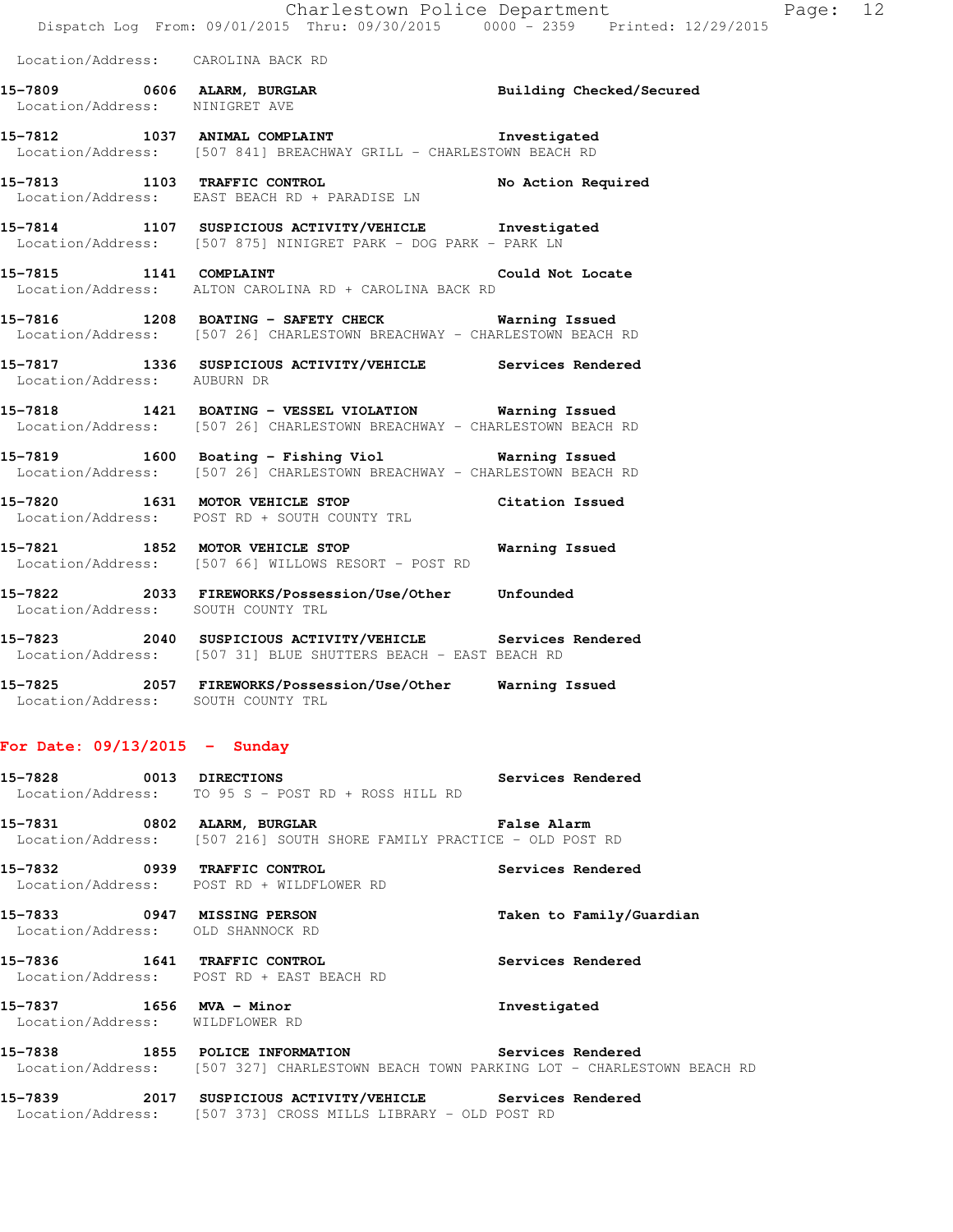| 15-7840           |             | 2114 ASSIST OTHER POLICE DEPT |  | Could Not Locate |  |
|-------------------|-------------|-------------------------------|--|------------------|--|
| Location/Address: | KLONDIKE RD |                               |  |                  |  |

## **For Date: 09/14/2015 - Monday**

| 15-7843 0219 TRAFFIC CONTROL                                           | Location/Address: [507 100] RTE 1 @ FIORES - POST RD                                                                                                                                                             | No Action Required       |
|------------------------------------------------------------------------|------------------------------------------------------------------------------------------------------------------------------------------------------------------------------------------------------------------|--------------------------|
|                                                                        | 15-7846 0312 ALARM, BURGLAR<br>Location/Address: WORDEN'S POND RD                                                                                                                                                | Building Checked/Secured |
|                                                                        | 15-7848 0526 MOTOR VEHICLE STOP<br>Location/Address: POST RD + SCHOOLHOUSE POND RD                                                                                                                               | Citation Issued          |
|                                                                        | 15-7849 0542 MOTOR VEHICLE STOP<br>Location/Address: SK LINE - POST RD                                                                                                                                           | <b>Warning Issued</b>    |
| Location/Address: POST RD                                              | 15-7851 0735 TRAFFIC CONTROL                                                                                                                                                                                     | No Action Required       |
|                                                                        | Location/Address: [507 19] CHARLESTOWN ELEMENTARY SCHOOL - CAROLINA BACK RD                                                                                                                                      |                          |
| Location/Address: KLONDIKE RD                                          | 15-7853 0902 FOLLOW-UP INVESTIGATION Arrest(s) Made<br>Refer To Arrest: 15-86-AR<br>Arrest: WILLIAMS, EDWARD J<br>Address: 525 KLONDIKE RD CHARLESTOWN, RI<br>Age: 27<br>Charges: WARRANT OF ARREST ON AFFIDAVIT |                          |
|                                                                        | 15-7855 1153 MOTOR VEHICLE STOP 1991 Marning Issued<br>Location/Address: CHARLESTOWN SCHOOL - CAROLINA BACK RD                                                                                                   |                          |
| Refer To Incident: 15-8-OF                                             | 15-7856 1232 POLICE INFORMATION Investigated<br>Location/Address: EDWARDS LN                                                                                                                                     |                          |
| 15-7858 1334 TRESPASSING<br>Location/Address: OLD POST RD              |                                                                                                                                                                                                                  | Could Not Locate         |
| Location/Address: SONQUIPAUG RD<br>Refer To Incident: 15-308-OF        | 15-7859 1406 BURGLARY (Attempted B&E) Report Taken                                                                                                                                                               |                          |
|                                                                        | 15-7860 1605 TRAFFIC CONTROL 1000 Services Rendered<br>Location/Address: [507 260] RTE 1 @ GENERAL STANTON - POST RD                                                                                             |                          |
| 15-7861 1613 MOTOR VEHICLE STOP<br>Location/Address: KING'S FACTORY RD |                                                                                                                                                                                                                  | Citation Issued          |
| 15-7862<br>Location/Address: ARBUTUS TRL                               | 1633 ALARM, BURGLAR                                                                                                                                                                                              | Building Checked/Secured |
|                                                                        | 15-7865 1757 ASSIST OTHER POLICE DEPT<br>Location/Address: KLONDIKE RD                                                                                                                                           | Services Rendered        |
| 15-7866 1806 ALARM, BURGLAR<br>Location/Address: NINIGRET AVE          |                                                                                                                                                                                                                  | Building Checked/Secured |
| 15-7868 1918 ALARM, BURGLAR<br>Location/Address: NORTH NIANTIC DR      |                                                                                                                                                                                                                  | <b>False Alarm</b>       |
| 15-7870 1921 OFFICER WANTED                                            | Location/Address: [507 642] CHARLESTOWN POLICE DEPARTMENT - OLD POST RD<br>Refer To Incident: 15-309-OF                                                                                                          | Report Taken             |
|                                                                        | 15-7871 2034 FOLLOW-UP INVESTIGATION                                                                                                                                                                             | Services Rendered        |

Location/Address: [507 623] BURDICKVILLE RD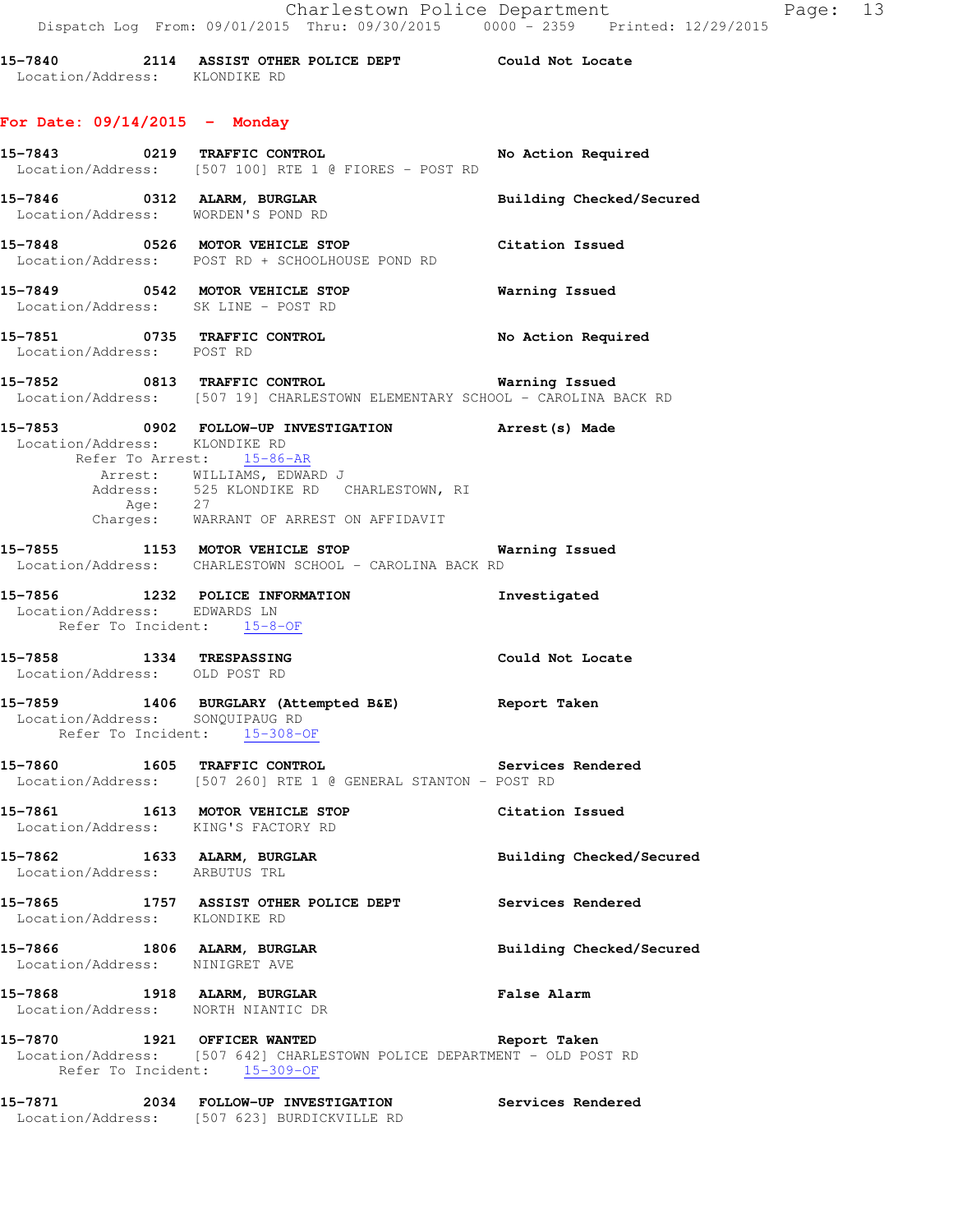|                                  |      | Location/Address: ALTON CAROLINA RD                                                                                                         | Unfounded          |
|----------------------------------|------|---------------------------------------------------------------------------------------------------------------------------------------------|--------------------|
|                                  |      | 15-7873 2159 FOUND/LOST PROPERTY<br>Location/Address: [507 642] CHARLESTOWN POLICE DEPARTMENT - OLD POST RD<br>Refer To Incident: 15-310-OF | Investigated       |
| 15-7874 2316 MVA - Minor         |      | Location/Address: SK LINE - POST RD                                                                                                         | Services Rendered  |
| 15-7875 2320 TRAFFIC CONTROL     |      | Location/Address: [507 100] RTE 1 @ FIORES - POST RD                                                                                        | No Action Required |
| For Date: $09/15/2015$ - Tuesday |      |                                                                                                                                             |                    |
| 15-7876                          |      | 0004 MOTOR VEHICLE STOP<br>Location/Address: [507 100] RTE 1 @ FIORES - POST RD                                                             | No Action Required |
| 15-7883                          | 0518 | MOTOR VEHICLE STOP                                                                                                                          | Warning Issued     |

**15-7885 0555 MOTOR VEHICLE STOP Warning Issued**  Location/Address: POST RD + MEADOW LN

**15-7886 0610 TRAFFIC CONTROL No Action Required**  Location/Address: [507 100] RTE 1 @ FIORES - POST RD

**15-7887 0615 MOTOR VEHICLE STOP Citation Issued**  Location/Address: POST RD + CROSS MILLS RD

Location/Address: SOUTH COUNTY TRL + CAROLINA BACK RD

**15-7888 0618 MOTOR VEHICLE STOP Warning Issued**  Location/Address: POST RD + KING'S FACTORY RD

**15-7889 0647 MOTOR VEHICLE STOP Warning Issued**  Location/Address: POST RD + PROSSER TRL

**15-7891 0909 MOTOR VEHICLE STOP Warning Issued**  Location/Address: POST RD + HOXSIE AVE

**15-7892 0914 MVA - Minor Investigated**  Location/Address: ROSS HILL RD Refer To Accident: 15-131-AC

**15-7893 0941 DISABLED MV Services Rendered**  Location/Address: SOUTH COUNTY TRL + EAST CHARLES ST

**15-7895 1009 MOTOR VEHICLE STOP Warning Issued**  Location/Address: [507 261] RTE 1 @ STATE GARAGE - POST RD

**15-7896 1027 TRAFFIC CONTROL Services Rendered**  Location/Address: POST RD + KING'S FACTORY RD

**15-7897 1051 ASSIST CITIZEN Services Rendered**  Location/Address: CAROLINA FREE BAPTIST - CAROLINA BACK RD

**15-7898 1210 SUSPICIOUS ACTIVITY/VEHICLE Services Rendered**  Location/Address: NARROW LN

**15-7900 1233 TRAFFIC CONTROL Services Rendered**  Location/Address: [507 815] SOUTH KINGSTOWN LINE - POST RD

**15-7901 1243 ALARM, BURGLAR Building Checked/Secured**  Location/Address: [507 774] DUDLEY LN

**15-7904 1504 OFFICER WANTED Investigated**  Location/Address: JACOB PERRY DR Refer To Incident: 15-311-OF

**15-7906 1603 MOTOR VEHICLE COMPLAINT Investigated**  Location/Address: OLD POST RD + NARROW LN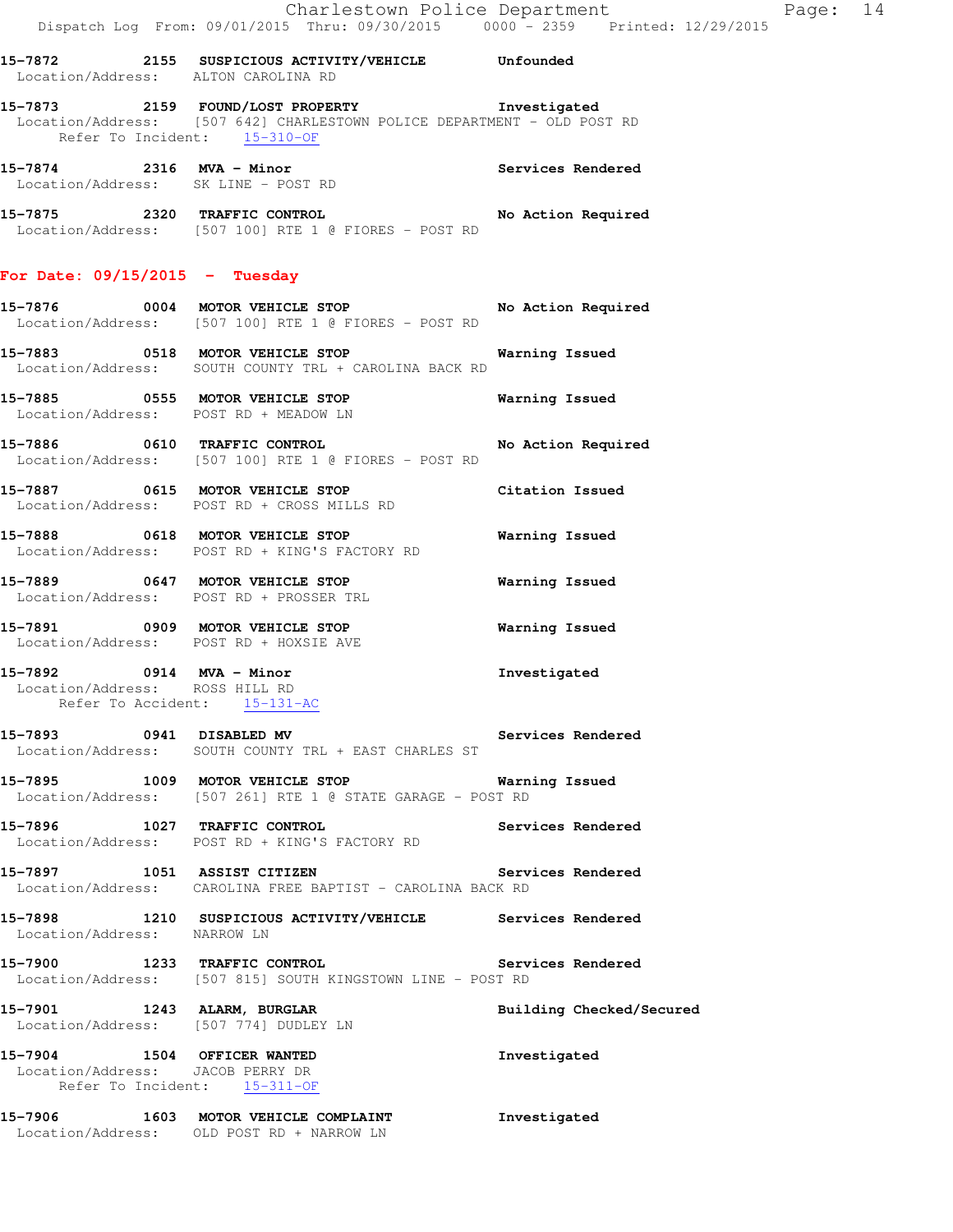**15-7907 1614 MOTOR VEHICLE STOP Warning Issued**  Location/Address: [507 45] RIPPY'S LIQUOR MART - SOUTH COUNTY TRL

**15-7908 1623 MOTOR VEHICLE STOP Warning Issued**  Location/Address: [507 278] RTE 2 @ RIPPY'S MARKET - SOUTH COUNTY TRL

**15-7909 1654 MOTOR VEHICLE STOP Warning Issued**  Location/Address: [507 270] RTE 1 @ BURLINGAME - POST RD

**15-7911 1720 MOTOR VEHICLE STOP Warning Issued**  Location/Address: POST RD + WEST BEACH RD

15-7913 1755 ALARM, FIRE **Services Rendered** Location/Address: [507 403] CAROLINA BACK RD

**15-7915 1831 SUSPICIOUS ACTIVITY/VEHICLE No Action Required**  Location/Address: LADY SLIPPER DR

**15-7916 1841 SUSPICIOUS ACTIVITY/VEHICLE Could Not Locate**  Location/Address: [507 258] RTE 1 @ SOUTH KINGSTOWN LINE - POST RD

**15-7917 1908 MOTOR VEHICLE STOP Warning Issued**  Location/Address: [507 286] RTE 112 @ RICHMOND LINE - CAROLINA BACK RD

**15-7918 1925 MOTOR VEHICLE STOP No Action Required**  Location/Address: SHUMANKANUC HILL RD + KING'S FACTORY RD

**15-7920 2050 ALARM, FIRE Services Rendered**  Location/Address: [507 11] CAROLINA GROUP HOME - CAROLINA BACK RD

**15-7921 2134 SUSPICIOUS ACTIVITY/VEHICLE Services Rendered**  Location/Address: [507 31] BLUE SHUTTERS BEACH - EAST BEACH RD

**15-7922 2311 PSYCHOLOGICAL EMERGENCY Transported to Hospital**  Location/Address: COLUMBIA HEIGHTS RD Refer To Incident: 15-312-OF

**15-7923 2355 TRAFFIC CONTROL No Action Required**  Location/Address: [507 100] RTE 1 @ FIORES - POST RD

#### **For Date: 09/16/2015 - Wednesday**

Location/Address: POST RD

| 15–7928 | 0109 | MOTOR VEHICLE STOP                      | Warning Issued     |
|---------|------|-----------------------------------------|--------------------|
|         |      | Location/Address: POST RD + LAKESIDE DR |                    |
| 15–7933 | 0336 | OFFICER WANTED                          | Services Rendered  |
|         |      | Location/Address: LAKESIDE DR           |                    |
| 15–7938 | 0910 | <b>TRAFFIC CONTROL</b>                  | No Action Required |

**15-7939 0917 MOTOR VEHICLE COMPLAINT Warning Issued** 

Location/Address: [507 258] RTE 1 @ SOUTH KINGSTOWN LINE - POST RD

**15-7940 0918 EMBEZZELMENT/FRAUD/FORGERY Report Taken**  Location/Address: MATUNUCK SCHOOLHOUSE RD Refer To Incident: 15-313-OF

**15-7942 1145 SUSPICIOUS ACTIVITY/VEHICLE Could Not Locate**  Location/Address: [507 410] DUNKIN DONUTS - OLD POST RD

**15-7945 1418 MOTOR VEHICLE COMPLAINT Investigated**  Vicinity of: SHANNOCK RD + OLD COACH RD

**15-7948 1625 SUSPICIOUS ACTIVITY/VEHICLE Investigated**  Location/Address: SURFSIDE AVE

**15-7949 1637 DISABLED MV Services Rendered**  Vicinity of: SOUTH COUNTY TRL + CAROLINA BACK RD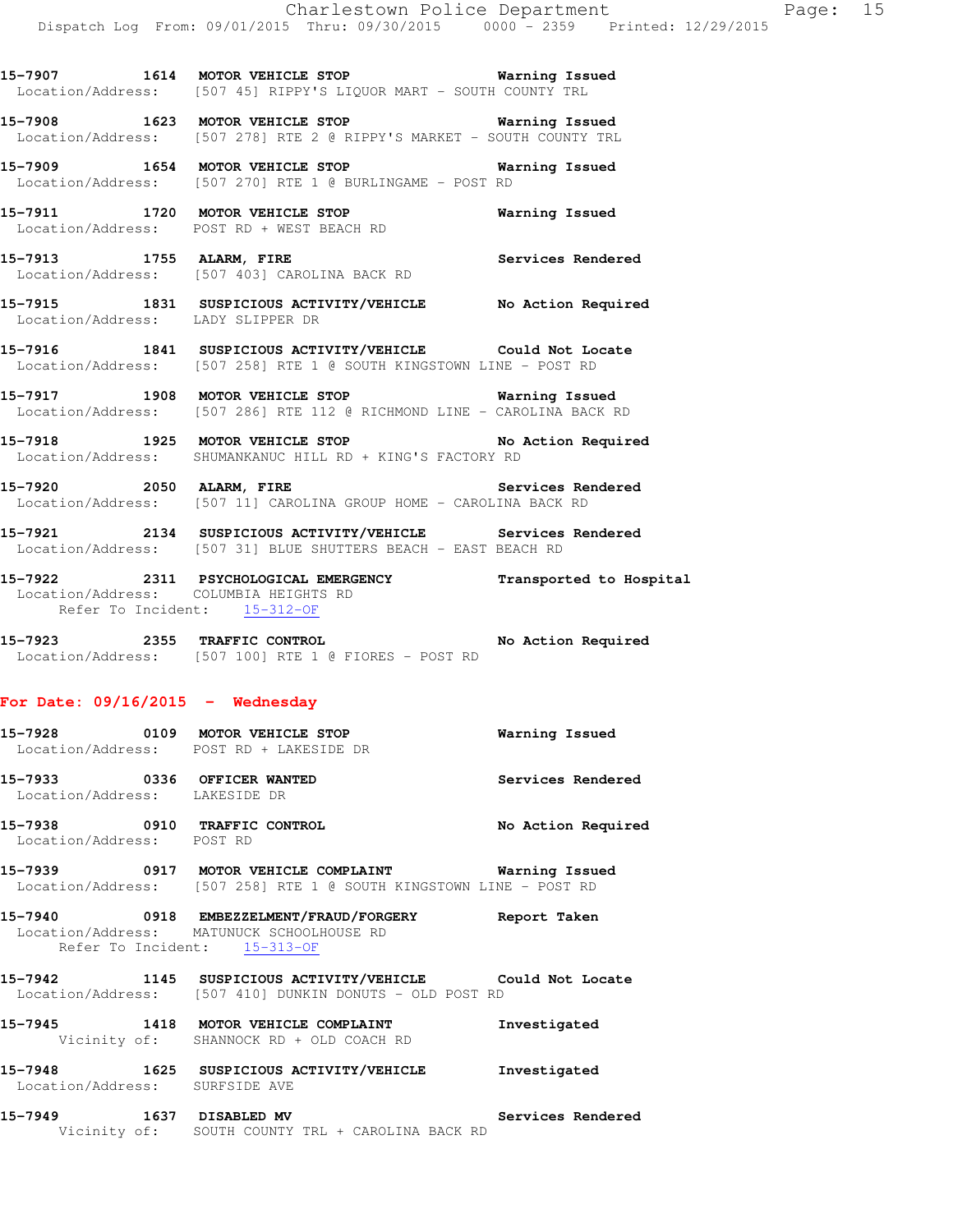| 15–7950<br>Location/Address:                    | 1642<br>MOTOR VEHICLE STOP<br>SOUTH COUNTY TRL              | Warning Issued     |
|-------------------------------------------------|-------------------------------------------------------------|--------------------|
| 15-7951                                         | 1649<br>MOTOR VEHICLE STOP<br>Vicinity of: SOUTH COUNTY TRL | Warning Issued     |
| 15–7953<br>1741<br>Location/Address: MONTAUK RD | ASSIST CITIZEN                                              | No Action Required |
| 15-7954<br>Location/Address: OLD POST RD        | 1849 ASSIST OTHER AGENCY                                    | Services Rendered  |
| 15–7955<br>Location/Address: LAURI DR           | 1908<br><b>ASSIST OTHER AGENCY</b>                          | Services Rendered  |

**15-7956 1923 MOTOR VEHICLE STOP Warning Issued**  Vicinity of: [507 200] RTE 1 @ PACKAGE STORE - POST RD

- **15-7957 1952 SUSPICIOUS ACTIVITY/VEHICLE Could Not Locate**  Vicinity of: SEA VIEW DR **15-7959 1955 911 CALLS/False/Hang-Ups/Open Investigated**  Location/Address: CAROLINA BACK RD **15-7961 2024 SUSPICIOUS ACTIVITY/VEHICLE Investigated**  Location/Address: TOCKWOTTEN COVE RD + MARITIME DR
- **15-7962 2034 COMPLAINT Investigated**  Location/Address: HEALEY BROOK DR
- **15-7963 2356 MOTOR VEHICLE STOP Warning Issued**  Location/Address: POST RD + CROSS MILLS RD

#### **For Date: 09/17/2015 - Thursday**

| Location/Address: BEND RD                                   | 15-7964 0105 MOTOR VEHICLE STOP 6 Warning Issued                                                                                 |                    |
|-------------------------------------------------------------|----------------------------------------------------------------------------------------------------------------------------------|--------------------|
|                                                             | 15-7969 0455 SUSPICIOUS ACTIVITY/VEHICLE Investigated<br>Location/Address: [507 849] NINIGRET NATIONAL WILDLIFE REFUGE - POST RD |                    |
|                                                             | 15-7975 0924 WELL BEING CHECK Transported to Hospital<br>Location/Address: [507 222] SEAVIEW MOTOR COURT - OLD POST RD           |                    |
| Location/Address: PECKHAM HOLLOW RD                         | 15-7976 0935 LARCENY                                                                                                             | No Action Required |
| 15-7978 1122 TRAFFIC CONTROL<br>Location/Address: NARROW LN |                                                                                                                                  | No Action Required |
| Location/Address: NARROW LN                                 | 15-7979 1140 TRAFFIC CONTROL                                                                                                     | No Action Required |
| Location/Address: POST RD                                   | 15-7982 1318 TRAFFIC CONTROL                                                                                                     | No Action Required |
|                                                             | 15-7983 1324 TRAFFIC CONTROL<br>Location/Address: PARADISE LN + EAST BEACH RD                                                    | Warning Issued     |
|                                                             | 15-7984 1346 EMBEZZELMENT/FRAUD/FORGERY<br>Location/Address: MATUNUCK SCHOOLHOUSE RD                                             | Investigated       |
|                                                             | 15-7985 1350 ALARM, BURGLAR<br>Location/Address: [507 852] STARRETT DR                                                           | Investigated       |
|                                                             | 15-7988 1637 TRAFFIC CONTROL 2000 Citation Issued<br>Location/Address: [507 260] RTE 1 @ GENERAL STANTON - POST RD               |                    |
|                                                             | 15-7989 1643 MOTOR VEHICLE STOP                                                                                                  | Citation Issued    |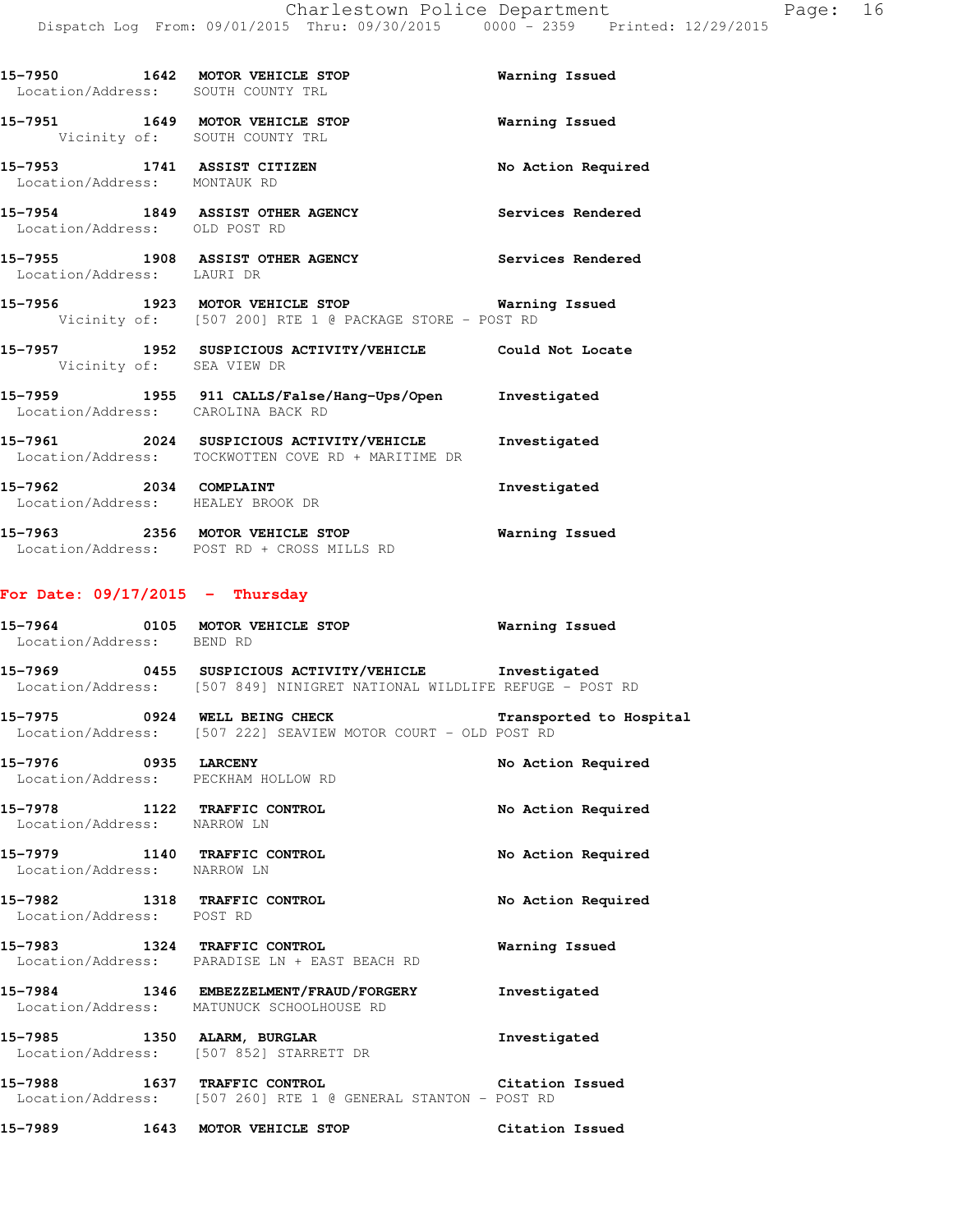Location/Address: POST RD + SCHOOLHOUSE POND RD

- **15-7990 1831 MOTOR VEHICLE COMPLAINT Investigated**  Location/Address: NARRAGANSETT TRL
- **15-7991 1851 MOTOR VEHICLE STOP Warning Issued**  Location/Address: OLD POST RD + MATUNUCK SCHOOLHOUSE RD
- **15-7994 2026 MOTOR VEHICLE STOP Warning Issued**  Location/Address: [507 261] RTE 1 @ STATE GARAGE - POST RD
- **15-7997 2156 MOTOR VEHICLE STOP Warning Issued**  Location/Address: POST RD + SOUTH COUNTY TRL

#### **For Date: 09/18/2015 - Friday**

- **15-7998 0016 MOTOR VEHICLE STOP Warning Issued**  Location/Address: POST RD + TAMANACO DR
- **15-7999 0051 SUSPICIOUS ACTIVITY/VEHICLE Investigated**  Location/Address: [507 88] EAST WEST MARKET - POST RD
- **15-8000 0101 MOTOR VEHICLE STOP Warning Issued**  Location/Address: [507 303] RTE 1 @ SOUTH SHORE MENTAL HEALTH - POST RD
- **15-8006 0615 TRAFFIC CONTROL Citation Issued**  Location/Address: POST RD + PROSSER TRL
- **15-8007 0818 TRAFFIC CONTROL Services Rendered**  Location/Address: [507 19] CHARLESTOWN ELEMENTARY SCHOOL - CAROLINA BACK RD
- **15-8008 1046 ANNOYING PHONE CALLS Report Taken**  Location/Address: OLD SHANNOCK RD Refer To Incident: 15-315-OF
- **15-8009 1152 MOTOR VEHICLE STOP Warning Issued**  Location/Address: SOUTH COUNTY TRL + MAPLE LAKE FARM RD
- **15-8010 1158 MOTOR VEHICLE COMPLAINT Could Not Locate**  Vicinity of: [507 275] RTE 1 @ WESTERLY LINE - POST RD
- **15-8012 1413 TRAFFIC CONTROL Warning Issued**  Location/Address: [507 303] RTE 1 @ SOUTH SHORE MENTAL HEALTH - POST RD
- **15-8015 1428 ASSIST OTHER AGENCY Services Rendered**  Location/Address: [507 76] DOWNEY WEAVER POST - WHIPPLE DR
- **15-8017 1537 MOTOR VEHICLE STOP Warning Issued**  Location/Address: SOUTH COUNTY TRL + CAROLINA BACK RD
- **15-8018 1538 MOTOR VEHICLE STOP Warning Issued**  Location/Address: POST RD + SOUTH COUNTY TRL
- **15-8019 1550 MOTOR VEHICLE STOP Warning Issued**  Location/Address: SOUTH COUNTY TRL + SHANNOCK RD
- **15-8020 1602 MOTOR VEHICLE STOP Warning Issued**  Location/Address: [507 276] RTE 2 @ RICHMOND LINE - SOUTH COUNTY TRL
- **15-8021 1611 FOLLOW-UP INVESTIGATION Services Rendered**  Location/Address: [507 642] CHARLESTOWN POLICE DEPARTMENT - OLD POST RD Refer To Summons: 15-64-AR Summons: SIMONDS, TROY L Address: 27 OAK ST WESTERLY, RI Age: 27 Charges: FELONY ASSAULT/ DANG. WEAPON
- **15-8022 1617 MOTOR VEHICLE STOP Citation Issued**  Location/Address: [507 276] RTE 2 @ RICHMOND LINE - SOUTH COUNTY TRL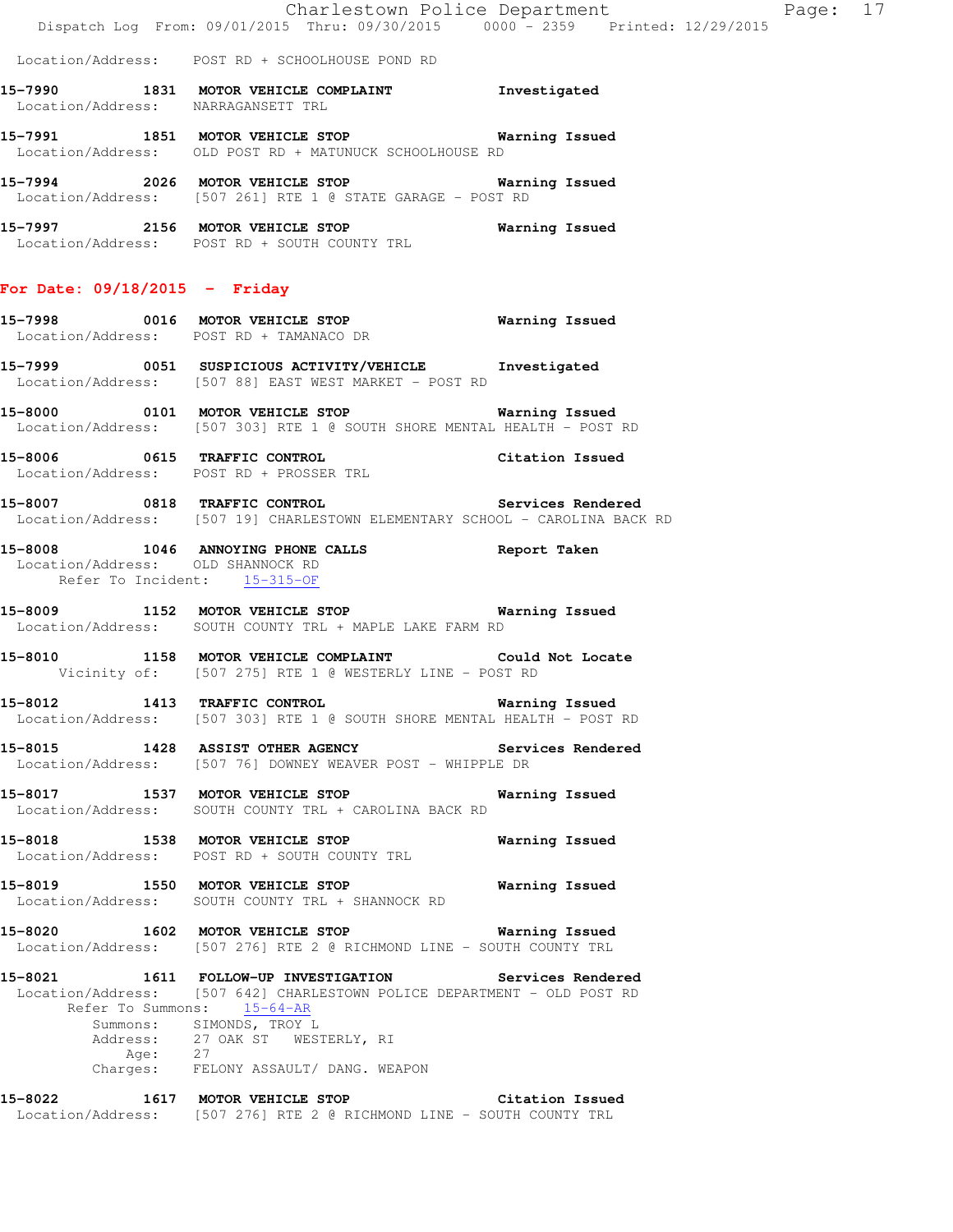**15-8026 1756 MOTOR VEHICLE STOP Warning Issued**  Location/Address: POST RD + WILDFLOWER RD

**15-8027 1843 ASSIST OTHER POLICE DEPT Services Rendered**  Location/Address: OLD POST RD + POST RD

**15-8028 1915 TEAM EFFORT - TRAFFIC STOP Warning Issued**  Location/Address: [507 100] RTE 1 @ FIORES - POST RD

**15-8029 1930 TEAM EFFORT - TRAFFIC STOP Warning Issued**  Location/Address: [507 280] RTE 2 @ CROTTY'S GARAGE - SOUTH COUNTY TRL Refer To Incident: 15-316-OF

**15-8030 2010 TEAM EFFORT - TRAFFIC STOP Citation Issued**  Location/Address: [507 300] RTE 1 @ KRYSTAL PENGUIN - POST RD

**15-8033 2027 TEAM EFFORT - TRAFFIC STOP Citation Issued**  Location/Address: [507 272] RTE 1 @ WILCOX TAVERN - POST RD

**15-8034 2042 DISABLED MV Services Rendered**  Location/Address: POST RD + GENERAL STANTON LN

**15-8035 2104 TEAM EFFORT - TRAFFIC STOP Warning Issued**  Location/Address: POST RD + KING'S FACTORY RD

**15-8036 2115 MOTOR VEHICLE STOP Warning Issued**  Location/Address: POST RD + SOUTH COUNTY TRL

**15-8037 2132 TEAM EFFORT - TRAFFIC STOP Warning Issued**  Location/Address: SHANNOCK RD + MAPLE LAKE FARM RD

**15-8038 2136 MOTOR VEHICLE STOP Warning Issued**  Location/Address: POST RD + EAST BEACH RD

**15-8039 2150 MOTOR VEHICLE STOP No Action Required**  Location/Address: [507 300] RTE 1 @ KRYSTAL PENGUIN - POST RD

**15-8040 2202 FIREWORKS/Possession/Use/Other Could Not Locate**  Location: [507 883] QUONOCHONTAUG EAST BEACH ASSOCIATION (QEBA)

**15-8042 2216 TEAM EFFORT - TRAFFIC STOP No Action Required**  Location/Address: [507 266] RTE 1 @ WILLOWS - POST RD

**15-8044 2228 TEAM EFFORT - TRAFFIC STOP Citation Issued**  Location/Address: [507 266] RTE 1 @ WILLOWS - POST RD

**15-8045 2255 MOTOR VEHICLE STOP Warning Issued**  Location/Address: [507 100] RTE 1 @ FIORES - POST RD

**15-8046 2306 TEAM EFFORT - TRAFFIC STOP Citation Issued**  Location/Address: [507 275] RTE 1 @ WESTERLY LINE - POST RD

#### **For Date: 09/19/2015 - Saturday**

**15-8047 0005 DIRECTIONS Services Rendered**  Location/Address: OLD POST RD + CROSS MILLS RD **15-8048 0019 MOTOR VEHICLE STOP No Action Required** 

Location/Address: [507 45] RIPPY'S LIQUOR MART - SOUTH COUNTY TRL

**15-8050 0105 MOTOR VEHICLE STOP Warning Issued** Location/Address: BEND RD Location/Address:

**15-8052 0125 MOTOR VEHICLE STOP Warning Issued**  Location/Address: [507 469] OLD MILL DINER - SOUTH COUNTY TRL

**15-8053 0138 TRAFFIC CONTROL No Action Required**  Location/Address: KING'S FACTORY RD

**15-8054 0212 ASSIST OTHER AGENCY Services Rendered**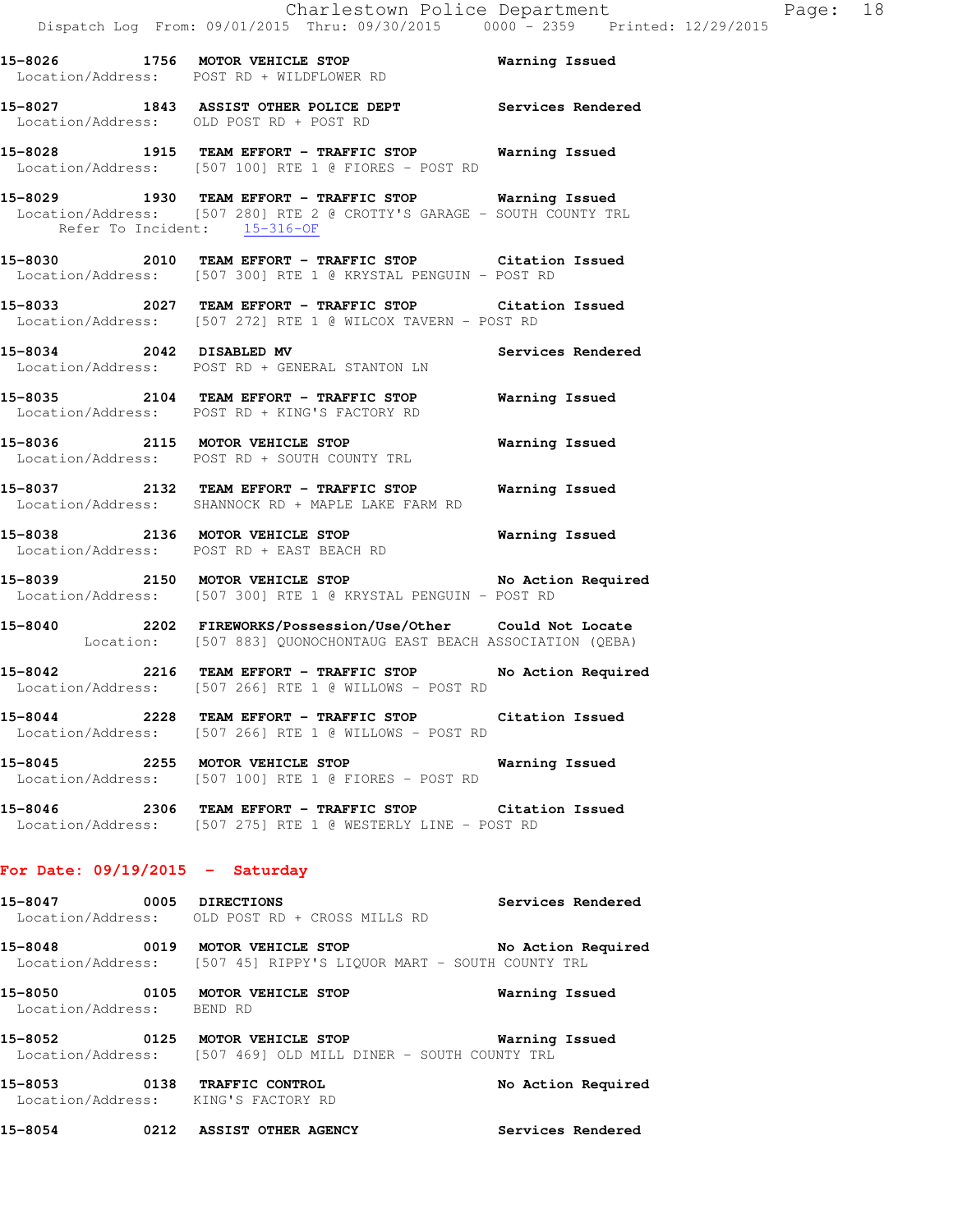|                              | Charlestown Police Department<br>Dispatch Log From: 09/01/2015 Thru: 09/30/2015 0000 - 2359 Printed: 12/29/2015                |              |
|------------------------------|--------------------------------------------------------------------------------------------------------------------------------|--------------|
|                              | Location/Address: INDIAN CHURCH RD                                                                                             |              |
|                              | 15-8055 0354 MOTOR VEHICLE STOP Citation Issued<br>Location/Address: [507 270] RTE 1 @ BURLINGAME - POST RD                    |              |
|                              | 15-8057 0419 MOTOR VEHICLE STOP Warning Issued<br>Location/Address: POST RD + NARROW LN                                        |              |
|                              | 15-8063 1044 MOTOR VEHICLE STOP 6 Warning Issued<br>Location/Address: [507 261] RTE 1 @ STATE GARAGE - POST RD                 |              |
|                              | 15-8064 1048 LARCENY<br>Location/Address: UPPER HIGHLAND RD                                                                    | Investigated |
| Location/Address: POST RD    | 15-8065 1150 ROAD HAZARD/OBSTRUCTION Removed Hazard                                                                            |              |
| Location/Address: SHIRLEY DR | 15-8066 1244 CIVIL MATTER Services Rendered                                                                                    |              |
|                              | 15-8069 1506 FOUND/LOST PROPERTY No Action Required<br>Location/Address: [507 642] CHARLESTOWN POLICE DEPARTMENT - OLD POST RD |              |
|                              | 15-8070 1510 FOUND/LOST PROPERTY No Action Required<br>Location/Address: [507 642] CHARLESTOWN POLICE DEPARTMENT - OLD POST RD |              |
|                              | 15-8071 1512 FOUND/LOST PROPERTY No Action Required<br>Location/Address: [507 642] CHARLESTOWN POLICE DEPARTMENT - OLD POST RD |              |
|                              | 15-8072 1518 FOUND/LOST PROPERTY No Action Required<br>Location/Address: [507 642] CHARLESTOWN POLICE DEPARTMENT - OLD POST RD |              |
|                              | 15-8073 1520 FOUND/LOST PROPERTY No Action Required<br>Location/Address: [507 642] CHARLESTOWN POLICE DEPARTMENT - OLD POST RD |              |
|                              | 15-8074 1522 FOUND/LOST PROPERTY No Action Required<br>Location/Address: [507 642] CHARLESTOWN POLICE DEPARTMENT - OLD POST RD |              |
|                              | 15-8075 1527 FIRE, OTHER<br>Location/Address: OLD POST RD                                                                      | Investigated |
|                              | 15-8076 1535 FOUND/LOST PROPERTY No Action Required<br>Location/Address: [507 642] CHARLESTOWN POLICE DEPARTMENT - OLD POST RD |              |
|                              | 15-8077 1544 FOUND/LOST PROPERTY No Action Required<br>Location/Address: [507 642] CHARLESTOWN POLICE DEPARTMENT - OLD POST RD |              |
|                              | 15-8078 1546 FOUND/LOST PROPERTY No Action Required<br>Location/Address: [507 642] CHARLESTOWN POLICE DEPARTMENT - OLD POST RD |              |
|                              | 15-8079 1551 FOUND/LOST PROPERTY No Action Required<br>Location/Address: [507 642] CHARLESTOWN POLICE DEPARTMENT - OLD POST RD |              |
|                              | 15-8080 1559 FOUND/LOST PROPERTY No Action Required<br>Location/Address: [507 642] CHARLESTOWN POLICE DEPARTMENT - OLD POST RD |              |
|                              | 15-8081 1605 FOUND/LOST PROPERTY No Action Required<br>Location/Address: [507 642] CHARLESTOWN POLICE DEPARTMENT - OLD POST RD |              |
|                              | 15-8082 1613 FOUND/LOST PROPERTY No Action Required<br>Location/Address: [507 642] CHARLESTOWN POLICE DEPARTMENT - OLD POST RD |              |
|                              | 15-8083 1618 FOUND/LOST PROPERTY No Action Required<br>Location/Address: [507 642] CHARLESTOWN POLICE DEPARTMENT - OLD POST RD |              |
|                              | 15-8084 1625 FOUND/LOST PROPERTY No Action Required<br>Location/Address: [507 642] CHARLESTOWN POLICE DEPARTMENT - OLD POST RD |              |
|                              | 15-8085 1629 FOUND/LOST PROPERTY No Action Required                                                                            |              |

Location/Address: [507 642] CHARLESTOWN POLICE DEPARTMENT - OLD POST RD

Page: 19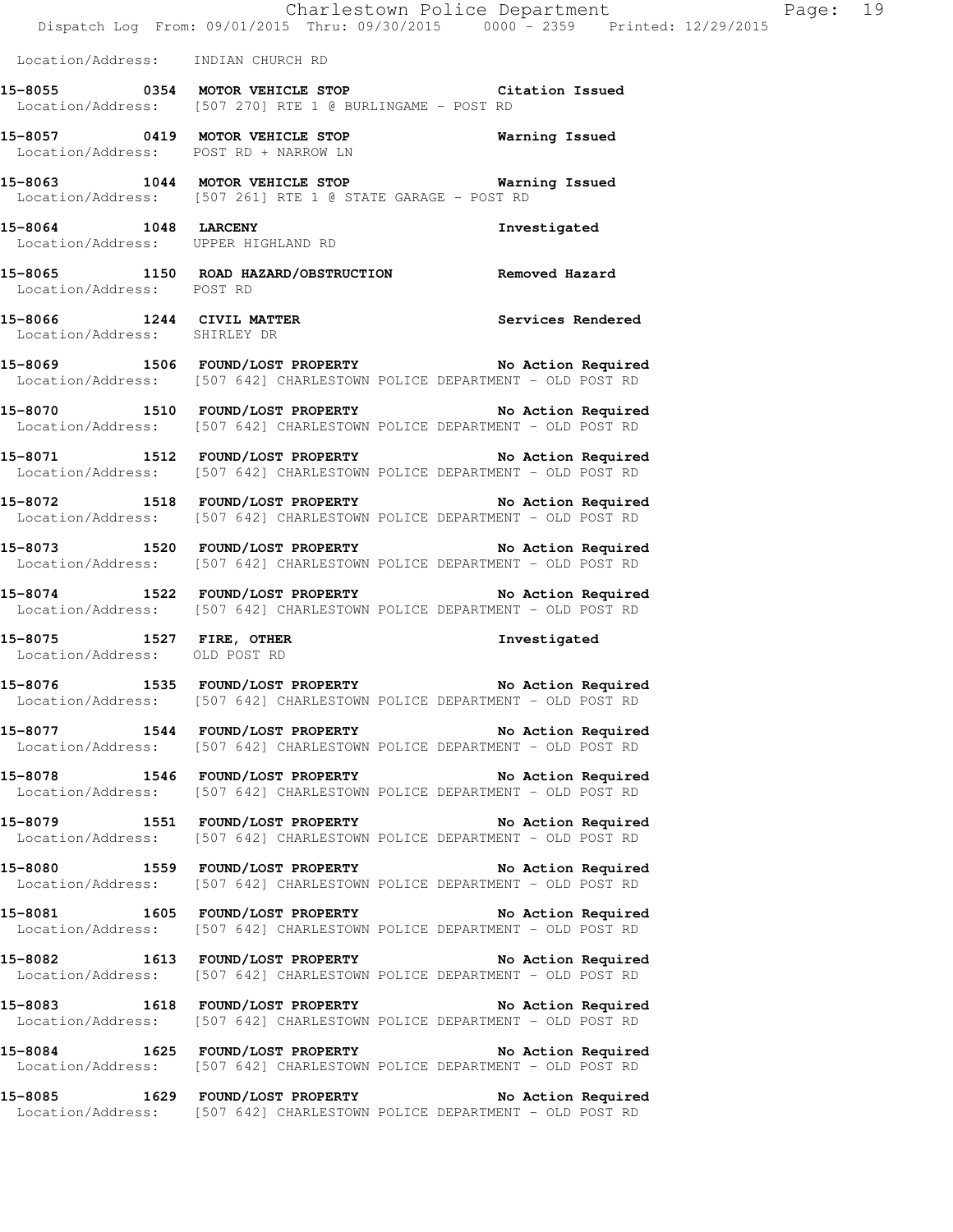|                           | Charlestown Police Department<br>Dispatch Log From: 09/01/2015 Thru: 09/30/2015 0000 - 2359 Printed: 12/29/2015                         |
|---------------------------|-----------------------------------------------------------------------------------------------------------------------------------------|
|                           | 15-8086 1632 FOUND/LOST PROPERTY No Action Required<br>Location/Address: [507 642] CHARLESTOWN POLICE DEPARTMENT - OLD POST RD          |
|                           | 15-8087 1637 FOUND/LOST PROPERTY No Action Required<br>Location/Address: [507 642] CHARLESTOWN POLICE DEPARTMENT - OLD POST RD          |
|                           | 15-8088 1640 FOUND/LOST PROPERTY No Action Required<br>Location/Address: [507 642] CHARLESTOWN POLICE DEPARTMENT - OLD POST RD          |
|                           | 15-8089 1645 FOUND/LOST PROPERTY No Action Required<br>Location/Address: [507 642] CHARLESTOWN POLICE DEPARTMENT - OLD POST RD          |
|                           | 15-8090 1648 FOUND/LOST PROPERTY No Action Required<br>Location/Address: [507 642] CHARLESTOWN POLICE DEPARTMENT - OLD POST RD          |
|                           | 15-8091 1658 FOUND/LOST PROPERTY No Action Required<br>Location/Address: [507 642] CHARLESTOWN POLICE DEPARTMENT - OLD POST RD          |
|                           | 15-8092 1700 FOUND/LOST PROPERTY No Action Required<br>Location/Address: [507 642] CHARLESTOWN POLICE DEPARTMENT - OLD POST RD          |
|                           | 15-8093 1703 FOUND/LOST PROPERTY No Action Required<br>Location/Address: [507 642] CHARLESTOWN POLICE DEPARTMENT - OLD POST RD          |
|                           | 15-8094 1705 FOUND/LOST PROPERTY No Action Required<br>Location/Address: [507 642] CHARLESTOWN POLICE DEPARTMENT - OLD POST RD          |
|                           | 15-8095 1711 FOUND/LOST PROPERTY No Action Required<br>Location/Address: [507 642] CHARLESTOWN POLICE DEPARTMENT - OLD POST RD          |
|                           | 15-8096 1714 FOUND/LOST PROPERTY No Action Required<br>Location/Address: [507 642] CHARLESTOWN POLICE DEPARTMENT - OLD POST RD          |
|                           | 15-8098 1815 TRAFFIC CONTROL No Action Required<br>Location/Address: [507 19] CHARLESTOWN ELEMENTARY SCHOOL - CAROLINA BACK RD          |
|                           | -<br>15-8099 1904 DISABLED MV 1000 1nvestigated<br>Location/Address: POST RD + NARROW LN                                                |
|                           | 15-8101 1948 TEAM EFFORT - TRAFFIC STOP Citation Issued<br>Location/Address: [507 45] RIPPY'S LIQUOR MART - SOUTH COUNTY TRL            |
|                           | 15-8102 2003 TEAM EFFORT - TRAFFIC STOP No Action Required<br>Location/Address: [507 45] RIPPY'S LIQUOR MART - SOUTH COUNTY TRL         |
|                           | 15-8103 2017 TEAM EFFORT - TRAFFIC STOP Citation Issued<br>Location/Address: [507 45] RIPPY'S LIQUOR MART - SOUTH COUNTY TRL            |
|                           | 15-8104 2033 TEAM EFFORT - TRAFFIC STOP Citation Issued<br>Location/Address: [507 45] RIPPY'S LIQUOR MART - SOUTH COUNTY TRL            |
|                           | 15-8105 2049 TEAM EFFORT - TRAFFIC STOP No Action Required<br>Location/Address: [507 45] RIPPY'S LIQUOR MART - SOUTH COUNTY TRL         |
| Location/Address: POST RD | 15-8106 2051 MOTOR VEHICLE STOP Citation Issued                                                                                         |
|                           | 15-8107 2059 TEAM EFFORT - TRAFFIC STOP No Action Required<br>Location/Address: [507 45] RIPPY'S LIQUOR MART - SOUTH COUNTY TRL         |
|                           | 15-8108 			 2103 TEAM EFFORT - TRAFFIC STOP 			 No Action Required<br>Location/Address: [507 45] RIPPY'S LIQUOR MART - SOUTH COUNTY TRL |
|                           | 15-8109 2106 TEAM EFFORT - TRAFFIC STOP Citation Issued<br>Location/Address: [507 45] RIPPY'S LIQUOR MART - SOUTH COUNTY TRL            |
|                           | 15-8110 2146 TEAM EFFORT - TRAFFIC STOP Citation Issued<br>Location/Address: [507 45] RIPPY'S LIQUOR MART - SOUTH COUNTY TRL            |

**15-8111 2221 TEAM EFFORT - TRAFFIC STOP Citation Issued**  Location/Address: [507 45] RIPPY'S LIQUOR MART - SOUTH COUNTY TRL

Page:  $20$ <br>15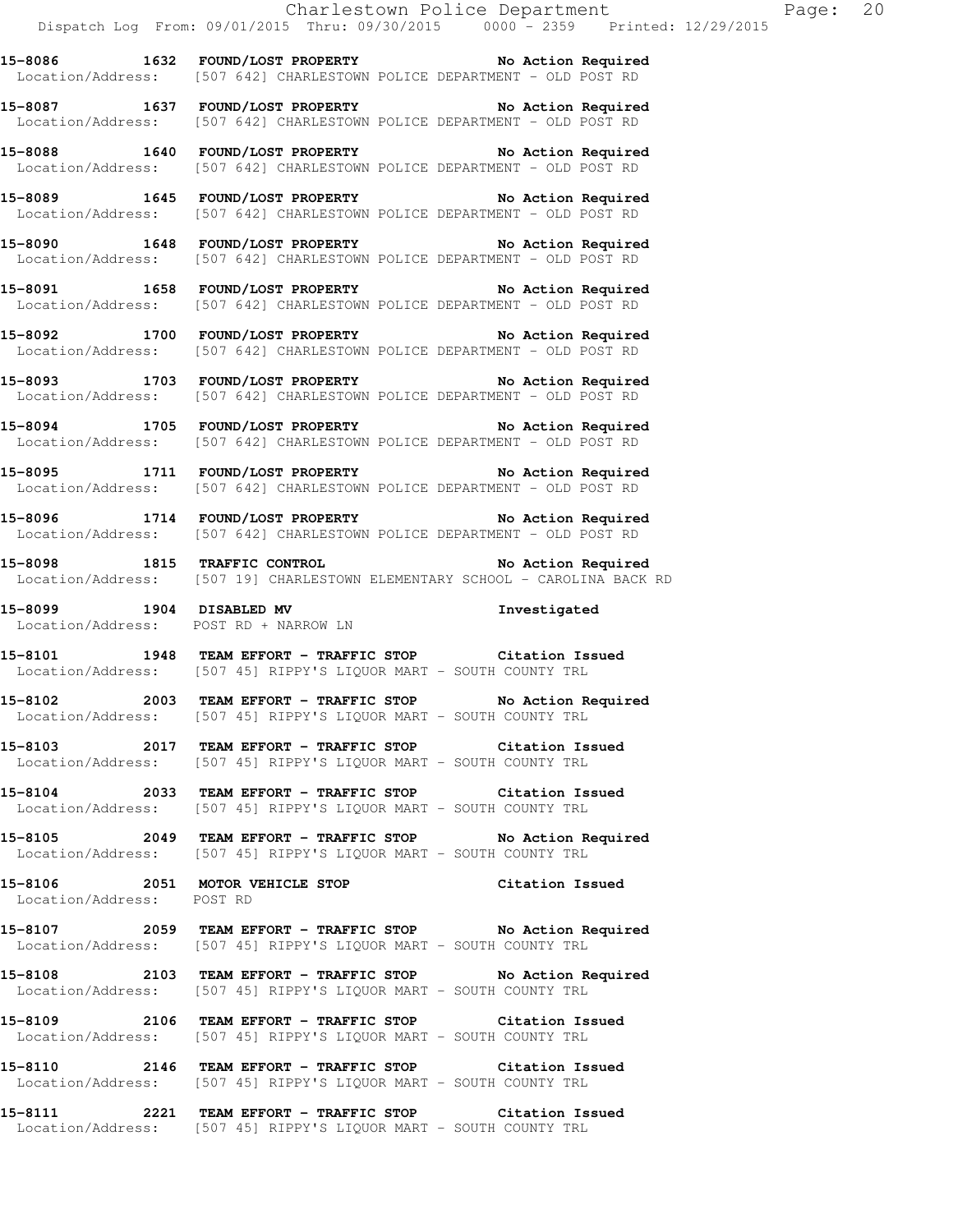**15-8114 2342 MOTOR VEHICLE STOP Warning Issued**  Location/Address: [507 235] NINIGRET INN - PROSSER TRL

**15-8115 2343 DISTURBANCE/Music/Noise Investigated**  Location/Address: BIRCH RD Refer To Incident: 15-317-OF

#### **For Date: 09/20/2015 - Sunday**

- **15-8120 0405 MOTOR VEHICLE STOP Warning Issued**  Location/Address: [507 261] RTE 1 @ STATE GARAGE - POST RD
- **15-8125 0945 MOTOR VEHICLE STOP No Action Required**  Location/Address: SOUTH COUNTY TRL + CAROLINA BACK RD
- **15-8126 1223 LARCENY Report Taken**  Location/Address: [507 247] HUNGRY HAVEN RESTAURANT - SOUTH COUNTY TRL Refer To Incident: 15-318-OF
- **15-8128 1253 POLICE INFORMATION Investigated**  Location/Address: [507 329] BURDICKVILLE RAILROAD BRIDGE - BURDICKVILLE RD
- **15-8129 1506 FIRE, OTHER Investigated**  Location/Address: SHUMANKANUC HILL RD + BURLINGAME DR
- **15-8130 1539 MOTOR VEHICLE COMPLAINT Investigated**  Location/Address: [507 72] CUMBERLAND FARMS - OLD POST RD
- **15-8131 1809 MOTOR VEHICLE COMPLAINT Investigated**  Location/Address: POST RD + SHIRLEY DR
- **15-8132 1946 DOMESTIC/Assault/Diso/Other Investigated**  Location/Address: KINGSLAND CT
- **15-8133 1959 MOTOR VEHICLE COMPLAINT Investigated**  Location/Address: POST RD
- **15-8134 2006 ALARM, BURGLAR Building Checked/Secured**  Location/Address: [507 721] LIISA DR
- **15-8135 2021 SUSPICIOUS ACTIVITY/VEHICLE Investigated**  Location/Address: PECKHAM HOLLOW RD
- **15-8137 2254 OFFICER WANTED Services Rendered**  Location/Address: SHUMANKANUC HILL RD Refer To Incident: 15-319-OF

#### **For Date: 09/21/2015 - Monday**

| 15-8139<br>0041<br>Location/Address: | ANIMAL COMPLAINT<br>CHARLES AVE                        | Investigated      |
|--------------------------------------|--------------------------------------------------------|-------------------|
| 15-8140<br>0132<br>Location/Address: | DISABLED MV<br>POST RD + KING'S FACTORY RD             | Services Rendered |
| 15-8144<br>0450<br>Location/Address: | OFFICER WANTED<br>POST RD + EAST BEACH RD              | Could Not Locate  |
| 15-8146<br>0536<br>Location/Address: | MOTOR VEHICLE STOP<br>RICHMOND LINE - SOUTH COUNTY TRL | Warning Issued    |

**15-8147 0602 MOTOR VEHICLE STOP Warning Issued**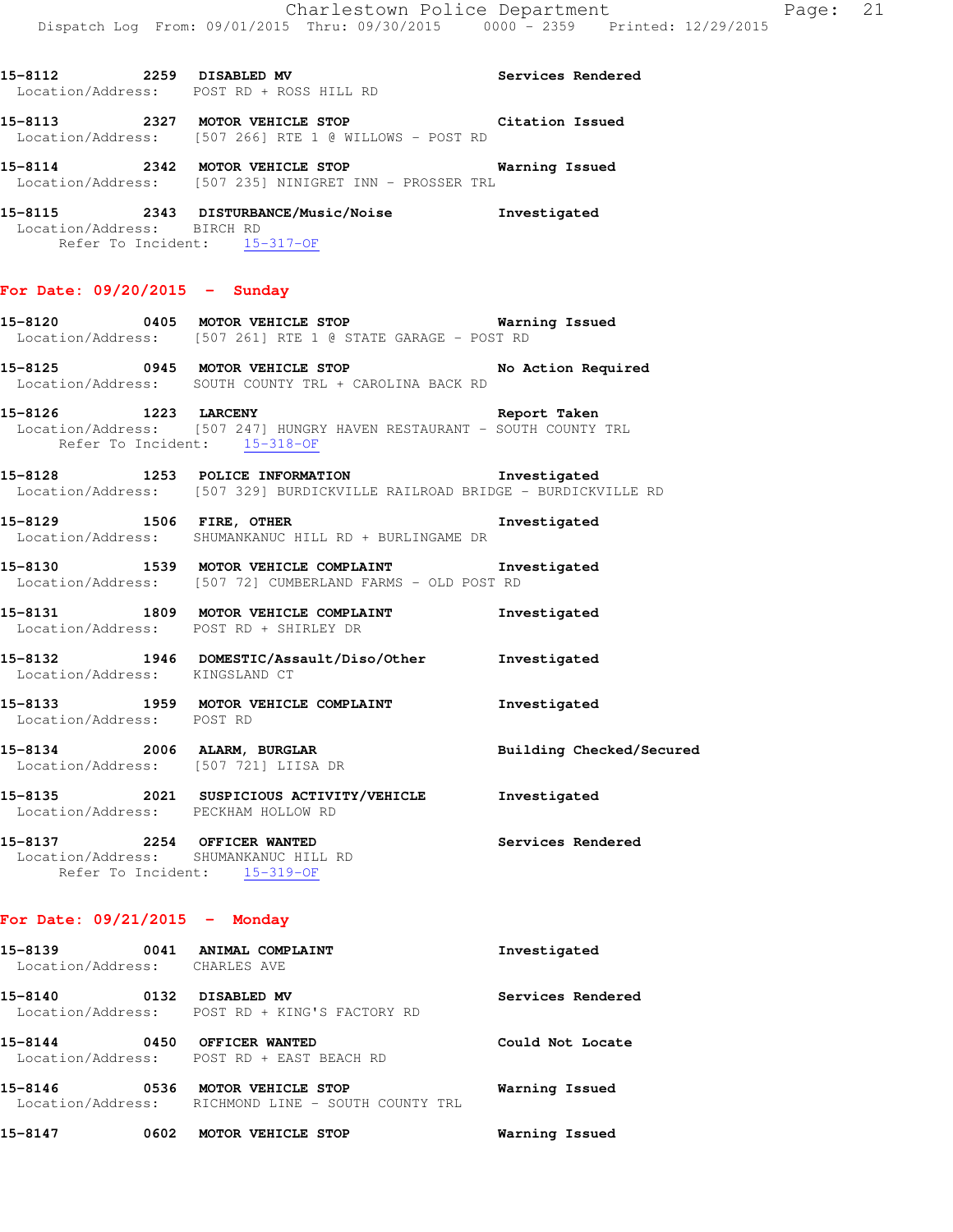|                                                            | Dispatch Log From: 09/01/2015 Thru: 09/30/2015 0000 - 2359 Printed: 12/29/2015                                                   | Charlestown Police Department Page: 22 |  |
|------------------------------------------------------------|----------------------------------------------------------------------------------------------------------------------------------|----------------------------------------|--|
|                                                            | Location/Address: SOUTH COUNTY TRL + MAPLE LAKE FARM RD                                                                          |                                        |  |
|                                                            | 15-8148 0733 TEAM EFFORT - TRAFFIC STOP Warning Issued<br>Location/Address: [507 254] GALAPAGOS COLLECTION - OLD POST RD         |                                        |  |
| Location/Address: POST RD + BEND RD                        | 15-8149 0751 TEAM EFFORT - TRAFFIC STOP Warning Issued                                                                           |                                        |  |
| Location/Address: POST RD + BEND RD                        | 15-8150 0805 TEAM EFFORT - TRAFFIC STOP Citation Issued                                                                          |                                        |  |
|                                                            | 15-8151 0819 TRAFFIC CONTROL No Action Required<br>Location/Address: [507 19] CHARLESTOWN ELEMENTARY SCHOOL - CAROLINA BACK RD   |                                        |  |
| Location/Address: NARROW LN                                | 15-8152 0831 PSYCHOLOGICAL EMERGENCY Transported to Hospital                                                                     |                                        |  |
|                                                            | 15-8153 0854 TEAM EFFORT - TRAFFIC STOP Warning Issued<br>Location/Address: SOUTH COUNTY TRL + MAPLE LAKE FARM RD                |                                        |  |
|                                                            | 15-8154 0900 ROAD HAZARD/OBSTRUCTION Removed Hazard<br>Location/Address: [507 267] RTE 1 @ HITCHING POST - POST RD               |                                        |  |
|                                                            | 15-8155 0909 MOTOR VEHICLE COMPLAINT Unfounded<br>Location/Address: [507 258] RTE 1 @ SOUTH KINGSTOWN LINE - POST RD             |                                        |  |
|                                                            | 15-8156 0925 TEAM EFFORT - TRAFFIC STOP Citation Issued<br>Location/Address: POST RD + PROSSER TRL                               |                                        |  |
| Refer To Incident: 15-320-OF                               | 15-8158 1049 OFFICER WANTED<br>Location/Address: [507 780] WORDEN'S POND RD                                                      | Investigated                           |  |
| Location/Address: OLD POST RD                              | 15-8159 1056 POLICE INFORMATION                                                                                                  | No Action Required                     |  |
|                                                            | 15-8160 1058 TEAM EFFORT - TRAFFIC STOP Citation Issued<br>Location/Address: POST RD + SOUTH COUNTY TRL                          |                                        |  |
|                                                            | 15-8161 1126 TEAM EFFORT - TRAFFIC STOP Warning Issued<br>Location/Address: SEA VIEW DR + POST RD                                |                                        |  |
| 15-8162<br>1139 VANDALISM<br>Location/Address: SHANNOCK RD |                                                                                                                                  | Investigated                           |  |
| Location/Address: OLD POST RD                              | 15-8163 1144 FOLLOW-UP INVESTIGATION Services Rendered                                                                           |                                        |  |
|                                                            | 15-8164 1148 TEAM EFFORT - TRAFFIC STOP<br>Location/Address: POST RD + SOUTH COUNTY TRL                                          | Warning Issued                         |  |
|                                                            | 15-8165 1158 TEAM EFFORT - TRAFFIC STOP Citation Issued<br>Location/Address: POST RD + KING'S FACTORY RD                         |                                        |  |
| Location/Address: NARROW LN                                | 15-8166 1200 ANNOYING PHONE CALLS                                                                                                | Investigated                           |  |
|                                                            | Location/Address: POST RD + LAKESIDE DR                                                                                          |                                        |  |
|                                                            | 15-8168 1212 ANIMAL COMPLAINT 100 Investigated<br>Location/Address: [507 88] EAST WEST MARKET - POST RD                          |                                        |  |
|                                                            | 15-8169 1224 TEAM EFFORT - TRAFFIC STOP Warning Issued<br>Location/Address: [507 247] HUNGRY HAVEN RESTAURANT - SOUTH COUNTY TRL |                                        |  |
|                                                            | 15-8171 1237 TEAM EFFORT - TRAFFIC STOP Warning Issued<br>Location/Address: POST RD + LAKESIDE DR                                |                                        |  |
|                                                            | 15-8172 1247 TEAM EFFORT - TRAFFIC STOP Arrest (s) Made<br>Location/Address: POST RD + LAKESIDE DR                               |                                        |  |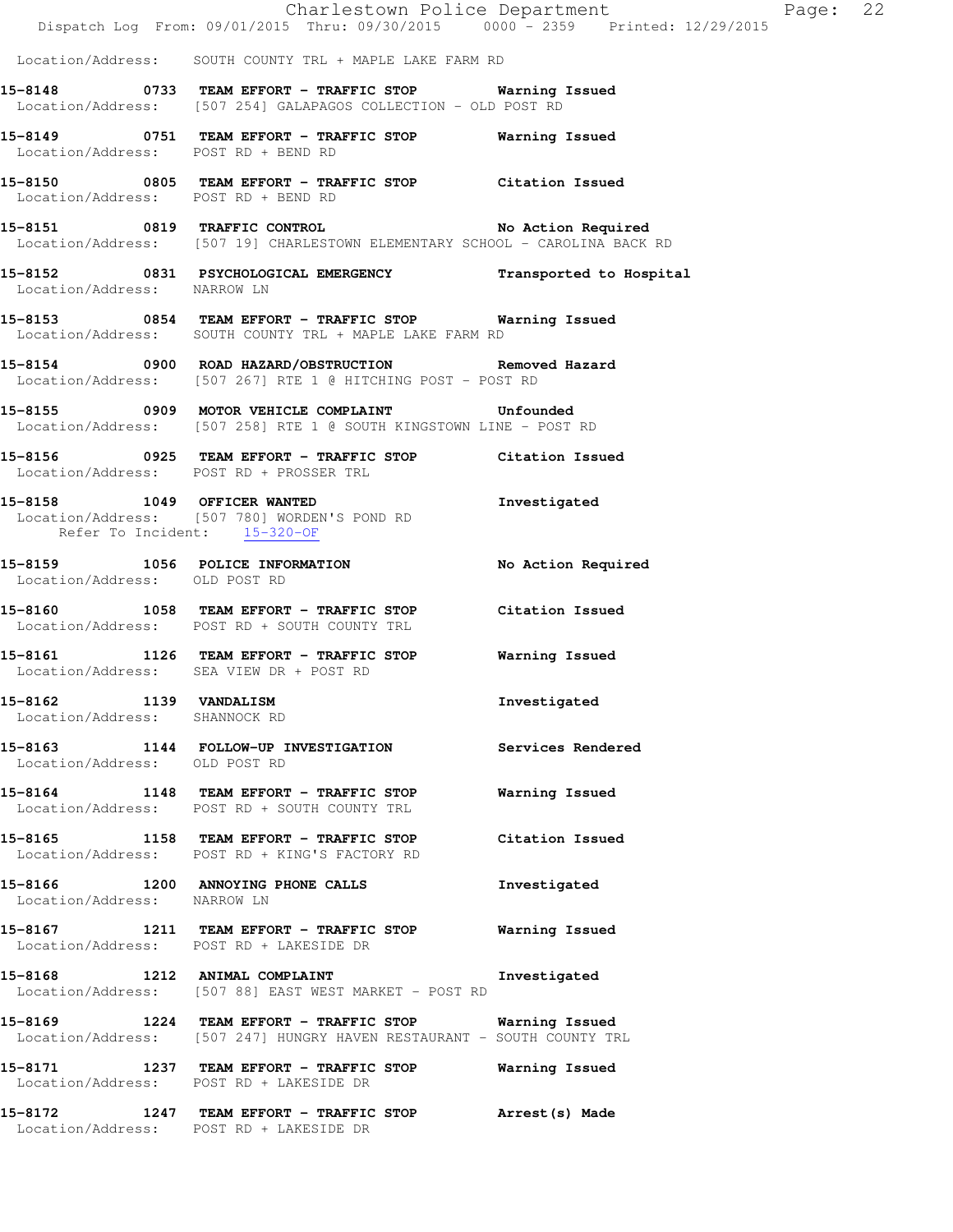|                                                       | Dispatch Log From: 09/01/2015 Thru: 09/30/2015 0000 - 2359 Printed: 12/29/2015                                                                       | Charlestown Police Department | Page: 23 |  |
|-------------------------------------------------------|------------------------------------------------------------------------------------------------------------------------------------------------------|-------------------------------|----------|--|
| Age: $18$                                             | Refer To Summons: 15-87-AR<br>Summons: MACDONOUGH, MORGAN L<br>Address: 515 ROSS HILL RD CHARLESTOWN, RI<br>Charges: DRIVING WITHOUT/EXPIRED LICENSE |                               |          |  |
|                                                       | 15-8173 1305 TEAM EFFORT - TRAFFIC STOP<br>Location/Address: POST RD + KING'S FACTORY RD                                                             | Warning Issued                |          |  |
|                                                       | 15-8174 1321 TEAM EFFORT - TRAFFIC STOP Citation Issued<br>Location/Address: POST RD + LAKESIDE DR                                                   |                               |          |  |
|                                                       | 15-8175 1322 PSYCHOLOGICAL EMERGENCY Transported to Hospital<br>Location/Address: [507 320] QUONOCHONTAUG BREACHWAY - WEST BEACH RD                  |                               |          |  |
|                                                       | 15-8176 1344 TEAM EFFORT - TRAFFIC STOP Warning Issued<br>Location/Address: POST RD + LAKESIDE DR                                                    |                               |          |  |
|                                                       | 15-8177 1413 TEAM EFFORT - TRAFFIC STOP Citation Issued<br>Location/Address: POST RD + PROSSER TRL                                                   |                               |          |  |
|                                                       | 15-8179 1457 POLICE INFORMATION No Action Required<br>Location/Address: [507 338] SCHOOLHOUSE POND - SCHOOLHOUSE POND RD                             |                               |          |  |
|                                                       | 15-8180 1540 ANIMAL COMPLAINT 15-8180 Could Not Locate<br>Location/Address: POST RD + SOUTH COUNTY TRL                                               |                               |          |  |
|                                                       | 15-8181 1556 MOTOR VEHICLE STOP 6 Warning Issued<br>Location/Address: SOUTH COUNTY TRL + OLD MILL RD                                                 |                               |          |  |
|                                                       | 15-8182 1711 MOTOR VEHICLE STOP Citation Issued<br>Location/Address: [507 261] RTE 1 @ STATE GARAGE - POST RD                                        |                               |          |  |
|                                                       | 15-8183 1711 TOBACCO COMPLIANCE CHECK Services Rendered<br>Location/Address: [507 642] CHARLESTOWN POLICE DEPARTMENT - OLD POST RD                   |                               |          |  |
| 15-8184 1826 DISABLED MV<br>Location/Address: POST RD |                                                                                                                                                      | Investigated                  |          |  |
| Location/Address: ROSS HILL RD                        | 15-8185 1901 MOTOR VEHICLE COMPLAINT Unfounded                                                                                                       |                               |          |  |
|                                                       | 15-8188 2044 SUSPICIOUS ACTIVITY/VEHICLE Services Rendered<br>Location/Address: [507 231] OCEAN HOUSE MARINA (MAIN FACILITY) - TOWN DOCK RD          |                               |          |  |
| For Date: $09/22/2015$ - Tuesday                      |                                                                                                                                                      |                               |          |  |
|                                                       | 15-8192 0205 TRAFFIC CONTROL No Action Required<br>Location/Address: [507 100] RTE 1 @ FIORES - POST RD                                              |                               |          |  |
|                                                       | 15-8201 0703 MOTOR VEHICLE COMPLAINT Warning Issued<br>Location/Address: [507 276] RTE 2 @ RICHMOND LINE - SOUTH COUNTY TRL                          |                               |          |  |
|                                                       | 15-8202 0729 ALARM, BURGLAR Building Checked/Secured<br>Location/Address: [507 900] RUST RABBIT ANTIQUES - OLD POST RD                               |                               |          |  |
|                                                       | 15-8203 0738 MOTOR VEHICLE STOP<br>Location/Address: POST RD + TAMANACO DR                                                                           | Warning Issued                |          |  |
| Vicinity of: LAKESIDE DR                              | 15-8204 0813 TEAM EFFORT - TRAFFIC STOP Citation Issued                                                                                              |                               |          |  |
|                                                       | 15-8205 0829 TEAM EFFORT - TRAFFIC STOP Warning Issued<br>Location/Address: POST RD + SOUTH COUNTY TRL                                               |                               |          |  |
|                                                       | 15-8206 0841 TEAM EFFORT - TRAFFIC STOP Citation Issued<br>Location/Address: POST RD + SCHOOLHOUSE POND RD                                           |                               |          |  |
|                                                       | 15-8207 0923 HOUSE CHECK 1000 Investigated<br>Vicinity of: [507 891] FIRST BAPTIST CHURCH OF CHARLESTOWN - OLD POST RD                               |                               |          |  |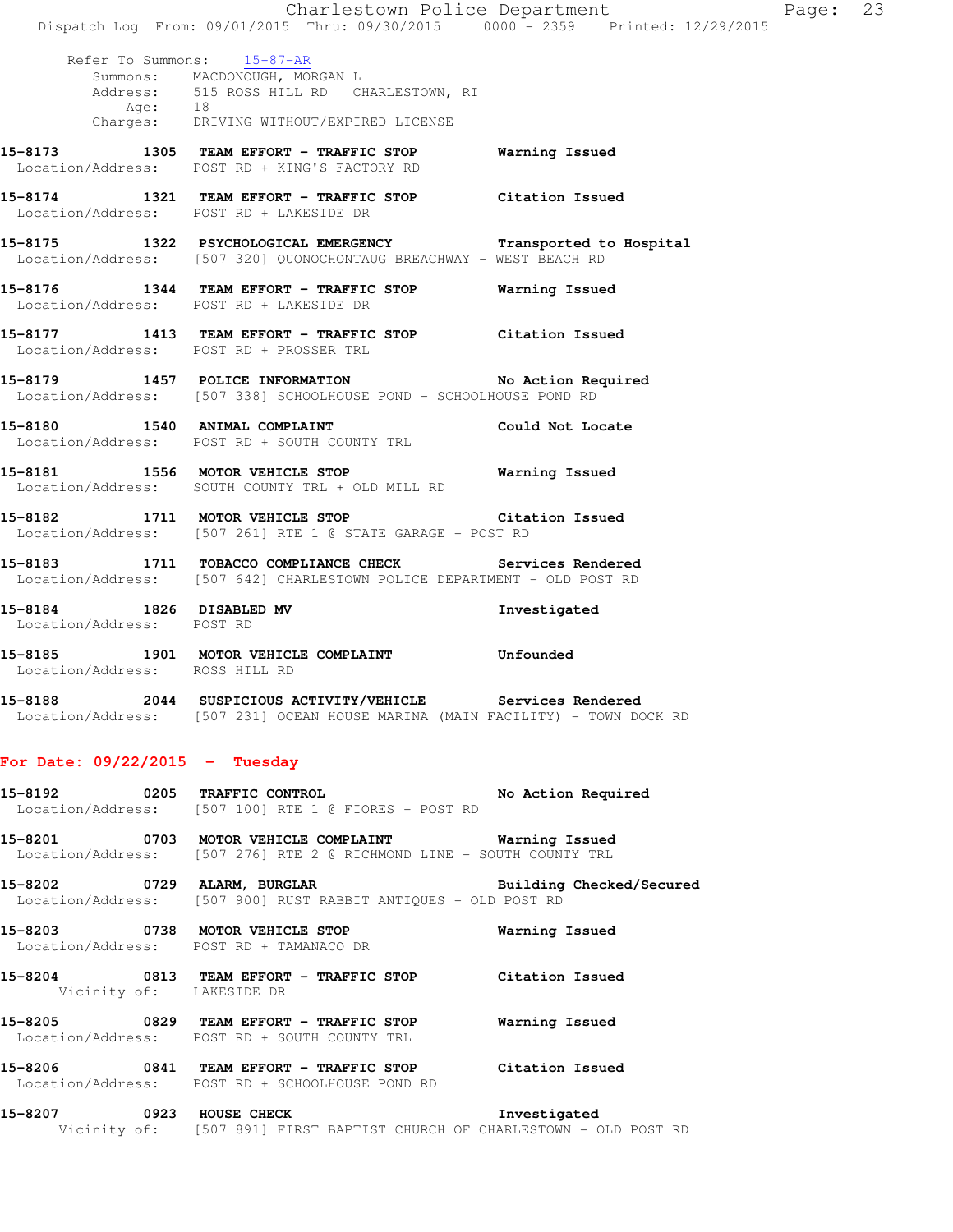**15-8208 0930 TEAM EFFORT - TRAFFIC STOP Citation Issued**  Location/Address: POST RD + SOUTH COUNTY TRL **15-8210 1043 TEAM EFFORT - TRAFFIC STOP Warning Issued**  Vicinity of: [507 261] RTE 1 @ STATE GARAGE - POST RD **15-8211 1048 MVA - Minor Report Taken**  Location/Address: SOUTH COUNTY TRL + SHANNOCK RD Refer To Accident:  $\frac{15-132-AC}{15-00-15}$  Refer To Summons: 15-88-AR Summons: SPENCE, COLE<br>Address: 1069 SHANNOCK 1069 SHANNOCK RD CHARLESTOWN, RI<br>25 Age: Charges: DRIVING WITHOUT/EXPIRED LICENSE **15-8212 1057 TEAM EFFORT - TRAFFIC STOP Citation Issued**  Vicinity of: [507 247] HUNGRY HAVEN RESTAURANT - SOUTH COUNTY TRL **15-8213 1126 TEAM EFFORT - TRAFFIC STOP Citation Issued**  Location/Address: POST RD + LAKESIDE DR **15-8215 1151 FOLLOW-UP INVESTIGATION Investigated**  Location/Address: OLD POST RD **15-8216 1210 TEAM EFFORT - TRAFFIC STOP Warning Issued**  Vicinity of: POST RD + BEND RD **15-8219 1313 TEAM EFFORT - TRAFFIC STOP Warning Issued**  Location/Address: POST RD + SCHOOLHOUSE POND RD **15-8221 1356 TEAM EFFORT - TRAFFIC STOP Warning Issued**  Location/Address: POST RD + TAMANACO DR **15-8222 1403 TEAM EFFORT - TRAFFIC STOP Warning Issued**  Location/Address: POST RD + TAMANACO DR **15-8225 1511 ASSIST OTHER TOWN DEPT Arrest(s) Made**  Location/Address: COLUMBIA HEIGHTS OVAL Refer To Summons: 15-111-AR Summons: WRIGHT, ALAN L<br>Address: 19 COLUMBIA HET 19 COLUMBIA HEIGHTS OVAL CHARLESTOWN, RI Age: 53 Charges: UNNECESSARY CRUELTY TO ANIMALS UNNECESSARY CRUELTY TO ANIMALS UNNECESSARY CRUELTY TO ANIMALS UNNECESSARY CRUELTY TO ANIMALS UNNECESSARY CRUELTY TO ANIMALS UNNECESSARY CRUELTY TO ANIMALS Refer To Summons: 15-112-AR Summons: WRIGHT, DONNA M<br>Address: 19 COLUMBIA HEIG 19 COLUMBIA HEIGHTS OVAL CHARLESTOWN, RI Age: 54 Charges: UNNECESSARY CRUELTY TO ANIMALS UNNECESSARY CRUELTY TO ANIMALS UNNECESSARY CRUELTY TO ANIMALS UNNECESSARY CRUELTY TO ANIMALS UNNECESSARY CRUELTY TO ANIMALS UNNECESSARY CRUELTY TO ANIMALS Refer To Incident: 15-321-OF **15-8226 1539 MVA - Minor Report Taken**  Location/Address: [507 29] ARROWHEAD DENTAL - SOUTH COUNTY TRL Refer To Accident: 15-133-AC **15-8227 1555 SUSPICIOUS ACTIVITY/VEHICLE Investigated**  Vicinity of: SHUMANKANUC HILL RD **15-8228 1604 FOLLOW-UP INVESTIGATION Investigated**  Location/Address: OLD POST RD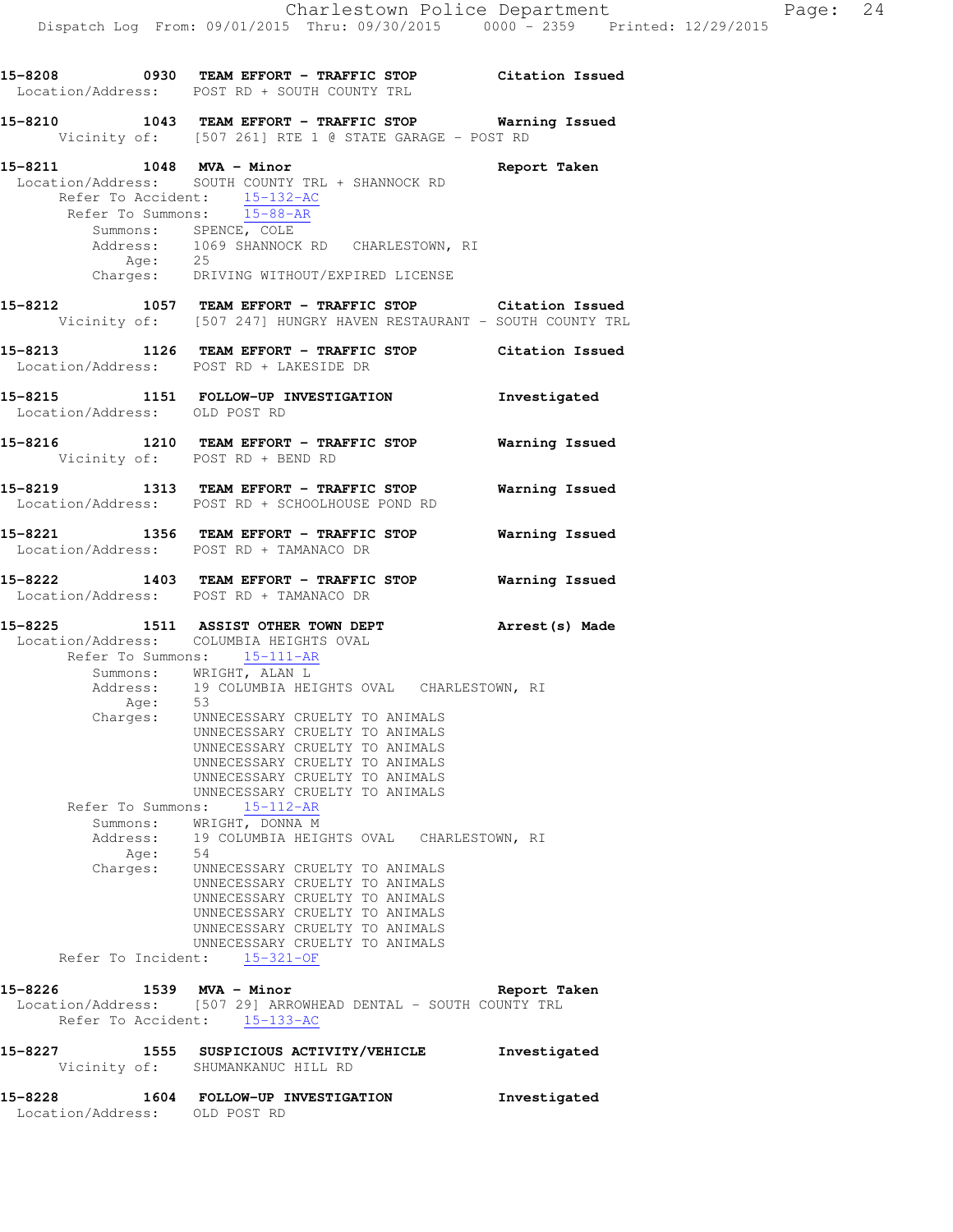|                                    | 15-8229 1640 ROAD HAZARD/OBSTRUCTION<br>Location/Address: POST RD + SOUTH COUNTY TRL                                                                                                                                                                                                                                | Services Rendered                                                                              |
|------------------------------------|---------------------------------------------------------------------------------------------------------------------------------------------------------------------------------------------------------------------------------------------------------------------------------------------------------------------|------------------------------------------------------------------------------------------------|
| Location/Address: OLD POST RD      | 15-8232 1812 FOLLOW-UP INVESTIGATION Could Not Locate                                                                                                                                                                                                                                                               |                                                                                                |
|                                    | 15-8233 1847 BURGLARY (B & E)<br>Location/Address: LAURI DR<br>Refer To Incident: 15-322-OF                                                                                                                                                                                                                         | Report Taken                                                                                   |
| 15-8234 1932 ASSAULT               | Location/Address: [507 412] LAURI DR<br>Refer To Incident: $\frac{15-323-OF}{15-89-AR}$<br>Arrest: CALITRI, BRANDON J<br>Address: 994 BOSTON POST RD NARRAGANSETT, RI<br>Age: 37<br>Charges: DOMESTIC-REFUSE/RELINQUISH TELEPHONE<br>DOMESTIC-VANDALISM/MALICIOUS INJURY TO PROP<br>DOMESTIC-SIMPLE ASSAULT/BATTERY | Report Taken                                                                                   |
|                                    | 15-8236 2126 MOTOR VEHICLE STOP<br>Location/Address: POST RD + NARROW LN                                                                                                                                                                                                                                            | Warning Issued                                                                                 |
|                                    | 15-8237 2349 DISTURBANCE/Music/Noise Investigated<br>Refer To Incident: 15-324-OF                                                                                                                                                                                                                                   | Location/Address: [507 21] BURLINGAME STATE PARK - CHECK IN STATION - BURLINGAME STATE PARK RD |
| For Date: $09/23/2015$ - Wednesday |                                                                                                                                                                                                                                                                                                                     |                                                                                                |
|                                    | 15-8239 0151 ASSIST OTHER POLICE DEPT Services Rendered                                                                                                                                                                                                                                                             | Location/Address: [507 21] BURLINGAME STATE PARK - CHECK IN STATION - BURLINGAME STATE PARK RD |
| Location/Address: SEA VIEW DR      | 15-8241 0703 ALARM, BURGLAR                                                                                                                                                                                                                                                                                         | Building Checked/Secured                                                                       |
|                                    | 15-8242 0747 ASSIST OTHER TOWN DEPT Building Checked/Secured<br>Location/Address: COLUMBIA HEIGHTS OVAL                                                                                                                                                                                                             |                                                                                                |
|                                    | 15-8243 0918 ASSIST OTHER TOWN DEPT Services Rendered<br>Location/Address: [507 19] CHARLESTOWN ELEMENTARY SCHOOL - CAROLINA BACK RD                                                                                                                                                                                |                                                                                                |
|                                    | 15-8245 1049 BURGLARY (B & E)<br>Location/Address: OLD POST RD<br>Refer To Incident: 15-325-OF                                                                                                                                                                                                                      | Report Taken                                                                                   |
|                                    | 15-8246 1131 OFFICER WANTED<br>Location/Address: [507 83] CAROLINA BACK RD                                                                                                                                                                                                                                          | Warning Issued                                                                                 |
|                                    | 15-8247 1145 DIRECTIONS<br>Location/Address: [507 19] CHARLESTOWN ELEMENTARY SCHOOL - CAROLINA BACK RD                                                                                                                                                                                                              | Services Rendered                                                                              |
|                                    | 15-8249 1502 POLICE INFORMATION<br>Location/Address: MATUNUCK SCHOOLHOUSE RD<br>Refer To Incident: 15-326-OF                                                                                                                                                                                                        | Investigated                                                                                   |
|                                    | 15-8250 1527 PSYCHOLOGICAL EMERGENCY Investigated<br>Location/Address: THOMAS ST                                                                                                                                                                                                                                    |                                                                                                |
|                                    | 15-8251 1608 MOTOR VEHICLE STOP Warning Issued<br>Location/Address: [507 283] RTE 2 @ GIFT BARN - SOUTH COUNTY TRL                                                                                                                                                                                                  |                                                                                                |
|                                    | 15-8254 1652 MOTOR VEHICLE STOP 15-8254 Warning Issued<br>Location/Address: [507 275] RTE 1 @ WESTERLY LINE - POST RD                                                                                                                                                                                               |                                                                                                |
| Location/Address: THOMAS ST        | 15-8255 1707 FOLLOW-UP INVESTIGATION                                                                                                                                                                                                                                                                                | Investigated                                                                                   |
|                                    | 15-8256 1719 MOTOR VEHICLE COMPLAINT Could Not Locate<br>Location/Address: [507 289] RTE 112 @ MEADOWBROOK INN - CAROLINA BACK RD                                                                                                                                                                                   |                                                                                                |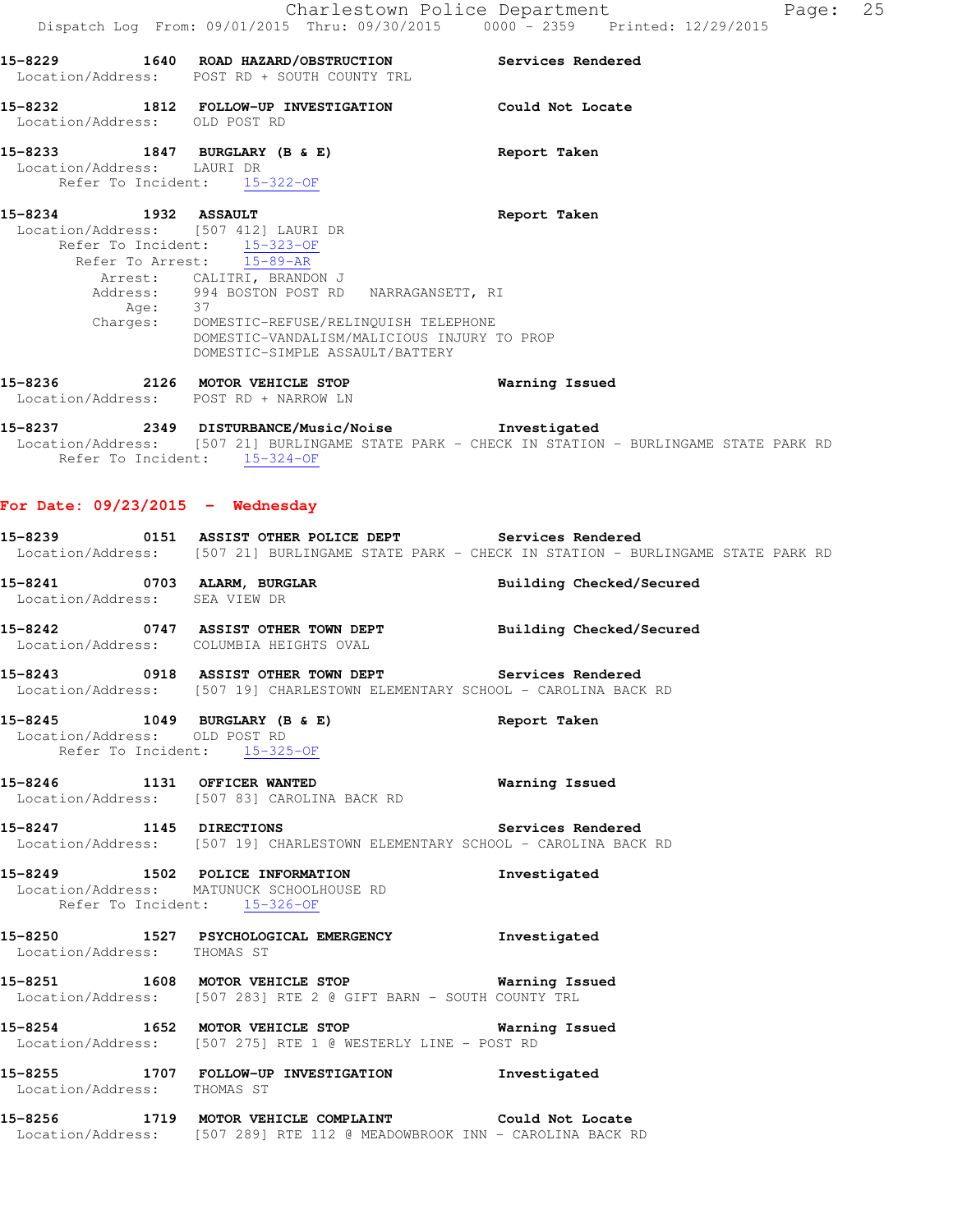Dispatch Log From: 09/01/2015 Thru: 09/30/2015 0000 - 2359 Printed: 12/29/2015 **15-8258 2040 MOTOR VEHICLE STOP Warning Issued**  Location/Address: POST RD + SOUTH COUNTY TRL **15-8259 2051 MOTOR VEHICLE STOP Warning Issued**  Location/Address: PROSSER TRL + POST RD **15-8260 2056 MOTOR VEHICLE STOP Warning Issued**  Location/Address: POST RD + SOUTH COUNTY TRL **15-8261 2103 MOTOR VEHICLE STOP Warning Issued**  Location/Address: [507 303] RTE 1 @ SOUTH SHORE MENTAL HEALTH - POST RD **15-8262 2132 MOTOR VEHICLE STOP Warning Issued**  Location/Address: POST RD + TAMANACO DR **For Date: 09/24/2015 - Thursday 15-8270 0543 MOTOR VEHICLE STOP Warning Issued**  Location/Address: SOUTH COUNTY TRL + MAPLE LAKE FARM RD **15-8271 0556 MOTOR VEHICLE STOP Warning Issued**  Location/Address: SOUTH COUNTY TRL + MAPLE LAKE FARM RD **15-8272 0604 MOTOR VEHICLE STOP Citation Issued**  Location/Address: POST RD **15-8273 0623 MOTOR VEHICLE STOP Warning Issued**  Location/Address: SOUTH COUNTY TRL + LAURI DR **15-8274 0805 TRAFFIC CONTROL Services Rendered**  Location/Address: [507 19] CHARLESTOWN ELEMENTARY SCHOOL - CAROLINA BACK RD **15-8275 0836 ALARM, BURGLAR Investigated**  Location/Address: [507 677] EAST BEACH RD **15-8276 0926 DISABLED MV Services Rendered**  Location: FLOOD FORD **15-8277 0949 DOMESTIC/Assault/Diso/Other Transported to Hospital**  Location/Address: COLUMBIA HEIGHTS RD Refer To Incident: 15-327-OF **15-8278 1144 WELL BEING CHECK Investigated**  Location/Address: [507 21] BURLINGAME STATE PARK - CHECK IN STATION - BURLINGAME STATE PARK RD **15-8279 1226 MOTOR VEHICLE STOP Citation Issued**  Location/Address: [507 266] RTE 1 @ WILLOWS - POST RD **15-8280 1335 MOTOR VEHICLE STOP Warning Issued**  Location/Address: [507 261] RTE 1 @ STATE GARAGE - POST RD **15-8281 1355 MOTOR VEHICLE STOP Citation Issued**  Location/Address: [507 607] POST RD + PROSSER TRL **15-8282 1404 MOTOR VEHICLE STOP No Action Required**  Location/Address: POST RD + TAMANACO DR **15-8283 1423 MOTOR VEHICLE STOP Citation Issued**  Location/Address: POST RD + TAMANACO DR **15-8284 1528 ALARM, BURGLAR False Alarm**  Location/Address: KING'S FACTORY RD **15-8285 1547 TEAM EFFORT - TRAFFIC STOP Citation Issued** 

**15-8286 1553 MOTOR VEHICLE STOP Citation Issued**  Location/Address: POST RD + WILDFLOWER RD

Location/Address: POST RD + TAMANACO DR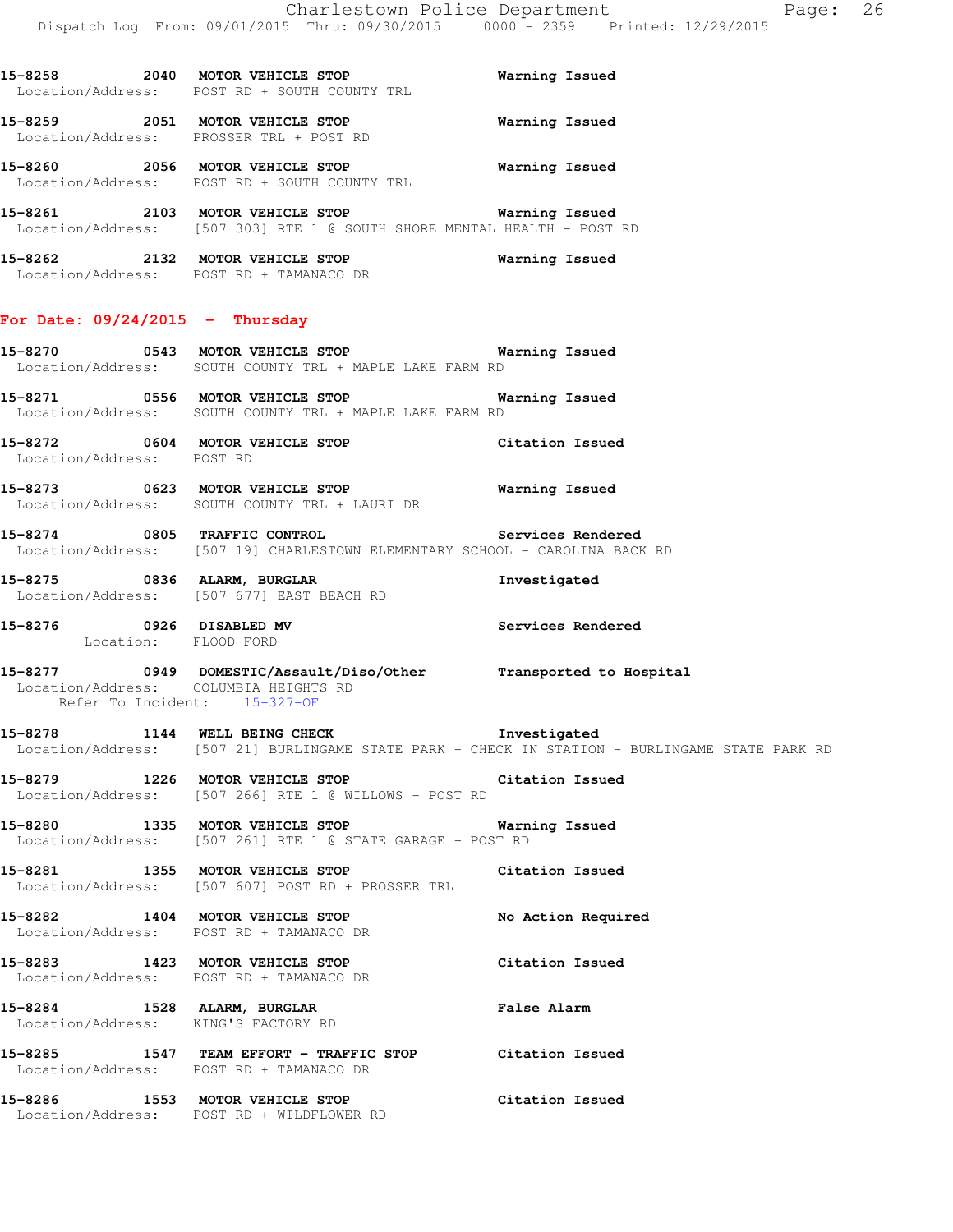**15-8287 1558 TEAM EFFORT - TRAFFIC STOP Warning Issued**  Location/Address: [507 266] RTE 1 @ WILLOWS - POST RD

**15-8290 1634 ROAD HAZARD/OBSTRUCTION Removed Hazard**  Location/Address: POST RD + EAST BEACH RD

**15-8291 1635 MOTOR VEHICLE STOP Warning Issued**  Location/Address: POST RD + SOUTH COUNTY TRL

**15-8292 1641 TEAM EFFORT - TRAFFIC STOP Citation Issued**  Location/Address: [507 266] RTE 1 @ WILLOWS - POST RD + WEST WILLOW LN

**15-8293 1715 TEAM EFFORT - TRAFFIC STOP Citation Issued**  Location/Address: POST RD + TAMANACO DR

**15-8295 1811 TRAFFIC CONTROL Warning Issued**  Location/Address: POST RD + PROSSER TRL

**15-8297 1937 SUSPICIOUS ACTIVITY/VEHICLE Investigated**  Location/Address: OAKWOOD DR

**15-8298 2019 MOTOR VEHICLE STOP Warning Issued**  Location/Address: [507 28] SIMPLE PEASURES - SOUTH COUNTY TRL

**15-8299 2023 SUSPICIOUS ACTIVITY/VEHICLE Unfounded**  Vicinity of: SOUTH COUNTY TRL

**15-8300 2043 MOTOR VEHICLE STOP No Action Required**  Location/Address: POST RD + PROSSER TRL

**15-8303 2153 ALARM, BURGLAR False Alarm**  Location/Address: [507 604] BESTWAY GAS STATION - POST RD

**15-8304 2221 SUSPICIOUS ACTIVITY/VEHICLE Investigated**  Location/Address: OLD SHANNOCK RD

**15-8305 2233 MOTOR VEHICLE STOP Warning Issued**  Vicinity of: SHANNOCK RD

**15-8306 2351 TRAFFIC CONTROL No Action Required**  Location/Address: [507 100] RTE 1 @ FIORES - POST RD

#### **For Date: 09/25/2015 - Friday**

**15-8309 0038 MOTOR VEHICLE STOP Citation Issued**  Location/Address: [507 266] RTE 1 @ WILLOWS - POST RD

**15-8310 0105 LARCENY Investigated**  Location/Address: FOSTER DR

**15-8320 0647 MOTOR VEHICLE STOP Warning Issued**  Location/Address: POST RD + CROSS MILLS RD

**15-8324 1151 TRAFFIC CONTROL Services Rendered**  Location/Address: POST RD + KING'S FACTORY RD

**15-8326 1245 ALARM, BURGLAR False Alarm**  Location/Address: [507 757] WHITE TAIL CIR

**15-8327 1359 PSYCHOLOGICAL EMERGENCY Transported to Hospital**  Location/Address: [507 435] SOUTH SHORE MENTAL HEALTH CHARLESTOWN HOUS - OLD POST RD

**15-8329 1440 FOLLOW-UP INVESTIGATION Investigated**  Location/Address: COLUMBIA HEIGHTS OVAL

**15-8330 1504 MOTOR VEHICLE COMPLAINT No Action Required**  Location/Address: POST RD

**15-8331 1542 MOTOR VEHICLE STOP Investigated**  Location/Address: POST RD + SOUTH COUNTY TRL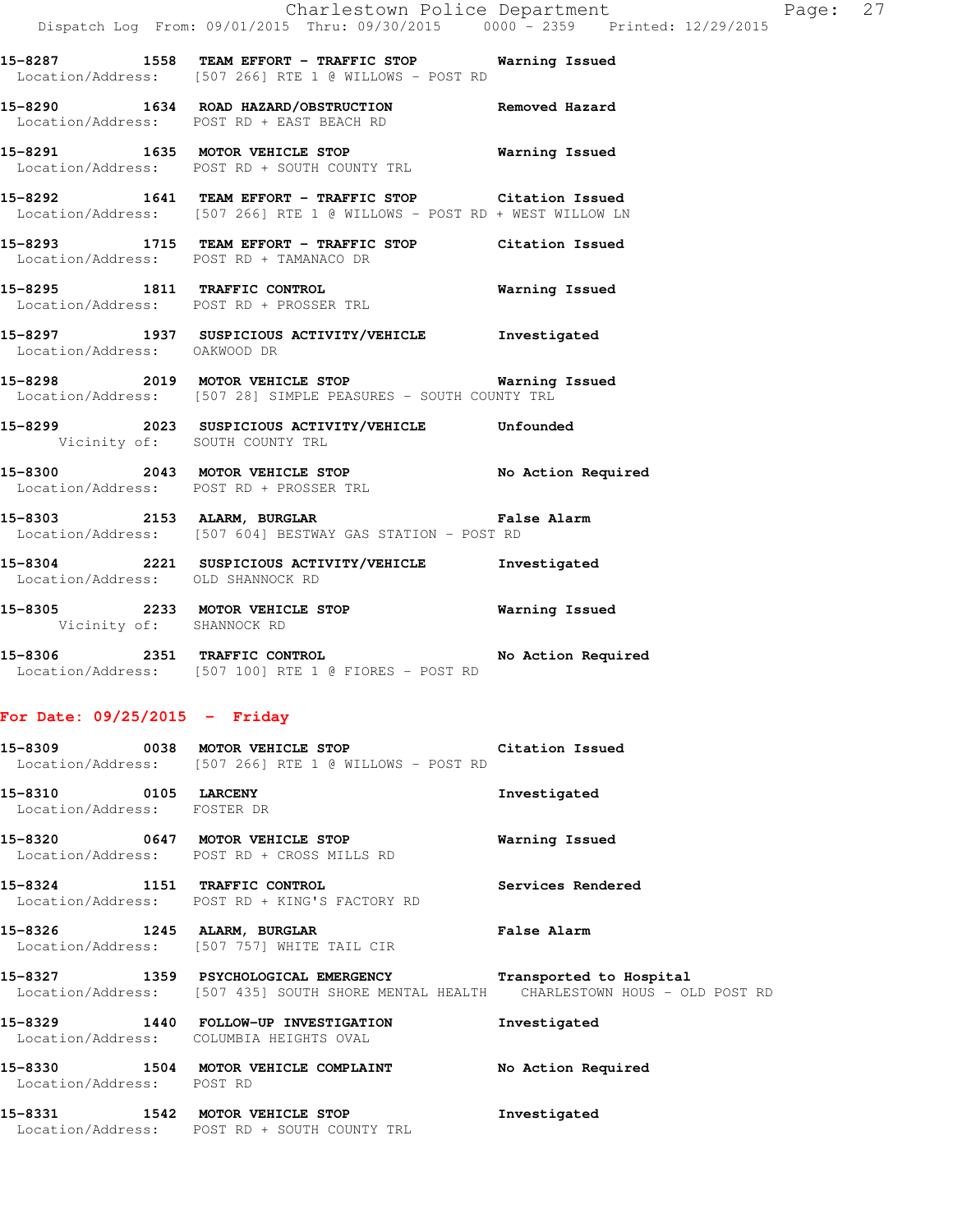**15-8332 1553 SUSPICIOUS ACTIVITY/VEHICLE Investigated** 

Location/Address: CHARLES AVE + KLONDIKE RD

|                                                               | Location/Address: BUCKEYE BROOK RD<br>Refer To Incident: 15-328-OF                                                                               |                          |
|---------------------------------------------------------------|--------------------------------------------------------------------------------------------------------------------------------------------------|--------------------------|
|                                                               | 15-8334 1619 SUSPICIOUS ACTIVITY/VEHICLE Building Checked/Secured<br>Location/Address: [507 19] CHARLESTOWN ELEMENTARY SCHOOL - CAROLINA BACK RD |                          |
|                                                               | 15-8335 1721 FOUND/LOST PROPERTY No Action Required<br>Location/Address: [507 642] CHARLESTOWN POLICE DEPARTMENT - OLD POST RD                   |                          |
|                                                               | 15-8336 1734 MOTOR VEHICLE COMPLAINT 1nvestigated<br>Location/Address: NARRAGANSETT TRL                                                          |                          |
|                                                               | 15-8338 1909 ASSIST CITIZEN 15-8338<br>Location/Address: [507 381] CVS PHARMACY - OLD POST RD                                                    |                          |
| Location/Address: LAURI DR                                    | 15-8341 2139 POLICE INFORMATION                                                                                                                  | No Action Required       |
|                                                               | 15-8342 2149 WELL BEING CHECK<br>Location/Address: [507 72] CUMBERLAND FARMS - OLD POST RD                                                       | Services Rendered        |
| For Date: $09/26/2015$ - Saturday                             |                                                                                                                                                  |                          |
|                                                               | 15-8348 0216 MOTOR VEHICLE STOP 6 Narning Issued<br>Location/Address: POST RD + MEADOW LN                                                        |                          |
|                                                               | 15-8349 0222 MOTOR VEHICLE STOP<br>Location/Address: TOURIST INFO - POST RD                                                                      | <b>Warning Issued</b>    |
|                                                               | 15-8351 0426 ALARM, BURGLAR<br>Location/Address: [507 788] WEST END RD                                                                           | Investigated             |
| Refer To Incident: 15-329-OF                                  | 15-8352 0803 FIRE, VEHICLE<br>Location/Address: [507 254] GALAPAGOS COLLECTION - OLD POST RD                                                     |                          |
|                                                               | 15-8353 0951 MOTOR VEHICLE STOP <b>120 Citation</b> Issued<br>Location/Address: POST RD + KING'S FACTORY RD                                      |                          |
|                                                               | 15-8354 1003 ASSIST OTHER AGENCY Services Rendered<br>Location/Address: [507 642] CHARLESTOWN POLICE DEPARTMENT - OLD POST RD                    |                          |
|                                                               | 15-8355 1005 DISABLED MV 3ervices Rendered<br>Location/Address: [507 260] RTE 1 @ GENERAL STANTON - POST RD                                      |                          |
| 15-8356 1159 ALARM, BURGLAR<br>Location/Address: CLEARVIEW RD |                                                                                                                                                  | <b>False Alarm</b>       |
| Location/Address: RAILROAD AVE                                | 15-8357 1214 MOTOR VEHICLE COMPLAINT <b>Warning Issued</b>                                                                                       |                          |
|                                                               | 15-8358 1237 HOUSE CHECK<br>Location/Address: COLUMBIA HEIGHTS OVAL                                                                              | Building Checked/Secured |
|                                                               | 15-8363 1652 SUSPICIOUS ACTIVITY/VEHICLE Services Rendered<br>Location/Address: KLONDIKE RD + LAUREL RD                                          |                          |
|                                                               | 15-8364 1727 ESCORT [507 72] CUMBERLAND FARMS - OLD POST RD Location/Address: [507 72] CUMBERLAND FARMS - OLD POST RD                            | Services Rendered        |
|                                                               | 15-8365 1737 MOTOR VEHICLE STOP<br>Location/Address: POST RD + MEADOW LN                                                                         | Warning Issued           |
|                                                               | 15-8367 1900 MOTOR VEHICLE STOP 1999 Warning Issued<br>Location/Address: [507 276] RTE 2 @ RICHMOND LINE - SOUTH COUNTY TRL                      |                          |
|                                                               |                                                                                                                                                  |                          |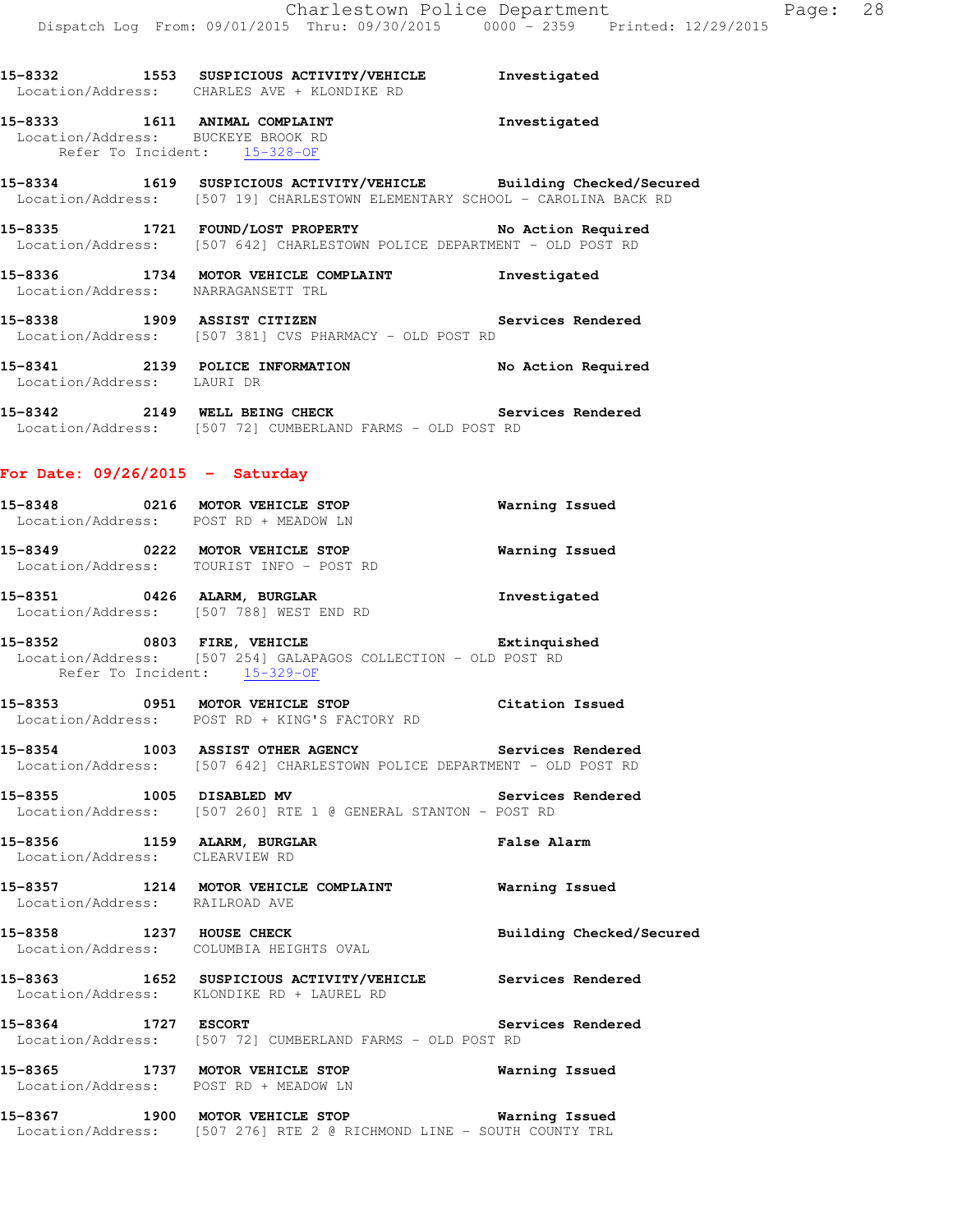| 15-8370<br>1951<br>Location/Address: | DISTURBANCE/Music/Noise<br>OLD SHANNOCK RD        | Investigated       |
|--------------------------------------|---------------------------------------------------|--------------------|
| 15-8372<br>2012<br>Location/Address: | WELL BEING CHECK<br>COLONY RD                     | No Action Required |
| 15-8373<br>2022<br>Location/Address: | MOTOR VEHICLE STOP<br>SAND PLAIN RD               | No Action Required |
| 15-8374<br>2026<br>Location/Address: | MOTOR VEHICLE STOP<br>SOUTH COUNTY TRL + BOTKA DR | No Action Required |
| 15-8375<br>2036<br>Location/Address: | DOMESTIC/Assault/Diso/Other<br>KING'S FACTORY RD  | Investigated       |
| 15-8376<br>2053<br>Location/Address: | ALARM, BURGLAR<br>EAST SHORE DR                   | <b>False Alarm</b> |

| 15-8377 |          | 2140 DOMESTIC/Assault/Diso/Other               | Arrest (s) Made |  |
|---------|----------|------------------------------------------------|-----------------|--|
|         |          | Location/Address: KING'S FACTORY RD            |                 |  |
|         |          | Refer To Arrest: 15-90-AR                      |                 |  |
|         |          | Arrest: MONROE, JEFFREY S                      |                 |  |
|         |          | Address: 4338 SOUTH COUNTY TRL CHARLESTOWN, RI |                 |  |
|         | Age:     | 45                                             |                 |  |
|         | Charges: | VIOLATION -NO CONTACT ORDER                    |                 |  |
|         |          | BENCH WARRANT ISSUED FROM 4TH DISTRICT COURT   |                 |  |
|         |          |                                                |                 |  |

| 15-8378 | 2306 | <b>TRANSPORT</b>                                          | Taken/Refered to Other A<br>Location/Address: [507 642] CHARLESTOWN POLICE DEPARTMENT - OLD POST RD |
|---------|------|-----------------------------------------------------------|-----------------------------------------------------------------------------------------------------|
| 15-8379 | 2330 | MOTOR VEHICLE STOP<br>Location/Address: SK LINE - POST RD | Warning Issued                                                                                      |
| 15-8380 | 2343 | MOTOR VEHICLE STOP                                        | Citation Issued                                                                                     |

| 15-8380                   | Z343 MOTOR VEHICLE STOP          | Citation Issued    |
|---------------------------|----------------------------------|--------------------|
| Location/Address:         | RICHMOND LINE – SOUTH COUNTY TRL |                    |
| 15-8381                   | 2357 POLICE INFORMATION          | No Action Required |
| Location/Address: POST RD |                                  |                    |

#### **For Date: 09/27/2015 - Sunday**

| Age: 25                           | 15-8382 		 0007 MOTOR VEHICLE STOP 		 Arrest(s) Made<br>Location/Address: [507 849] NINIGRET NATIONAL WILDLIFE REFUGE - POST RD<br>Refer To Accident: 15-134-AC<br>Refer To Arrest: 15-91-AR<br>Arrest: MARTIN, JULIA D<br>Address: 6B MIDDLEBRIDGE RD NARRAGANSETT, RI<br>Charges: DUI OF LIQUOR OR DRUGS-2ND OFF/W/IN 5 YEARS<br>Refusal to Submit to Chemical Test - 1st Violation |              |
|-----------------------------------|---------------------------------------------------------------------------------------------------------------------------------------------------------------------------------------------------------------------------------------------------------------------------------------------------------------------------------------------------------------------------------------|--------------|
|                                   | 15-8385 0738 TRAFFIC CONTROL 15-8385 Services Rendered<br>Location/Address: POST RD + KING'S FACTORY RD                                                                                                                                                                                                                                                                               |              |
|                                   | 15-8387 		 0942 FIRE, BRUSH 		 Services Rendered<br>Location/Address: SOUTH COUNTY TRL + MAPLE LAKE FARM RD                                                                                                                                                                                                                                                                           |              |
|                                   | 15-8388 1022 DISABLED MV No Action Required<br>Vicinity of: [507 376] SAINT JAMES CHURCH - MATUNUCK SCHOOLHOUSE RD                                                                                                                                                                                                                                                                    |              |
| Location/Address: GOOSEBERRY HILL | 15-8391 1122 OFFICER WANTED                                                                                                                                                                                                                                                                                                                                                           | Investigated |
|                                   | 15-8392 1144 ALARM, BURGLAR BURGER Building Checked/Secured<br>Location/Address: [507 611] FROSTY DREW NATURE CENTER - PARK LN                                                                                                                                                                                                                                                        |              |
| Location/Address: OLD MILL RD     | 15-8393 1146 FOLLOW-UP INVESTIGATION 1nvestigated                                                                                                                                                                                                                                                                                                                                     |              |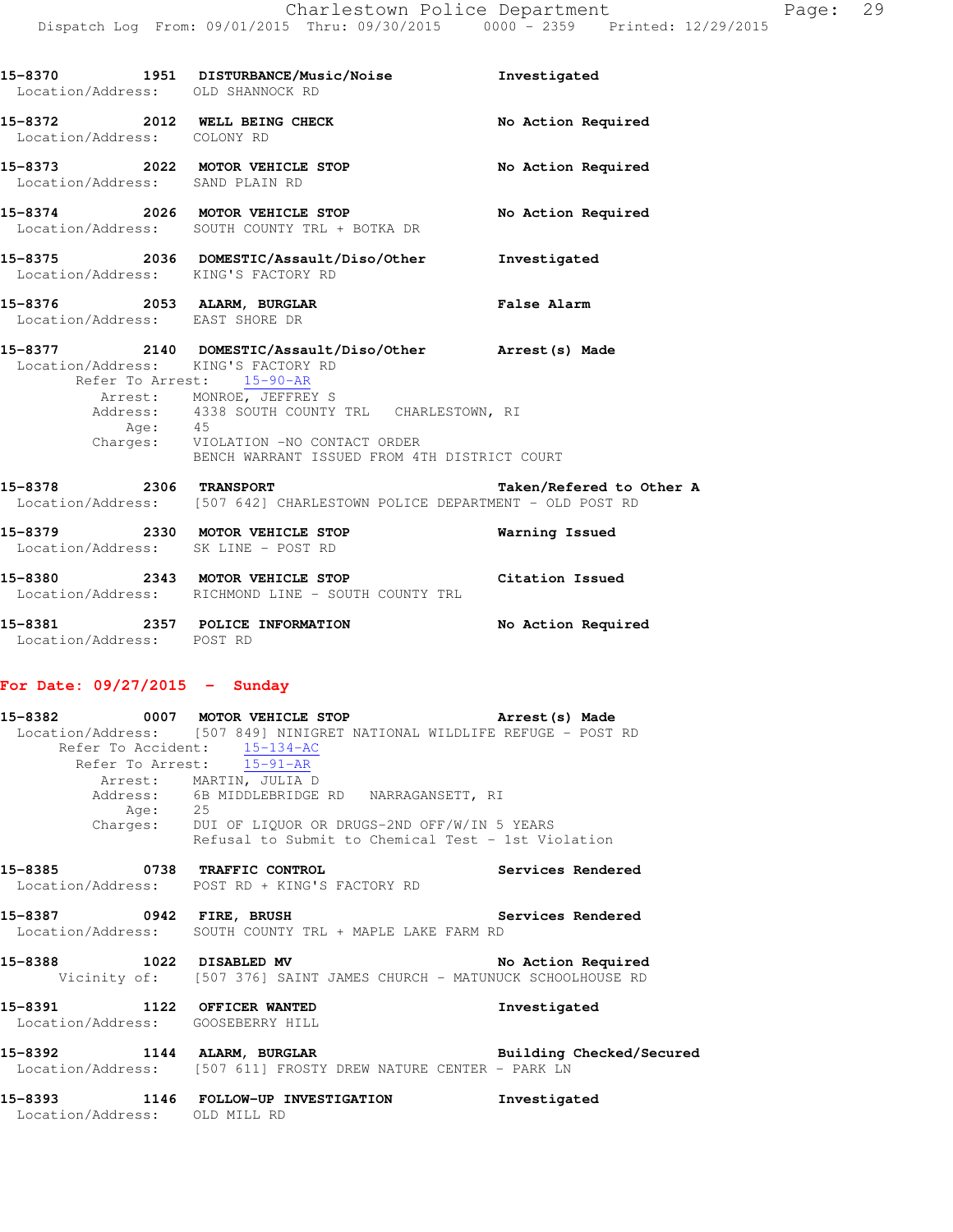**15-8394 1152 ALARM, BURGLAR Building Checked/Secured**  Location/Address: SOUTH COUNTY TRL **15-8395 1301 POLICE INFORMATION No Action Required**  Location/Address: NEW BISCUIT CITY RD **15-8396 1412 FIRE, OTHER Investigated**  Location/Address: SOUTH COUNTY TRL + OLD MILL RD **15-8397 1421 OFFICER WANTED Investigated**  Location/Address: [507 80] FANTASTIC UMBRELLA FACTORY - OLD POST RD **15-8398 1427 ESCORT Services Rendered**  Location/Address: NEW BISCUIT CITY RD **15-8399 1624 PSYCHOLOGICAL EMERGENCY Transported to Hospital**  Location/Address: [507 372] SOUTH SHORE MENTAL HEALTH - OLD POST RD **15-8400 1852 ASSIST OTHER POLICE DEPT Services Rendered**  Location/Address: [507 642] CHARLESTOWN POLICE DEPARTMENT - OLD POST RD **15-8402 1928 MOTOR VEHICLE STOP Warning Issued**  Location/Address: MARITIME DR **15-8403 2039 SUSPICIOUS ACTIVITY/VEHICLE No Action Required**  Location/Address: [507 327] CHARLESTOWN BEACH TOWN PARKING LOT - CHARLESTOWN BEACH RD **15-8404 2326 DISTURBANCE/Music/Noise Investigated**  Location/Address: OLD DEPOT RD **15-8405 2329 MOTOR VEHICLE STOP Warning Issued**  Location/Address: POST RD + WILDFLOWER RD **15-8406 2332 MOTOR VEHICLE STOP Citation Issued**  Location/Address: [507 490] BISCUIT CITY RD **For Date: 09/28/2015 - Monday** 15-8413 0840 TRAFFIC CONTROL **No Action Required** Location/Address: [507 19] CHARLESTOWN ELEMENTARY SCHOOL - CAROLINA BACK RD **15-8414 0911 TRAFFIC CONTROL Services Rendered**  Location/Address: POST RD + SOUTH COUNTY TRL **15-8416 0911 TRAFFIC CONTROL No Action Required**  Location/Address: [507 587] WEST BEACH RD **15-8419 1127 FIRE, VEHICLE Report Taken**  Vicinity of: [507 258] RTE 1 @ SOUTH KINGSTOWN LINE - POST RD Refer To Incident: 15-330-OF **15-8420 1235 SUSPICIOUS ACTIVITY/VEHICLE Investigated**  Location/Address: OLD SHANNOCK RD **15-8424 1721 MOTOR VEHICLE STOP Warning Issued**  Location/Address: POST RD + SOUTH COUNTY TRL **15-8425 1729 MOTOR VEHICLE STOP Warning Issued**  Vicinity of: [507 261] RTE 1 @ STATE GARAGE - POST RD **15-8426 1741 MOTOR VEHICLE STOP Citation Issued**  Vicinity of: POST RD + PROSSER TRL **15-8428 2324 MOTOR VEHICLE STOP Citation Issued**  Location/Address: BISCUIT CITY RD

#### **For Date: 09/29/2015 - Tuesday**

**15-8430 0103 NOTIFICATION Could Not Locate**